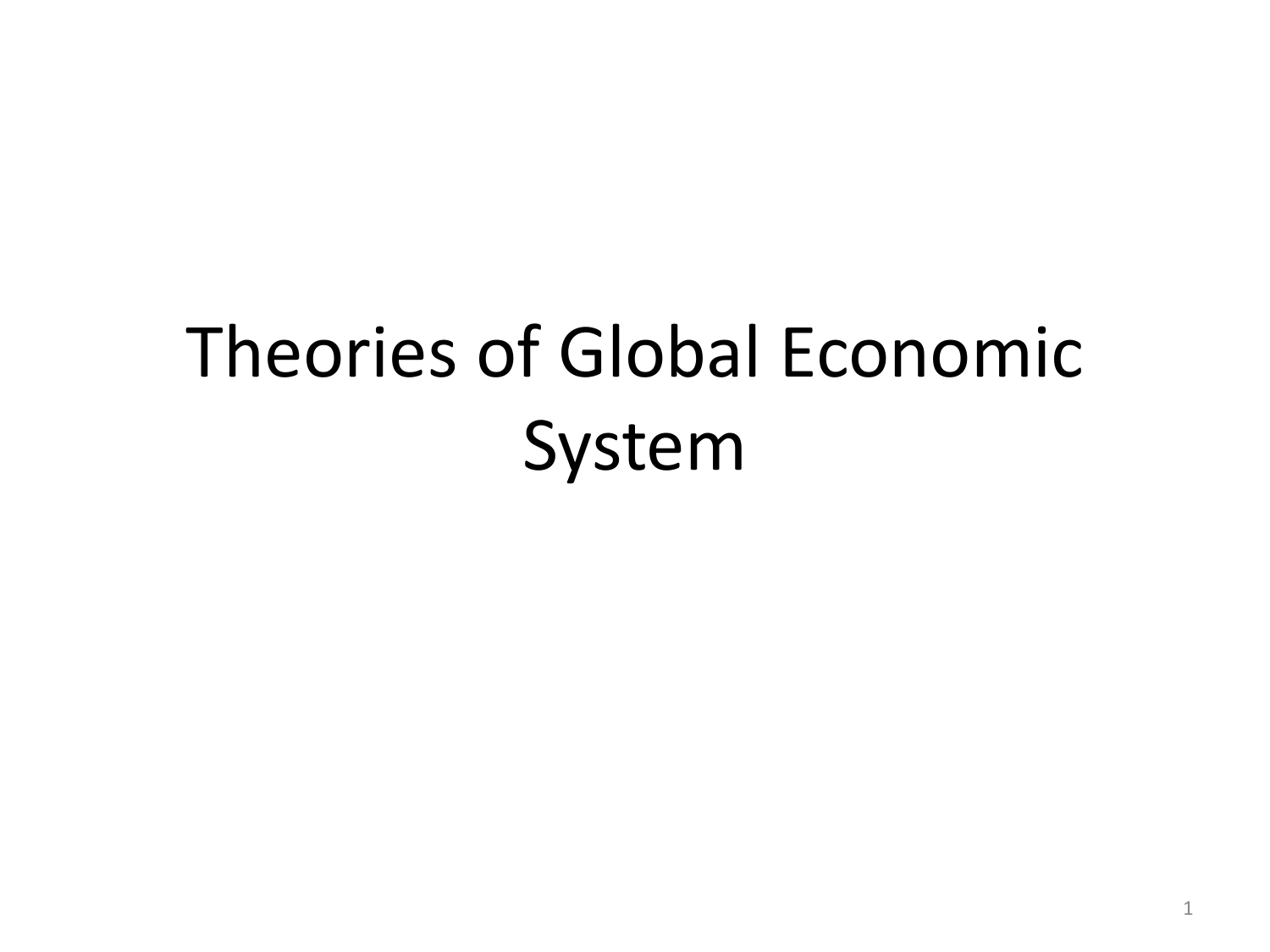- Mercantilism deals with the economic policy of the time between the Middle Ages and the age of laissez faire or as some scholars put it,  $16<sup>th</sup>$  to  $18<sup>th</sup>$  century (Viner, 1968; Kuhn 1963).
- The period under which mercantilism held sway was not uniform in Europe.
- It began and ended at quite different dates in the various countries and regions of Europe (Heckscher, 1955).
- Mercantilism promoted governmental regulations of a nation's economy for the purpose of augmenting state power at the expense of rival national powers.
- It was the economic counterpart of political absolutism.
- The 17<sup>th</sup> century publicists, most notably Thomas Mun in England, Jean-Baptiste Colbert in France, and Antonio Serra in Italy – never, however, used the term themselves; it was given currency by the Scottish economist, Adam Smith in his *Wealth of Nations*(1776)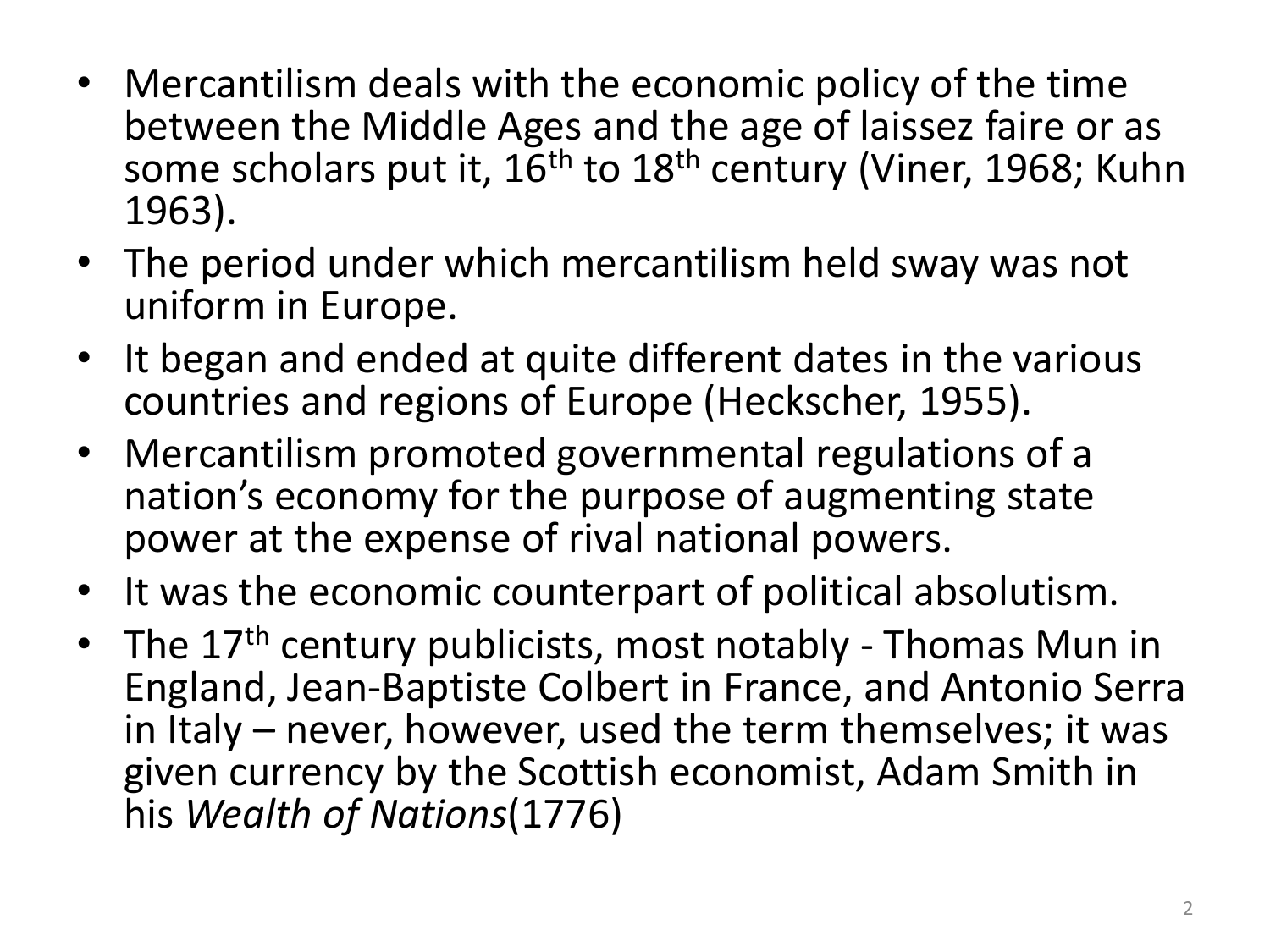- Eli Heckscher (1955) identified the environment out of which mercantilism evolved as:
	- The ruin or disintegration of the universal Roman Empire
	- the rise and consolidation of states, limited in territory and influence though sovereign within their own borders, which grew up on the ruins of the universal Roman Empire.
	- Henceforth, the state stood at the centre of mercantilist endeavours as they developed historically: the state was both the subject and object of mercantilist economic policy.
	- The state had to assert itself in two opposing directions. On the one hand, the demands of the social institutions of the confined territories had to be defended against the universalism characteristic of the Middle Ages. On the other hand , the state had to assert its economic independence.
	- Nation-states split up and took to themselves the authority previously exercised over the Christian world by the unified Medieval Church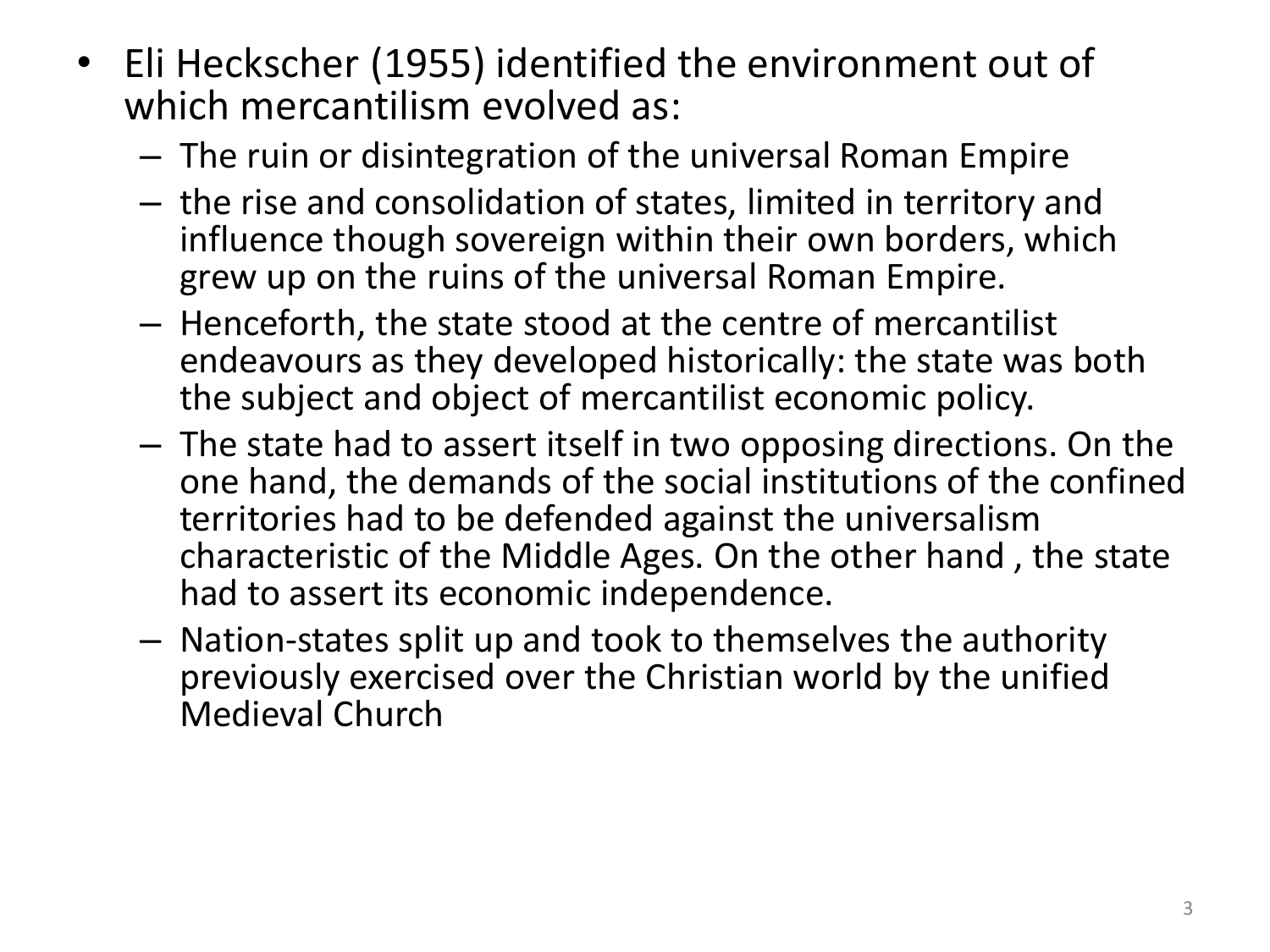- **The main economic forces of mercantilism** included:
	- Mercantilism is anchored on the contention that economic forces strengthen state power.
	- Bringing about and maintaining an excess of exports over imports;
	- Accumulation of wealth as a basis for state power;
	- Erection of protectionist system anchored on high tariffs and restriction of imports;
	- The desire for a "favourable" balance of trade was never based by mercantilist writers on a desire to see their countries engage in capital export, to make investment abroad.
	- This fact lends support to the widespread charge that many mercantilists, even if they did not mean to attribute value to the precious metals alone, were at least confused as to the difference between money and wealth (Kuhn, 1963)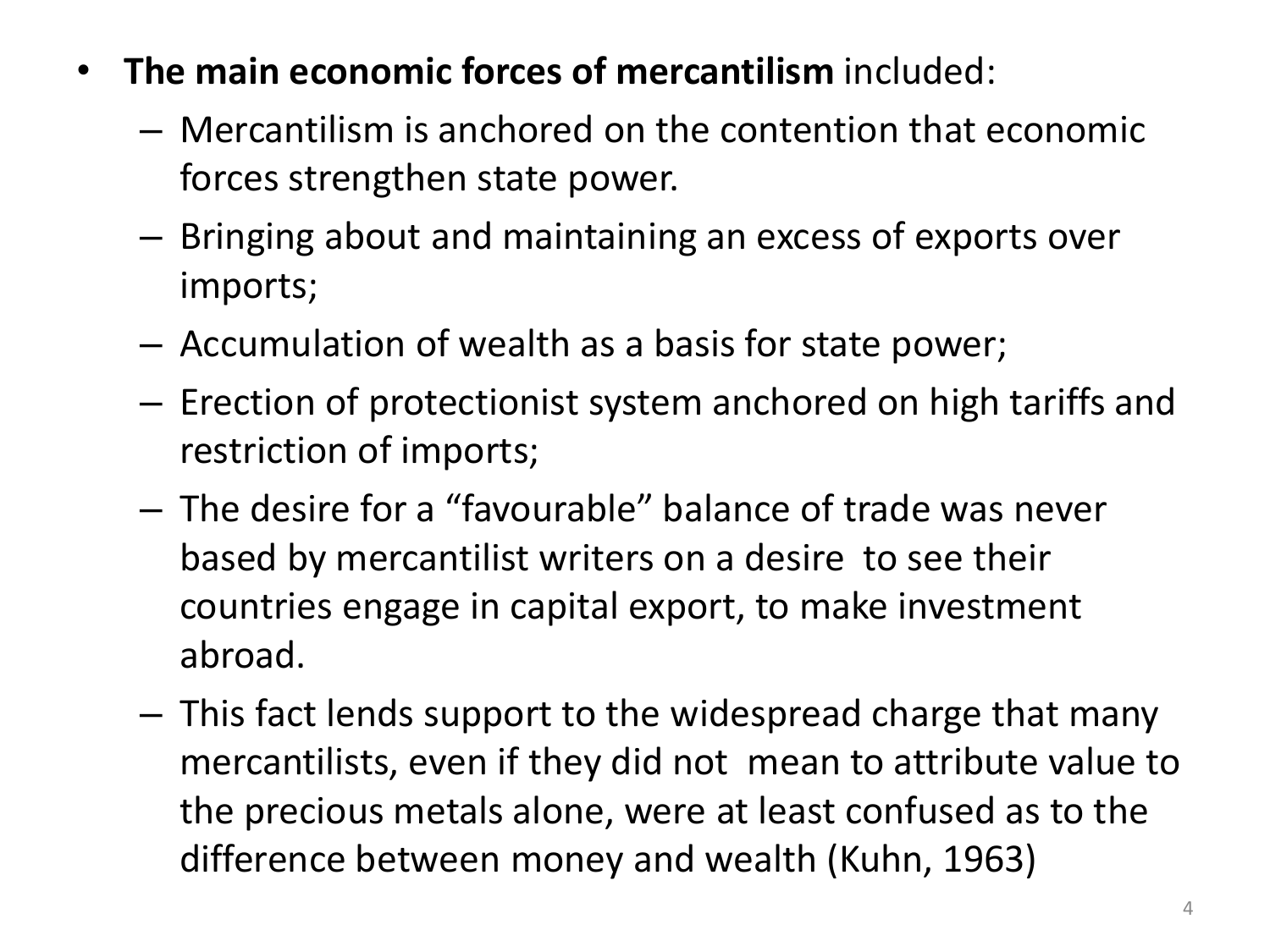- The mercantile theory held that colonies existed for the economic benefits of the mother country and are useless unless they help to achieve profit.
- The mother nation should draw raw materials from its possessions and sell the finished goods, with the balance favouring the European country.
- This trade should be monopolistic, with foreign intruders barred.
- Mercantilism contained many interlocking principles, namely:
	- Precious metals, such as gold and silver, were deemed indispensable to a nation's wealth
	- If a nation did not possess mines or have access to them, precious metals should be obtained by trade;
	- It was believed that trade balances must be "favourable", meaning an excess of exports over imports.
	- Colonial possessions should serve as markets for exports and as suppliers of raw materials to the mother country.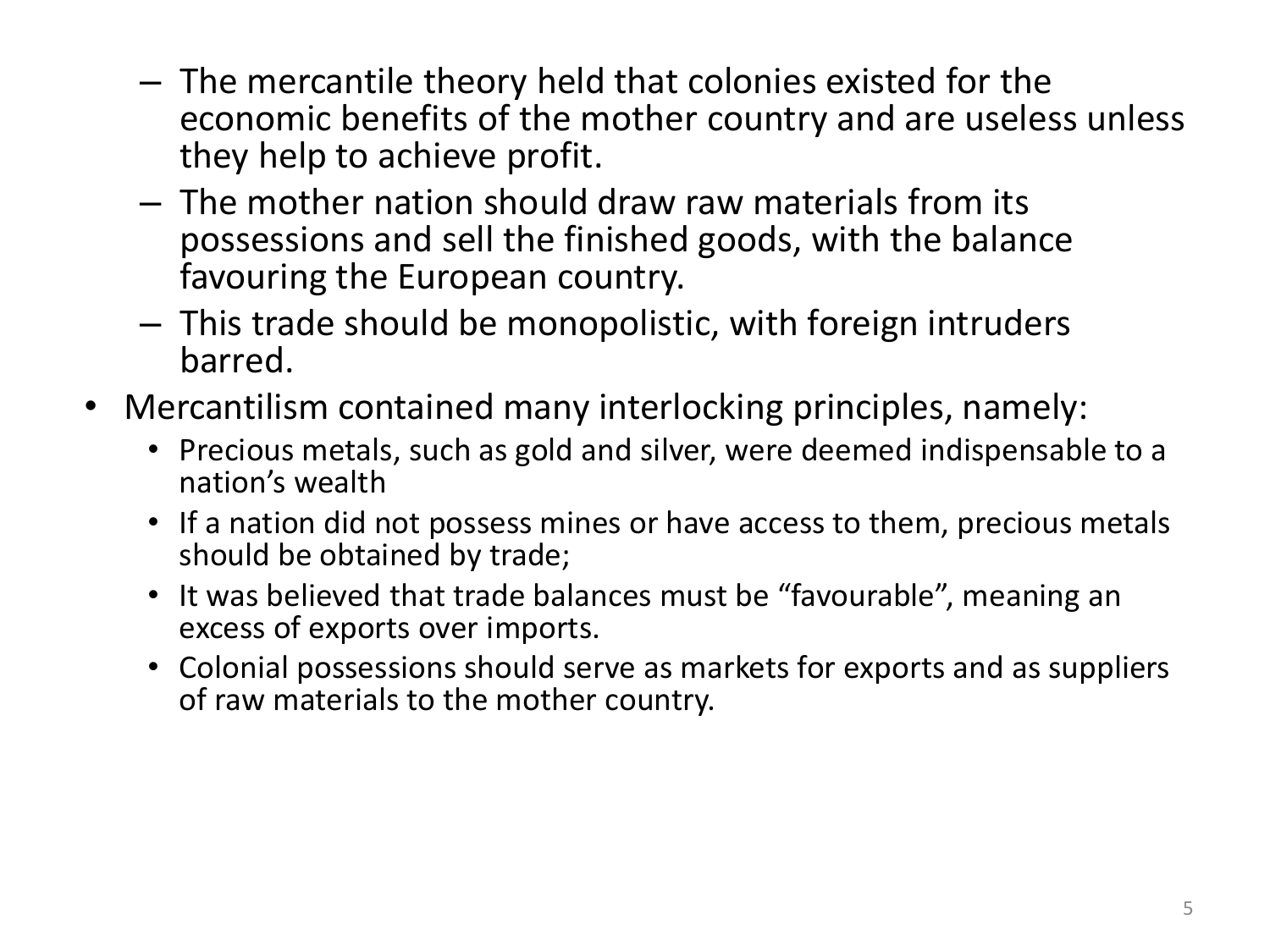- Manufacturing was forbidden in colonies, and all commerce between colony and mother country was held to be a monopoly of the mother country.
- A strong nation, according to the theory, was to have a large population, for a large population would provide a supply of labour, a market, and soldiers;
- Human wants were to be minimized, especially for imported luxury goods, for they drained off precious foreign exchange.
- Sumptuary laws (laws regulating expenditure affecting food and drugs) were to be passed to make sure that wants were held low.
- Thrift, savings and even parsimony were regarded as virtues, for only by these means could capital be created.
- In effect, mercantilism provided the favourable climate for the early development of capitalism, with its promises of profit.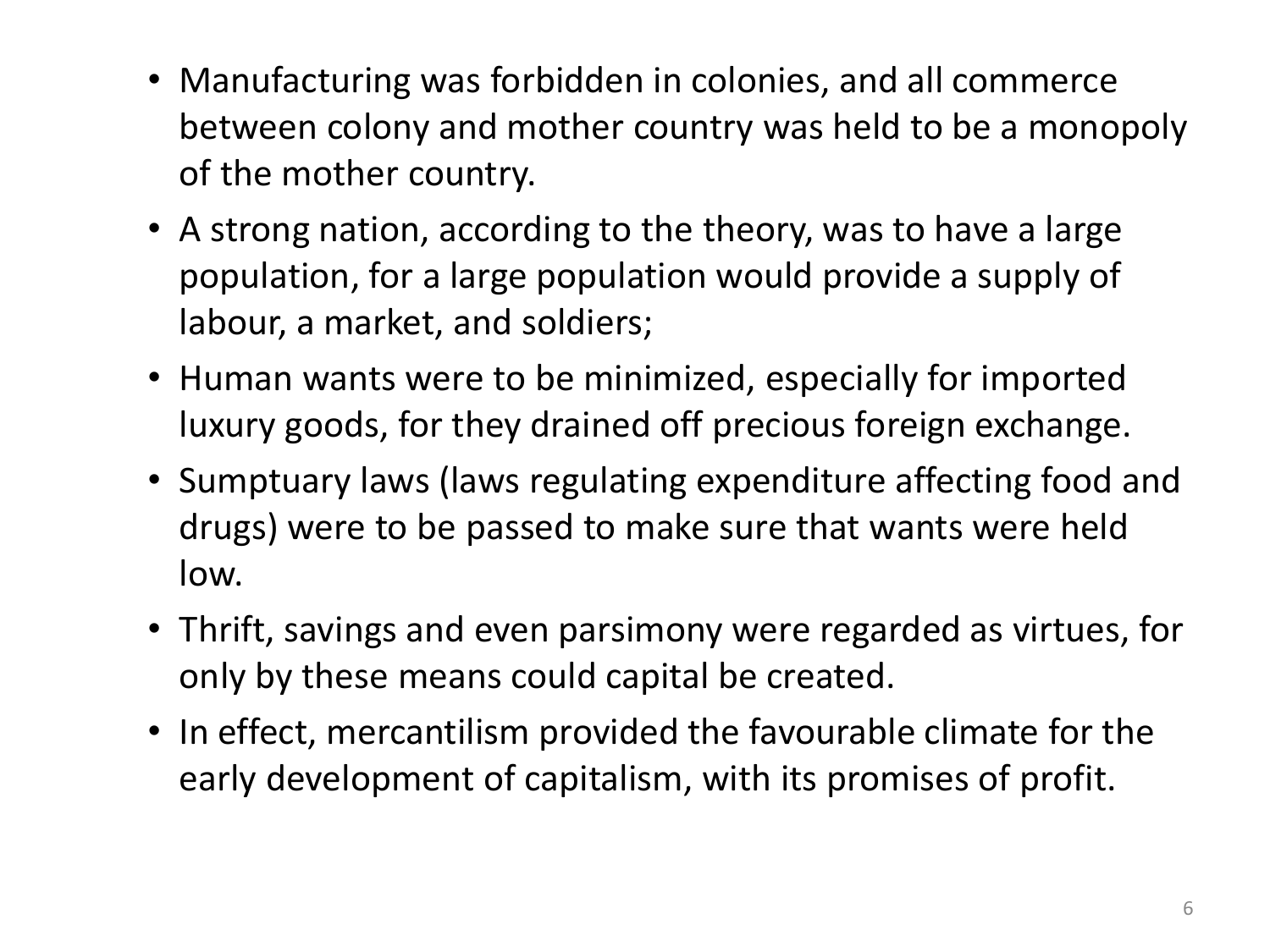- **Criticisms of Mercantilism**
- Mercantilism was severely criticised. These criticisms included:
- Advocates of laissez-faire argued that there was really no difference between domestic and foreign trade and that all trade was beneficial both to the trader and to the public.
- They also maintained that the amount of money or treasure that a state needed would be automatically adjusted and that money, like any other commodity, could exist in excess.
- They denied the idea that a nation could grow only at the expense of another and argued that trade was in reality a two-way street. Laissez faire, like mercantilism was challenged by other economic ideas.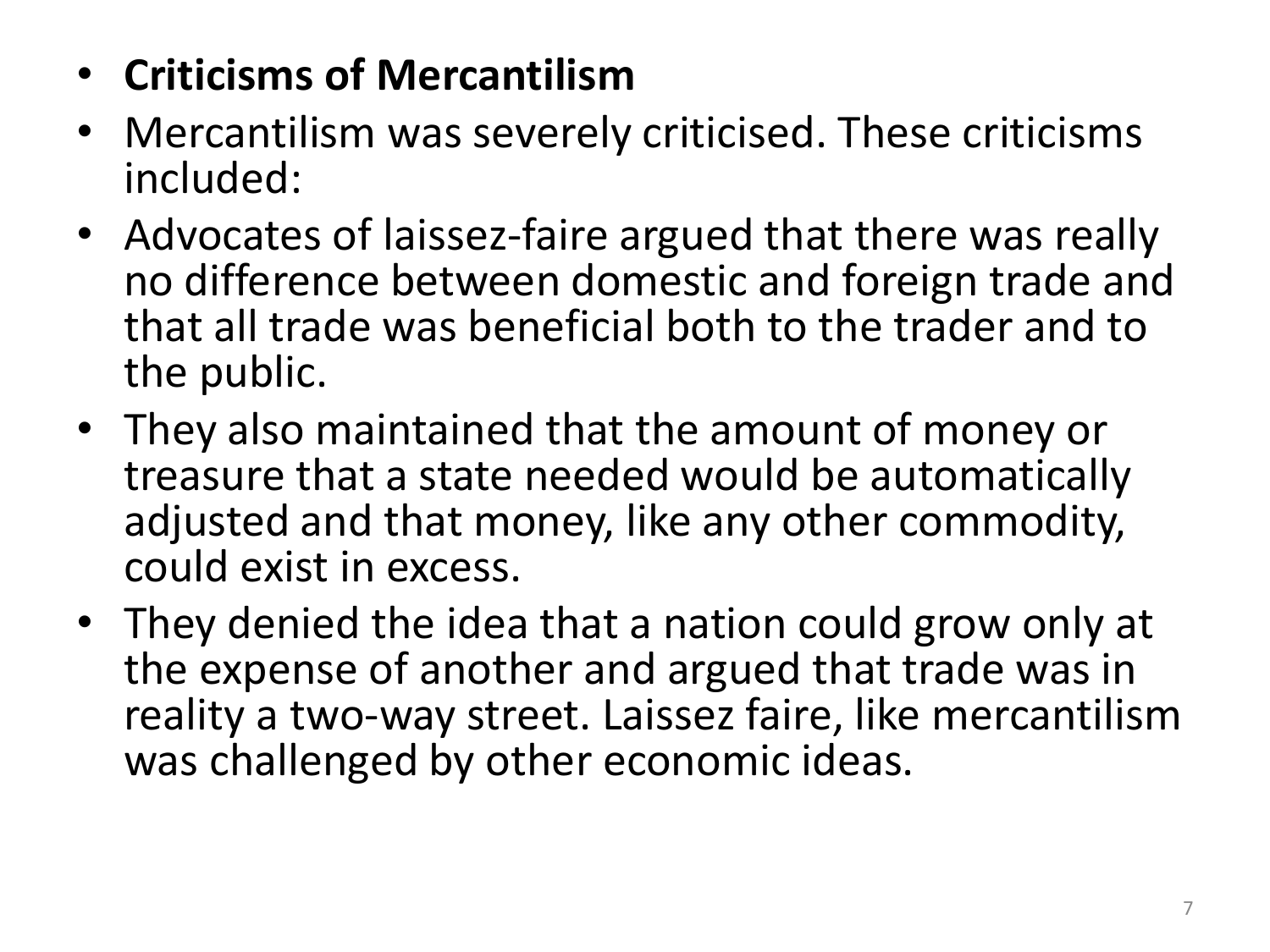- **Leading Protagonists of Mercantilism**
- **Thomas Mun (1571-1641)**
- Thomas Mun was one of the first to deal extensively with the balance of international trade.
- Writing in the 17<sup>th</sup> century, he described in detail the ways and means by which to maximise commodity exports and to minimize the domestic consumption of commodities produced abroad, listing for example, the need to moderate or abolish duties on the export of native commodities and to impose or increase duties on imported manufactures other than those for re-export.
- Mun was one of the few early writers who, in dealing with trade matters extensively, made use of the employment argument.
- To foster the re-export or entrepot (warehouse) trade and to win the carrying trade away from the Dutch, he advocated specially favourable customs treatment of goods imported for re-export.
- Mun wrote a book titled, *A Discourse of Trade from England into the East Indies* (1621) and *England's Treasure by Forraign Trade or, the Balance of Our Forraign Trade is the Rule of our Treasure (*written about 1630 and published posthumously in 1664)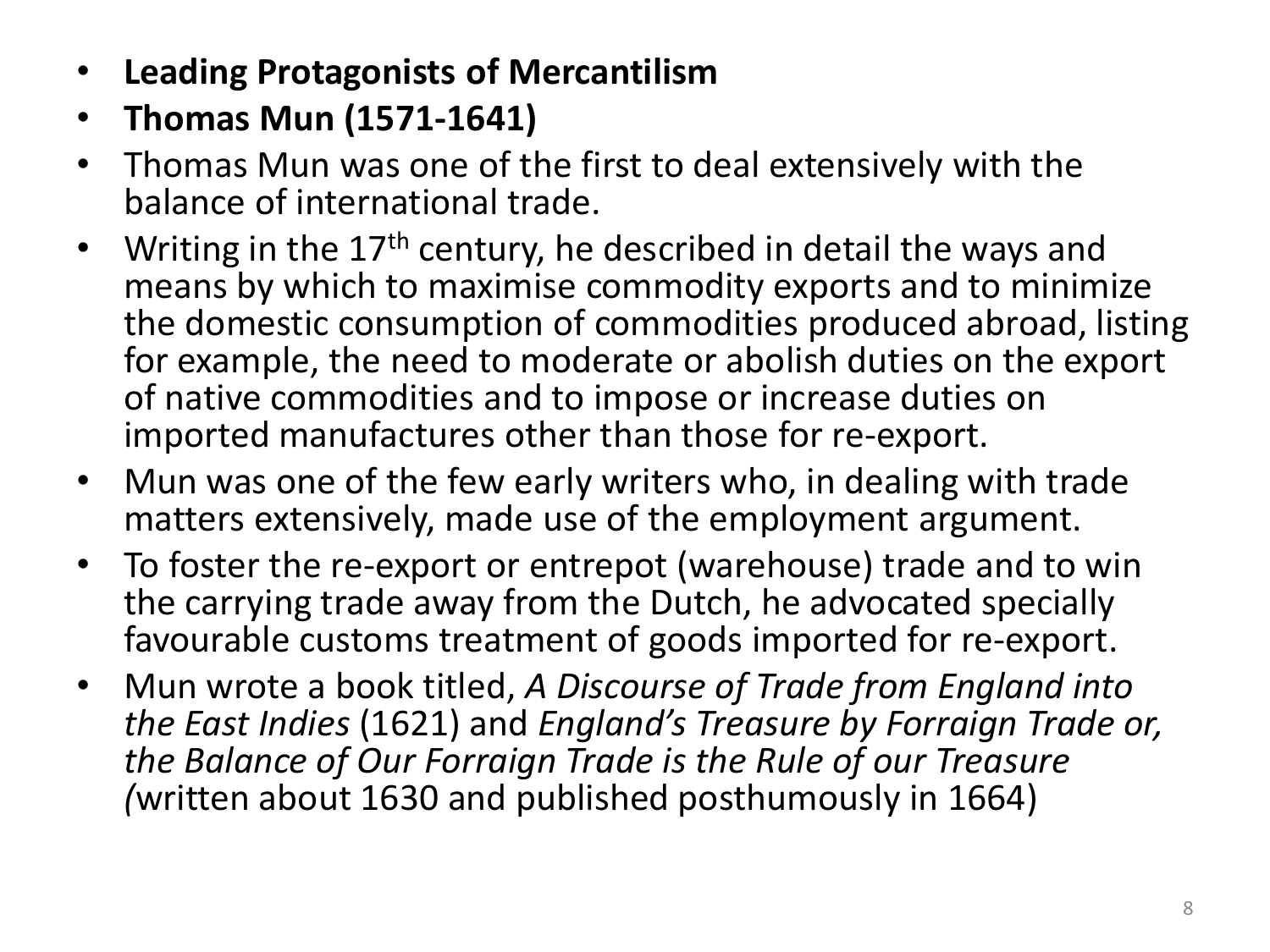- **Sir William Petty (1623-1687)**
- He was the first to reformulate and expand a still tenuous set of principles inherited from the Middle Ages.
- In his book, *Treatise of Taxes and Contributions* (1662), he set forth interesting elements of a theory of interest and a theory of rent.
- As to the former, he distinguished two principal cases:
	- The one in which the lender may call in his loan at any time he wishes;
	- The case in which the borrower can choose when (and where) to repay.
- In the first of these contractual arrangements, interest is not justified as the borrower is under the imminent necessity of having to tap an alternate source of finance in order to satisfy his creditor, who presumably is suffering no disadvantage as long as he can reattain at a moment's notice the full control over the funds lent.
- In the second, the cards are turned around, with all the potential advantages accruing to the borrower, who consequently should pay something (interest) for their enjoyment.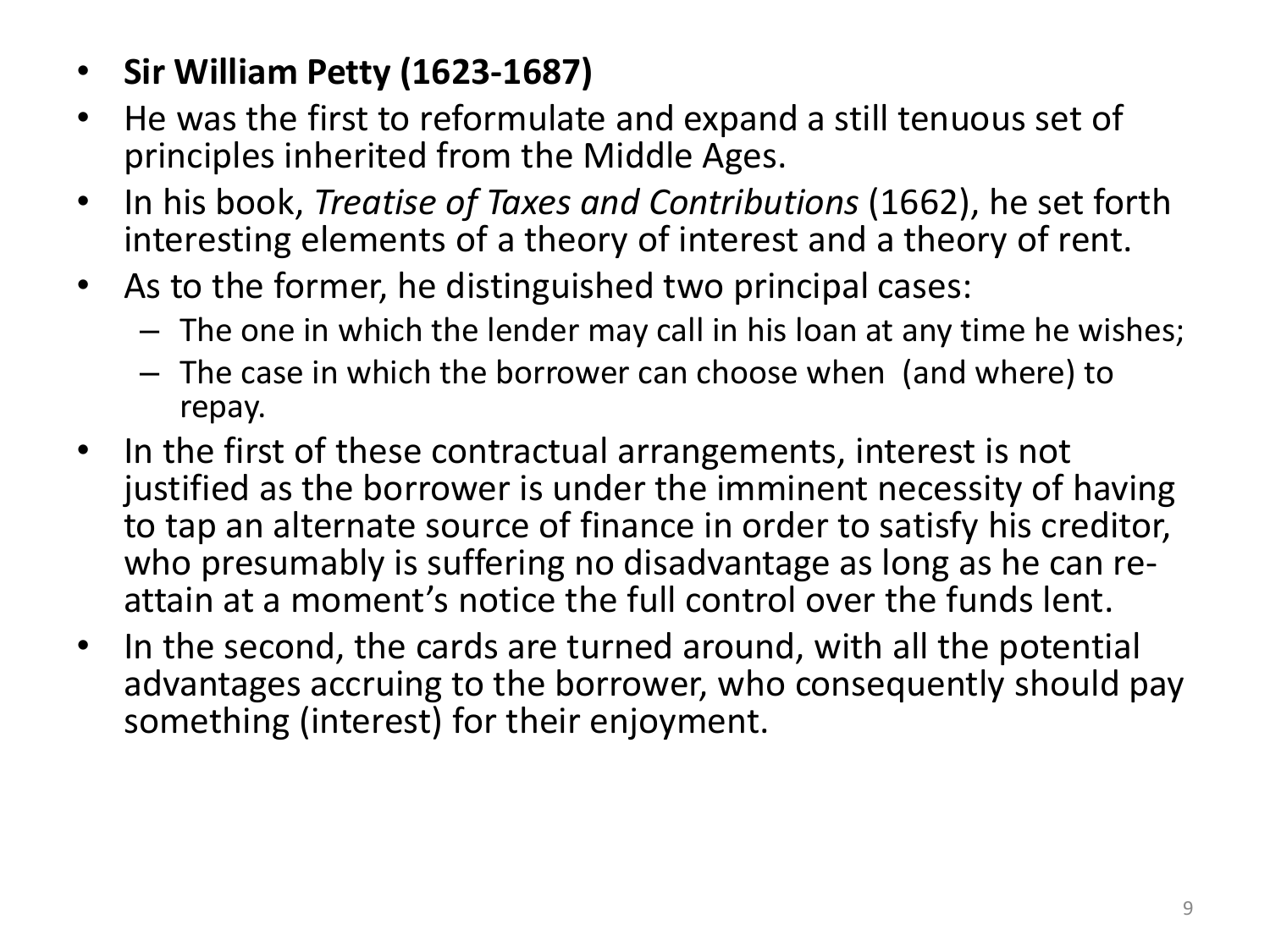- **Richard Cantillon (1680-1734)**
- Irish merchant and economist who made significant contributions to the study of political economy.
- Cantillon is best known for his *Essai sur la nature du commerce en général* (1755; *Essay on the Nature of Trade in General*, 1755), published after his death.
- His work was popularized around 1880 by the British economist William Stanley Jevons, who called it the "cradle of political economy" due to its systematic treatment of almost the whole field of political economy.
- Cantillon was the first to note that the quantity and quality of natural resources, along with the quantity and quality of human labour, are components of the intrinsic price (value) of finished goods.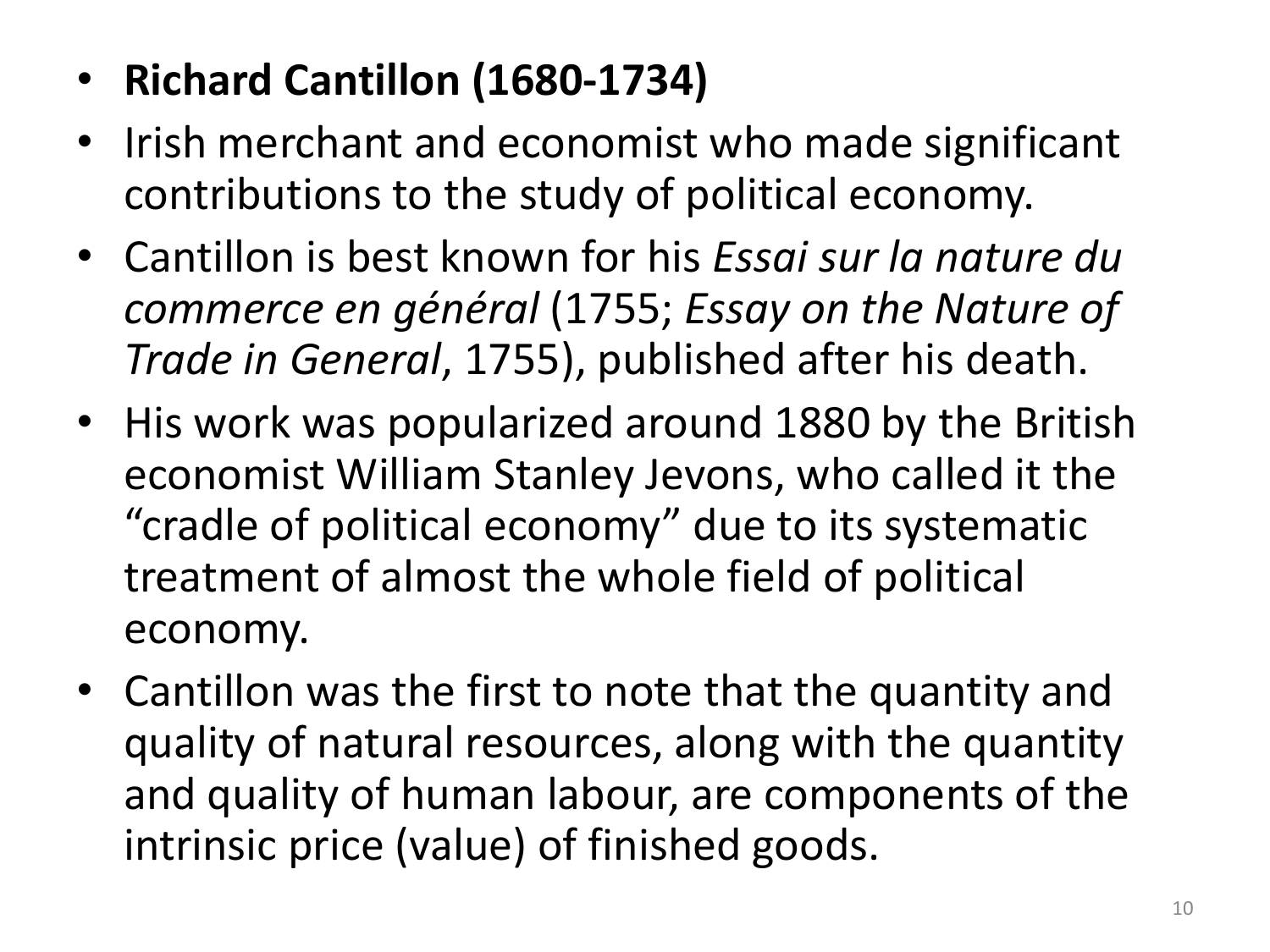- Cantillon's ideas are contained in his book.
- The first part of Cantillon's book defines wealth, narrowing it into the elements of land and labour.
- It states that the time, expense, and difficulty of learning a type of work, combined with the risk involved in the work, and the capacity and responsibility required of the worker, account for the variations in wages.
- Cantillon's views underpinned the theory of wages later put forth by Scottish philosopher and economist Adam Smith.
- Cantillon contrasted *real value*, which arises from the cost of production, with *market value*, which depends on supply and demand.
- He also postulated that currency, either paper or coin, was not the true measure of a nation's wealth. Instead, he identified land as the source of wealth. This postulation was the basis of the Physiocratic doctrines, upheld by François Quesnay, founder of the Physiocratic school.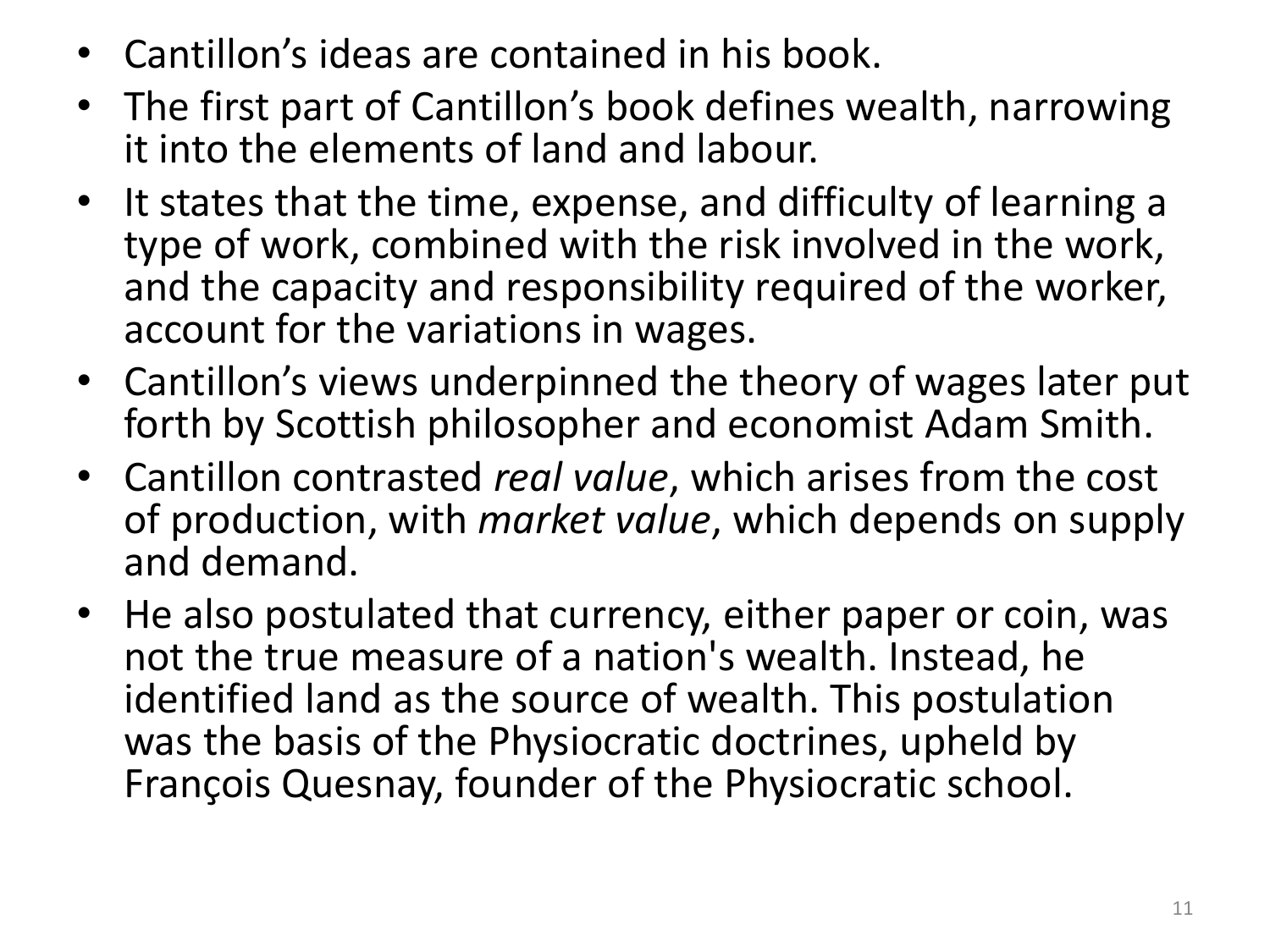- Cantillon's book discussed such topics as barter, market prices, circulation of money in amount and rapidity, credit, interest and its causes, the rise and fall of interest rates, foreign trade, and banking. His treatment of some subjects clearly anticipated later ideas, such as the theory of population set forth by Thomas Robert Malthus at the end of the 18th century.
- Cantillon was the first to use the phrase real or intrinsic value (today called normal value) and showed its whole relation to market value.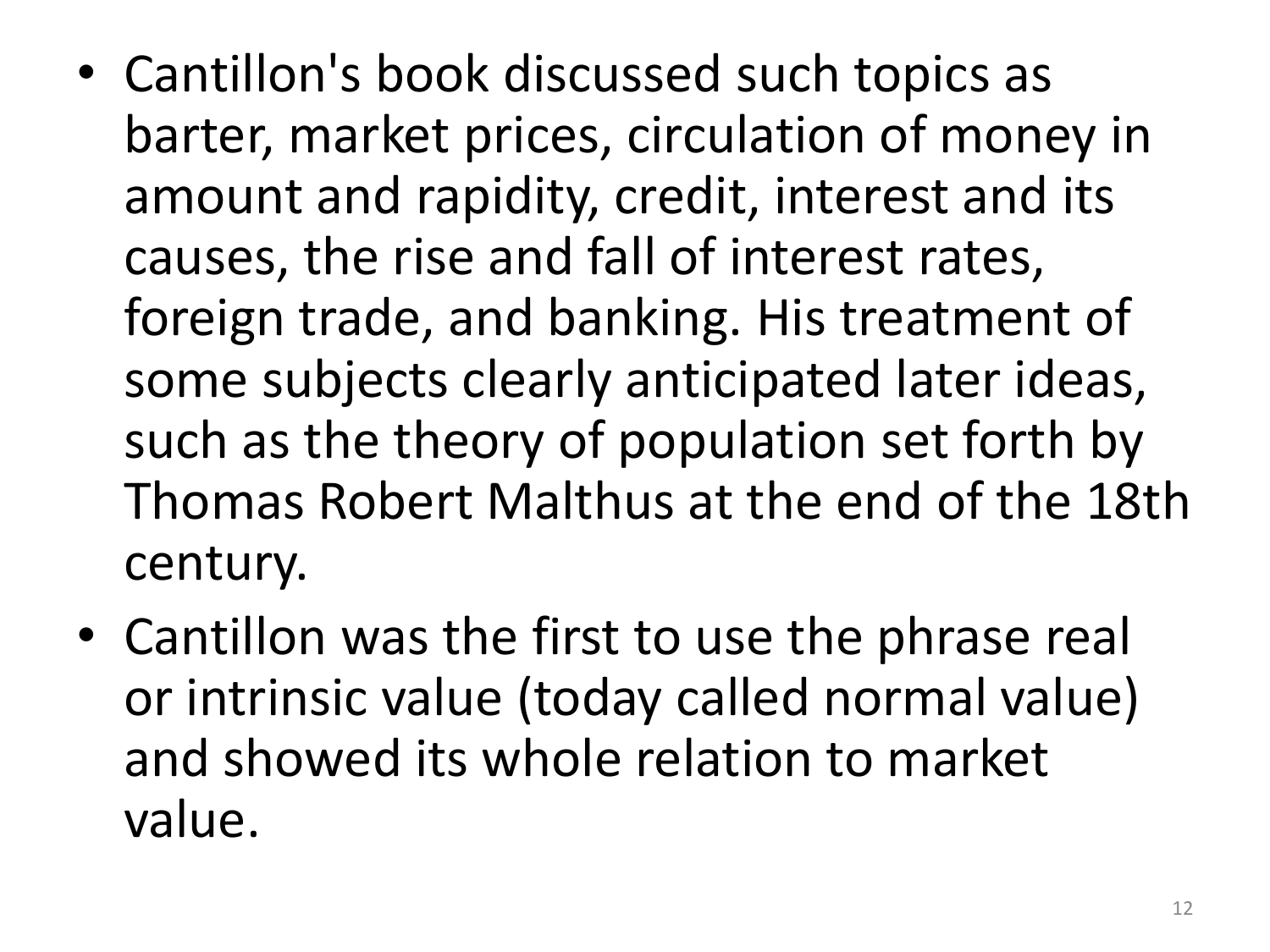- **Physiocracy**
- Physiocracy was briefly in vogue in France during the mid 1700 (or second half of the 18th century).
- It arose as a reaction against the narrow and restrictive policies of mercantilism.
- The founder of the school, François Quesnay, was a physician at the Royal Court of King Louis XV.
- His major book, the *Tableau Économique*, represented an attempt to trace income flows through the economy, which crudely anticipated 20th-century national income accounting.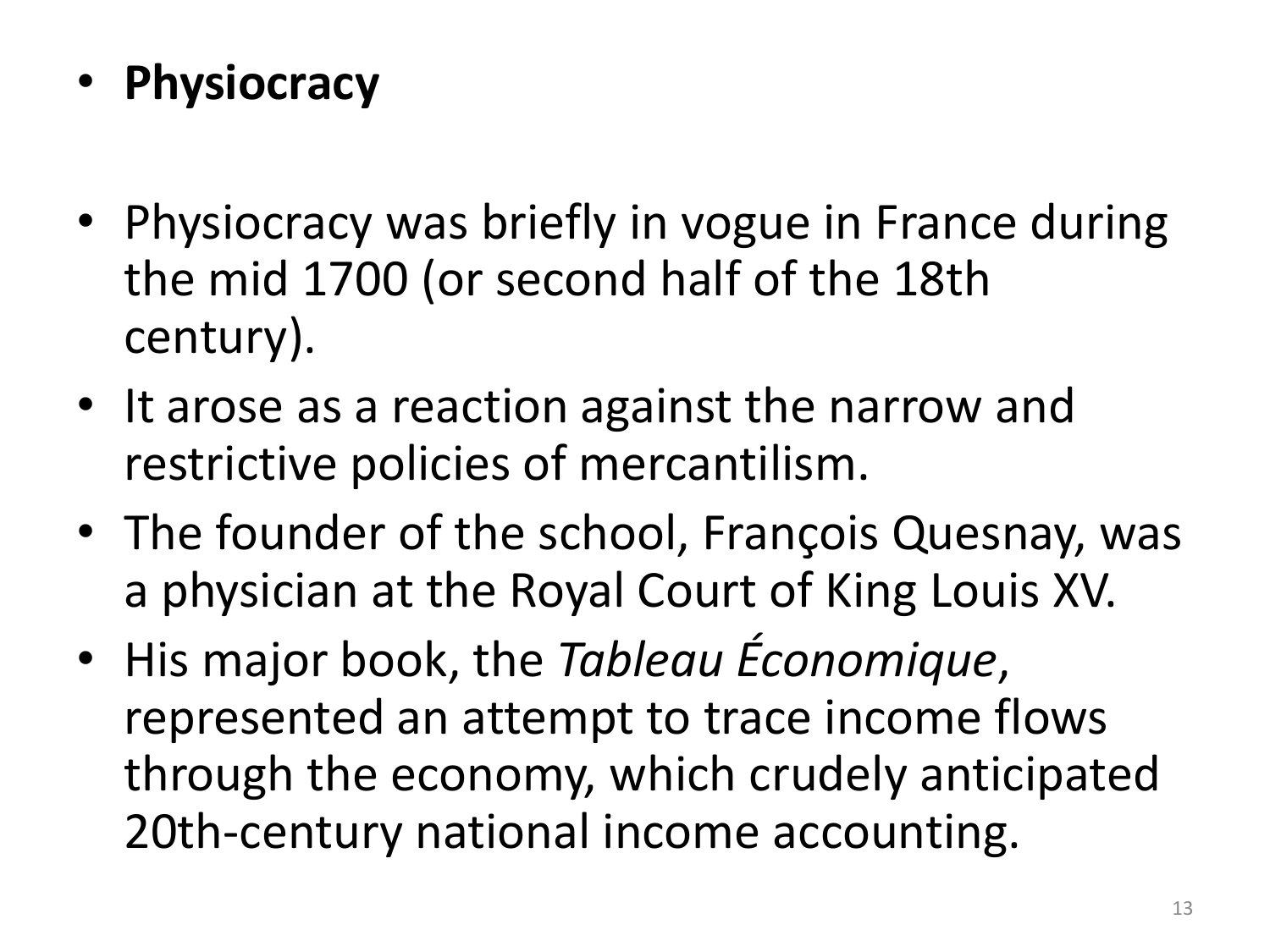- In the doctrine of the physiocrats, all wealth originated from agriculture.
- To the physiocrats, wealth was distributed through trade from farmers to other groups. The physiocrats were supporters of free trade and laissez-faire.
- They maintained that the revenue of the state should be raised by a single direct tax levied on the land.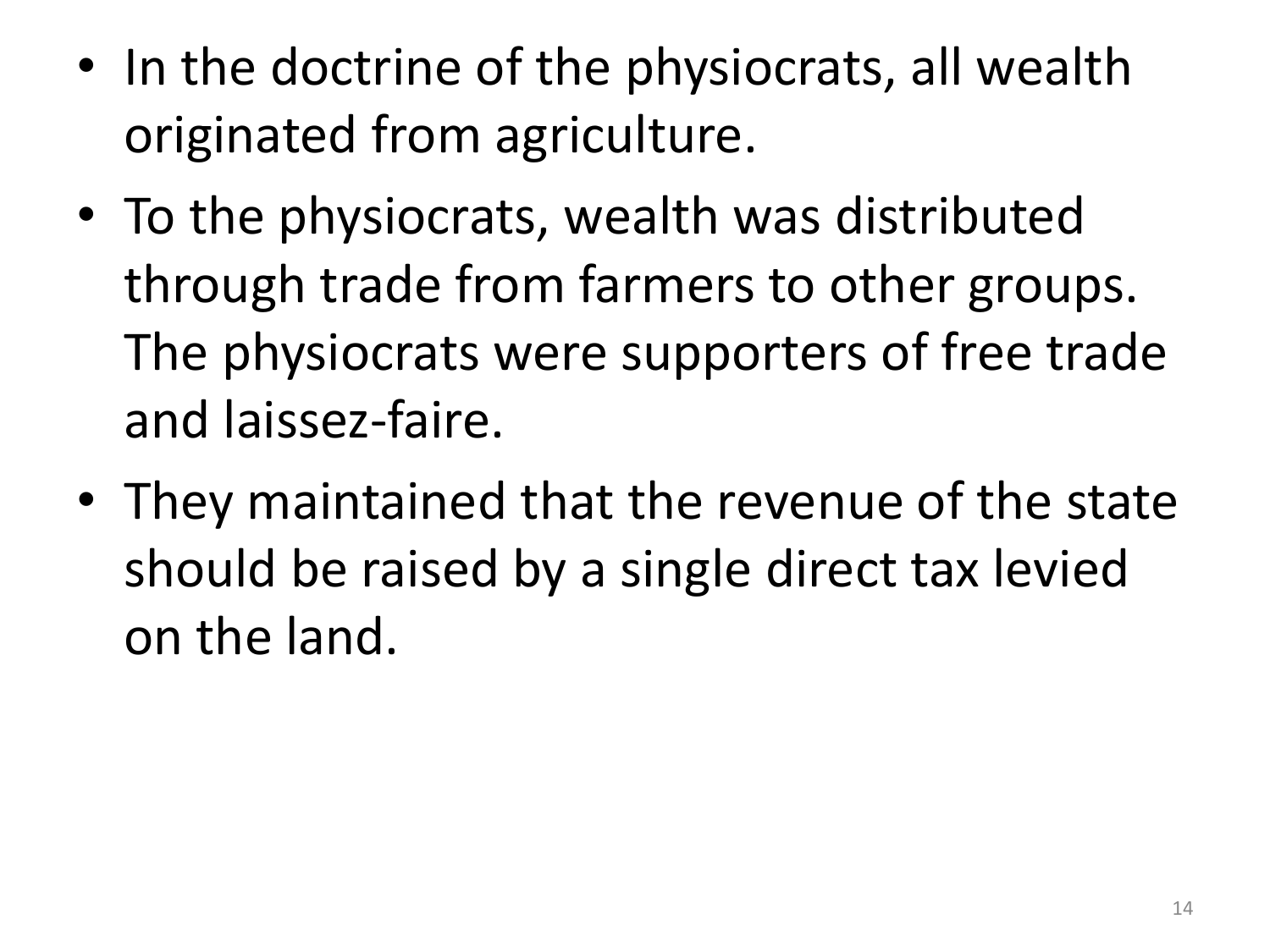- **Factors Responsible for the Rise of the Physiocratic School**
	- The growing importance of agriculture in France;
	- The disappointing results of the economic theory of mercantilism;
	- The poor state of French finances after the Seven Years' War (1756-1763);
	- The upsurge of liberalism in social and political thought.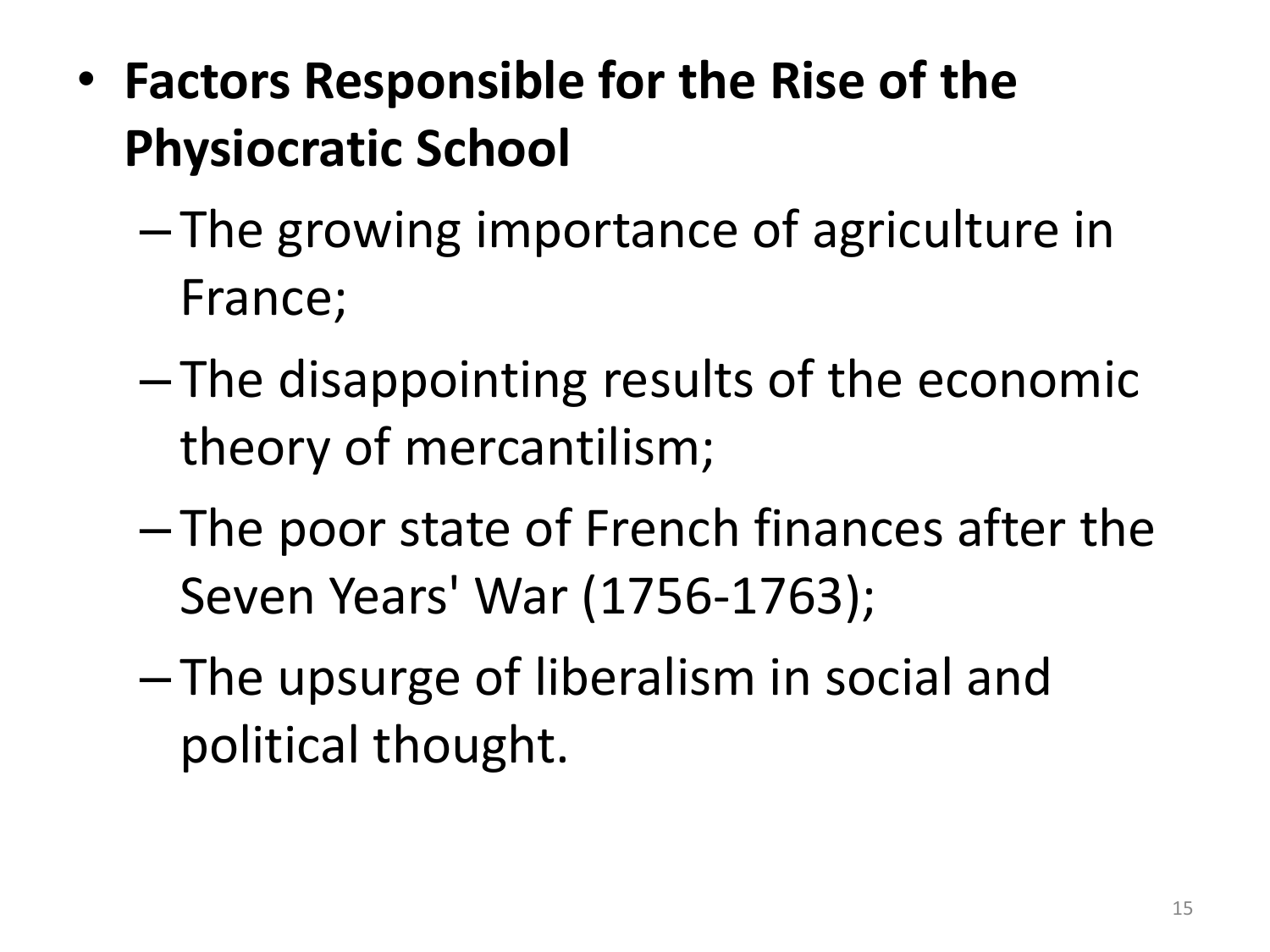- The influence of Richard Cantillon's book, *Essai sur la nature du commerce en général (Essay on the Nature of Trade in General, 1755)*, published after his death. Cantillon's essay emphasized the importance of land and labour in the creation of a healthy economy.
- **Tenets of Physiocracy**
- Physiocracy made impact in the study of economics through their broad outlook and deployment of scientific method in the study of economics;
- Physiocrats believed that LAND was the single most important source of wealth.
- They believed that commerce and industry were essentially non-productive and that only agriculture could increase wealth;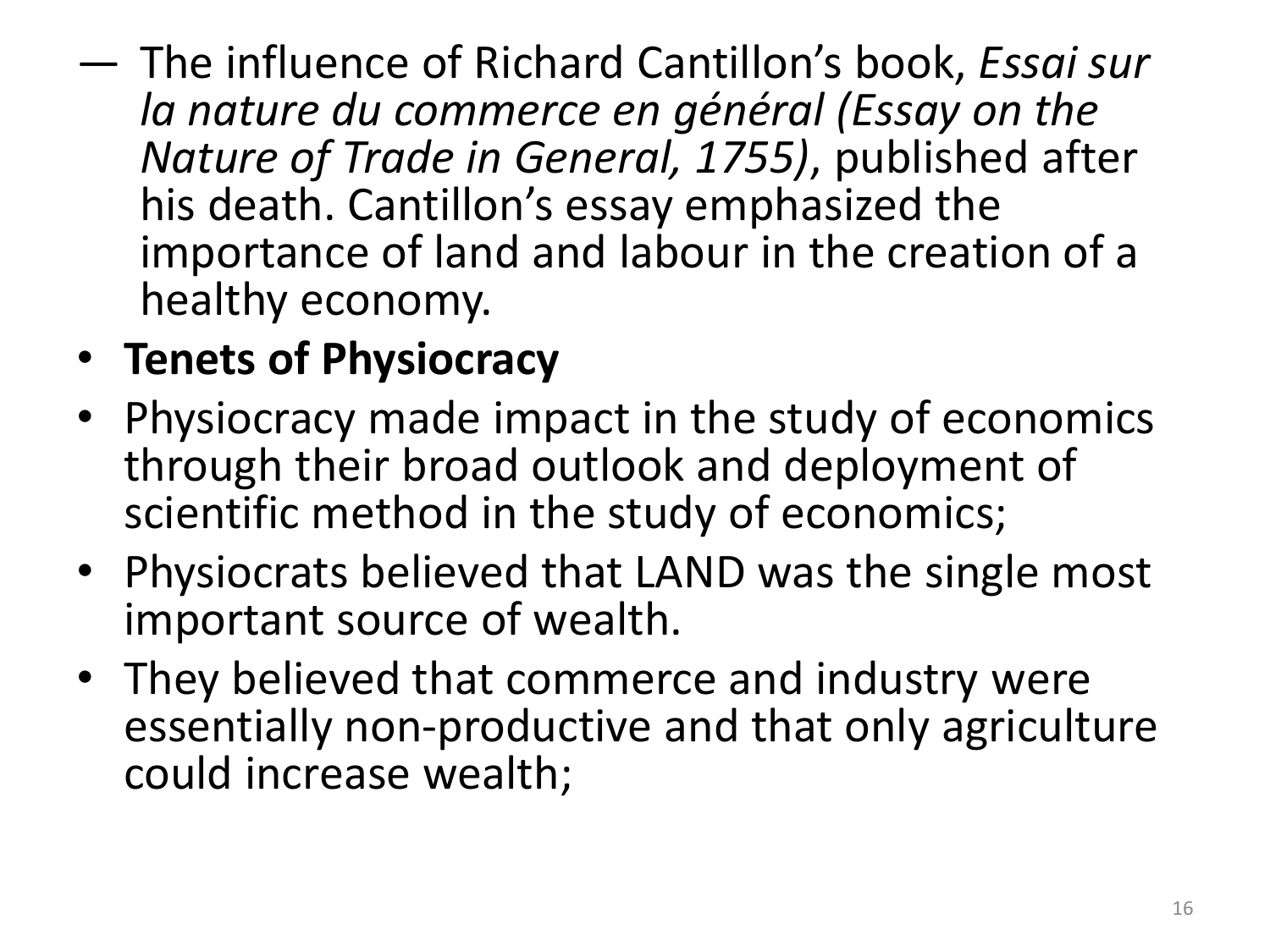- Physiocrats believed that all wealth originated from agriculture and through trade, wealth was distributed from farmers to other groups;
- They opposed the mercantile system of tariffs and trade restrictions;
- In place of tariffs, physiocrats proposed a single land tax;
- Physiocrats supported free trade and laissez faire.
- **François Quesnay (1694-1774)**
- Quesnay was a French economist and the principal founder of the Physiocratic school.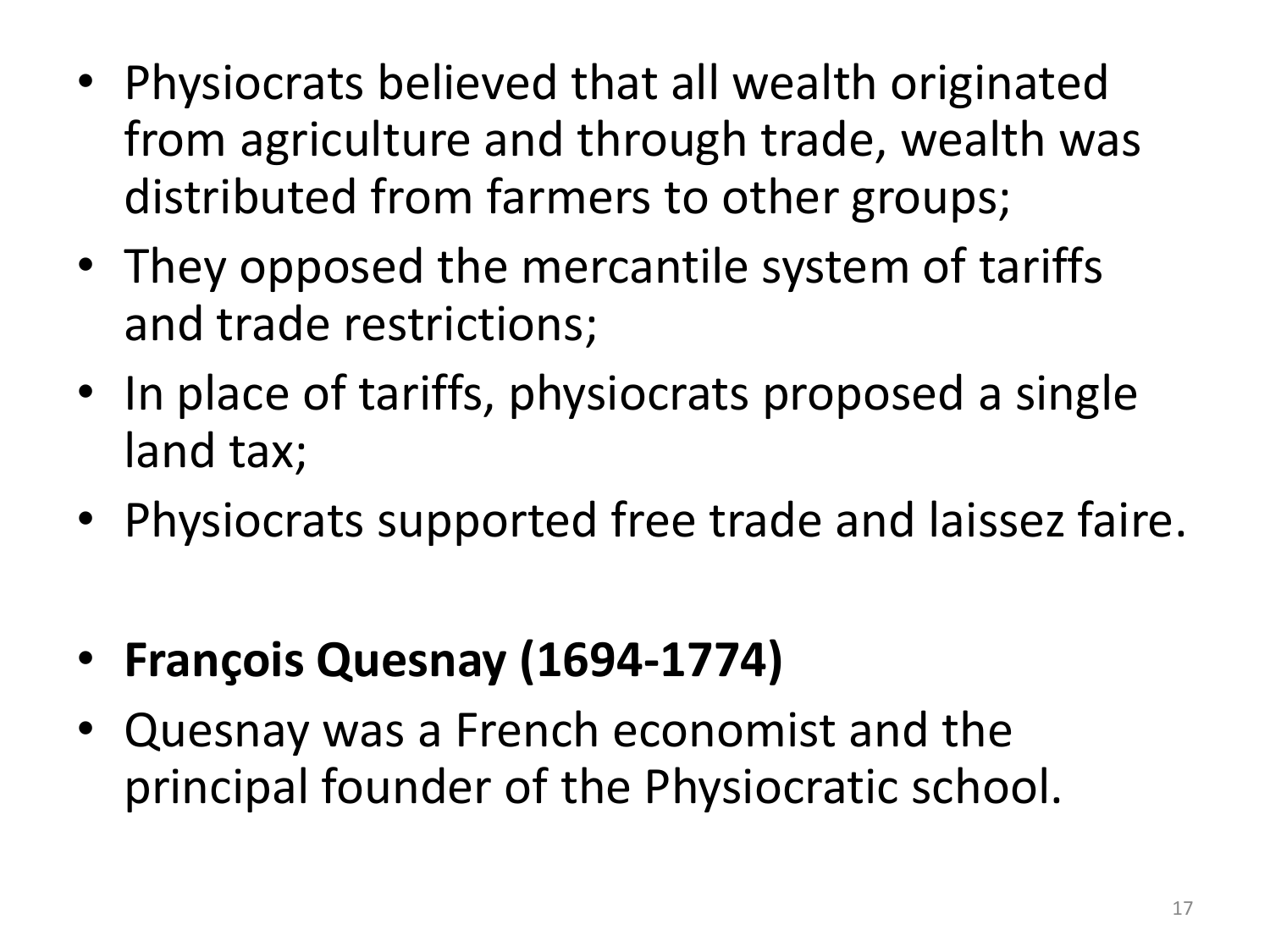- Quesnay, son of a landed proprietor, was born June 4, 1694, near Paris. He studied surgery in the French capital and became a doctor of medicine in 1744, subsequently being made physician-in-ordinary to Louis XV.
- Deeply interested in economics, Quesnay wrote (1756-57) articles on the subject for the renowned Encyclopédie of Denis Diderot.
- Quesnay wrote his book *Tableau Économique* in 1758.
- In his *Tableau Économique* (Economic Table), Quesnay presented what he considered the "natural law" of economics.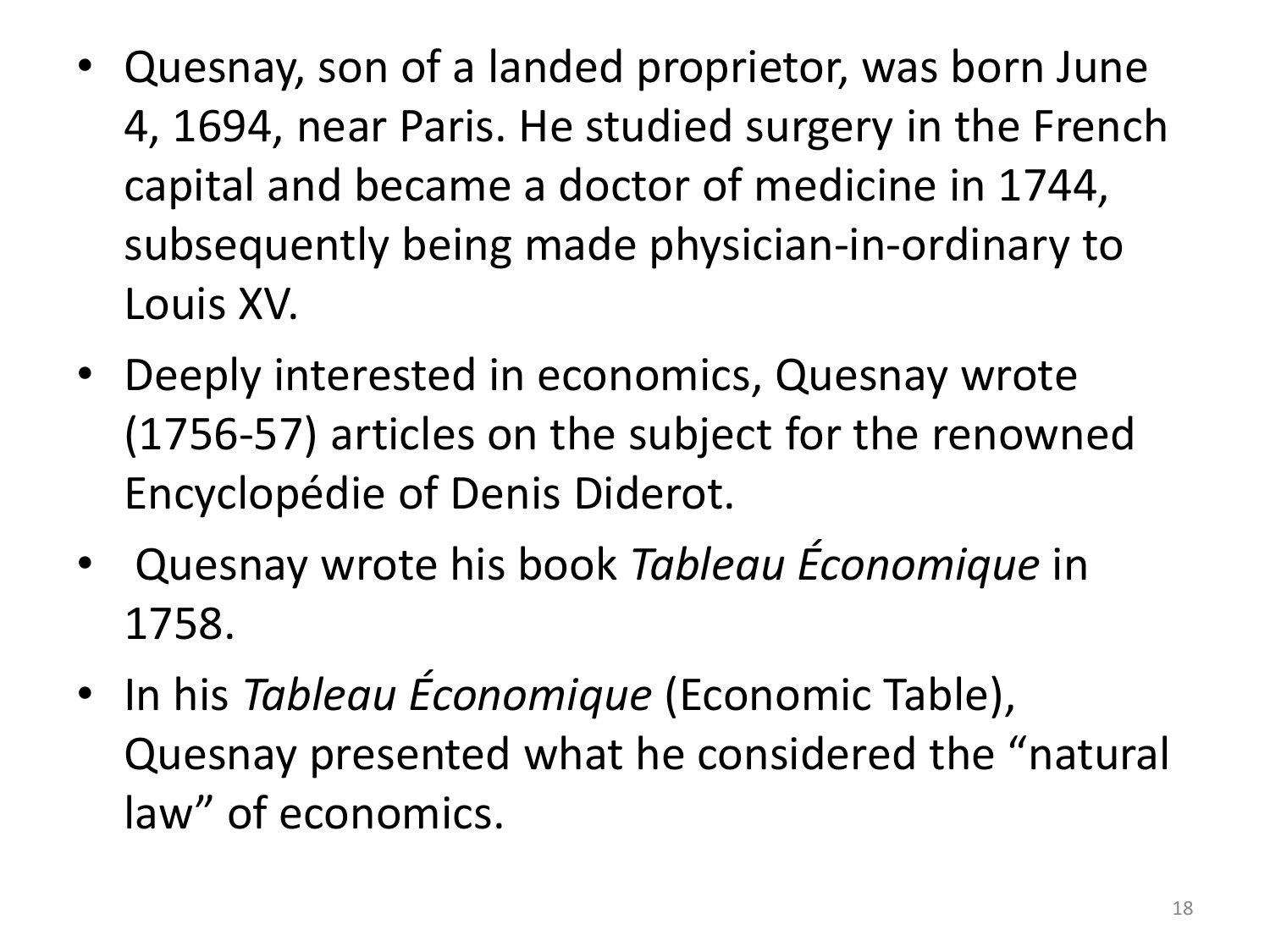- Quesnay and his followers maintained that commerce and industry were essentially nonproductive and only agriculture could increase wealth.
- In *Tableau Économique* (1758), Quesnay traced the flow of money and goods through the economy.
- This flow was seen to be both circular and self-sustaining.
- In *Tableau Économique* , Quesnay provided a chart of the economy.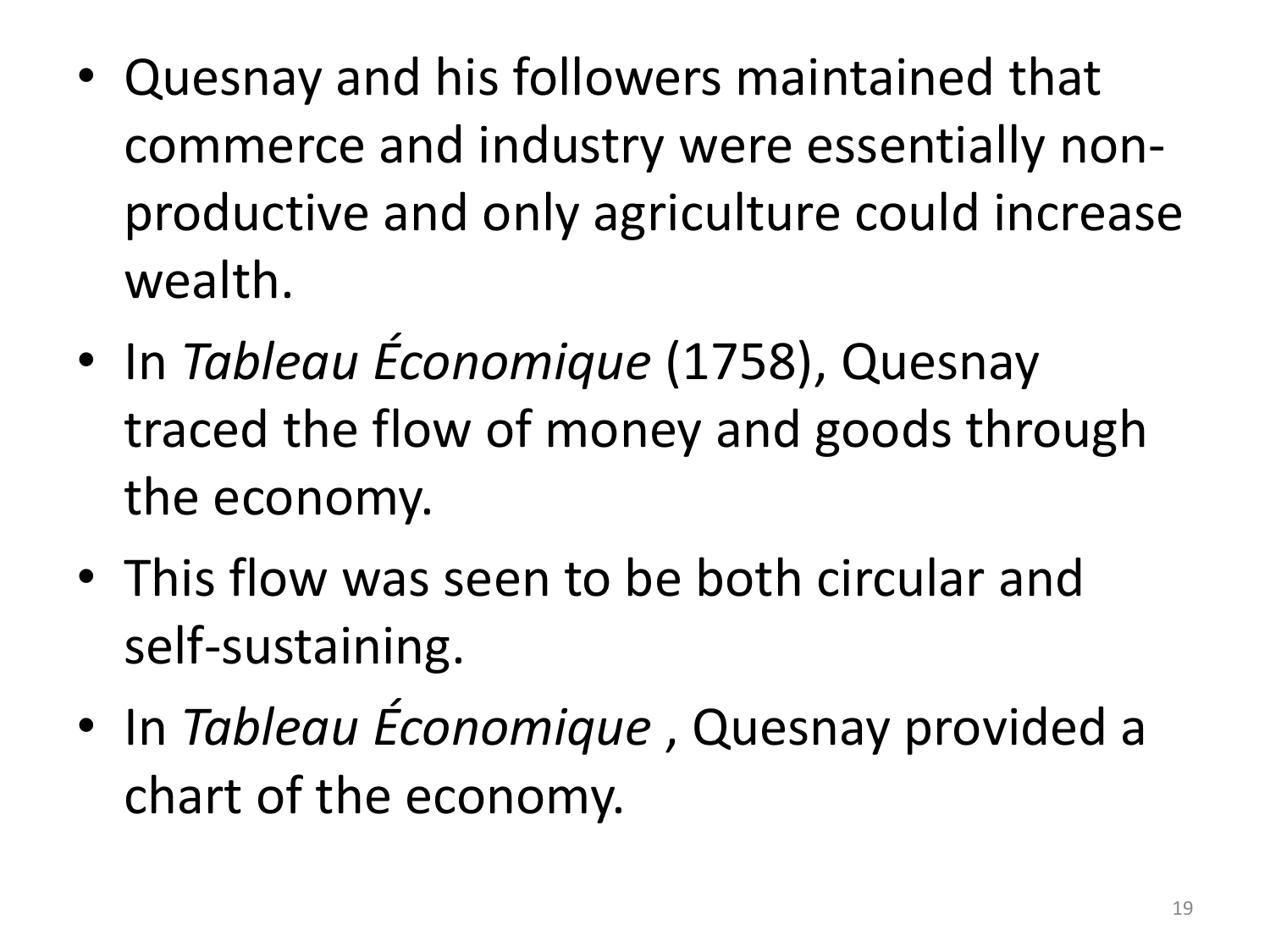- It was the first attempt to picture a nation's economy as an interrelated series of institutions through which capital moves in a continuous cycle.
- More important, however, was that it rested on the division of society into three main classes:
	- $-$  (1) The productive class was made up of those engaged in agriculture, fishing, and mining, representing one-half of the population.
	- (2) The proprietary class consisted of landed proprietors and those supported by them, which amounted to one-quarter of the population.
	- (3) The artisan, or sterile, class, made up the rest of the population.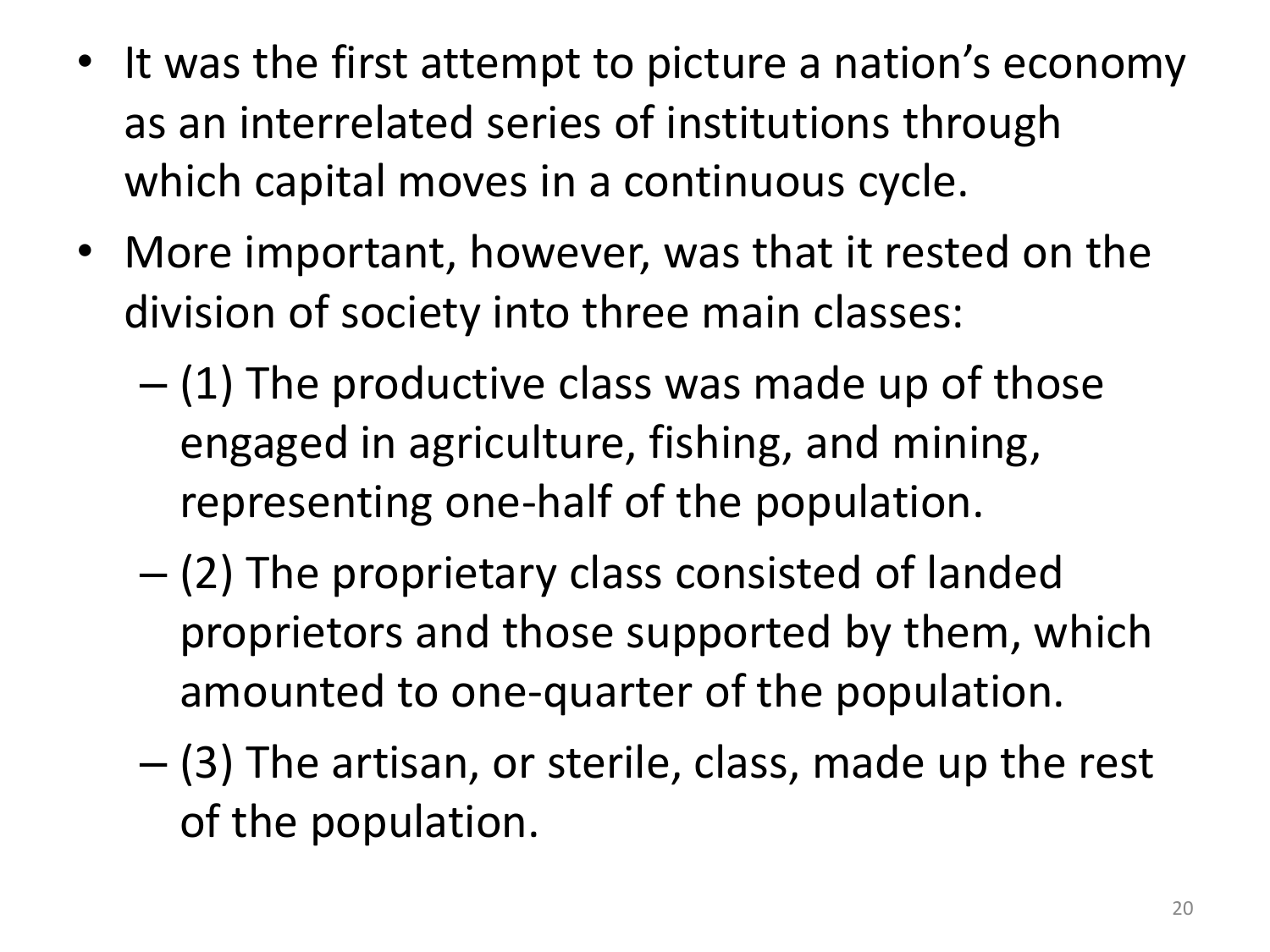- Quesnay's Tableau is significant because it expressed the belief that only the agricultural classes are capable of producing a surplus or net product, out of which the state either could find the capital to support an expansion of the flow of goods and money or could levy taxes to meet its needs.
- Other activities, such as manufacturing, were regarded as essentially sterile, because they did not produce new wealth but simply transformed or circulated the output of the productive class.
- It was this aspect of physiocratic thought that was turned against mercantilism. If industry did not create wealth, then it was futile for the state to try to enhance society's wealth by a detailed regulation and direction of economic activity.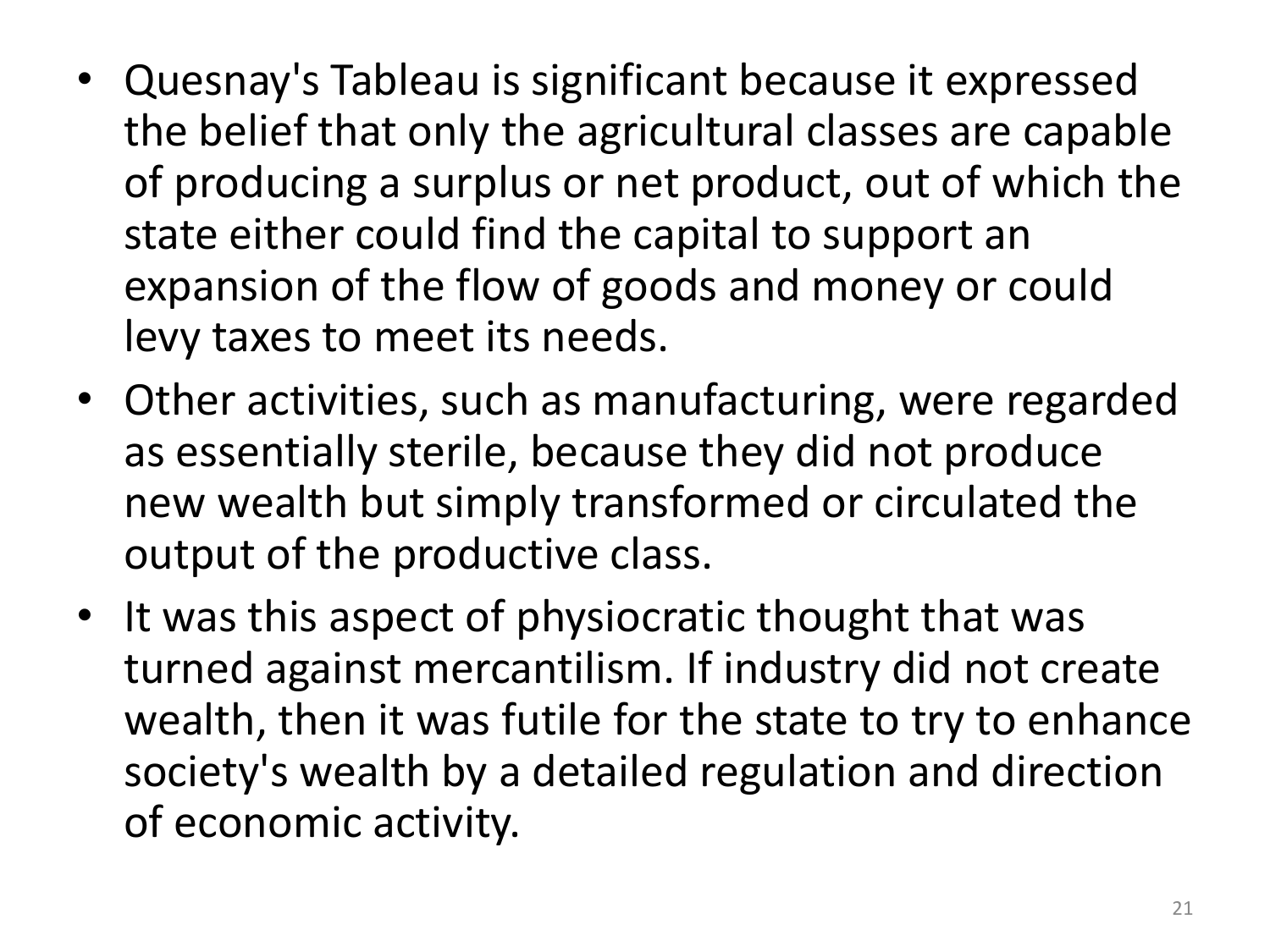## • **ANALYSIS OF THE TENETS**

- Several flaws characterised the physiocratic theory. These include:
	- The exaggerated importance which the physiocrats placed on the role of agriculture in economic wealth creation; and,
	- Faith in the natural economic order, leading to their defence of extremely limited government control..
- These flaws did not diminish the importance of the physiocratic school in laying the foundation of modern economics.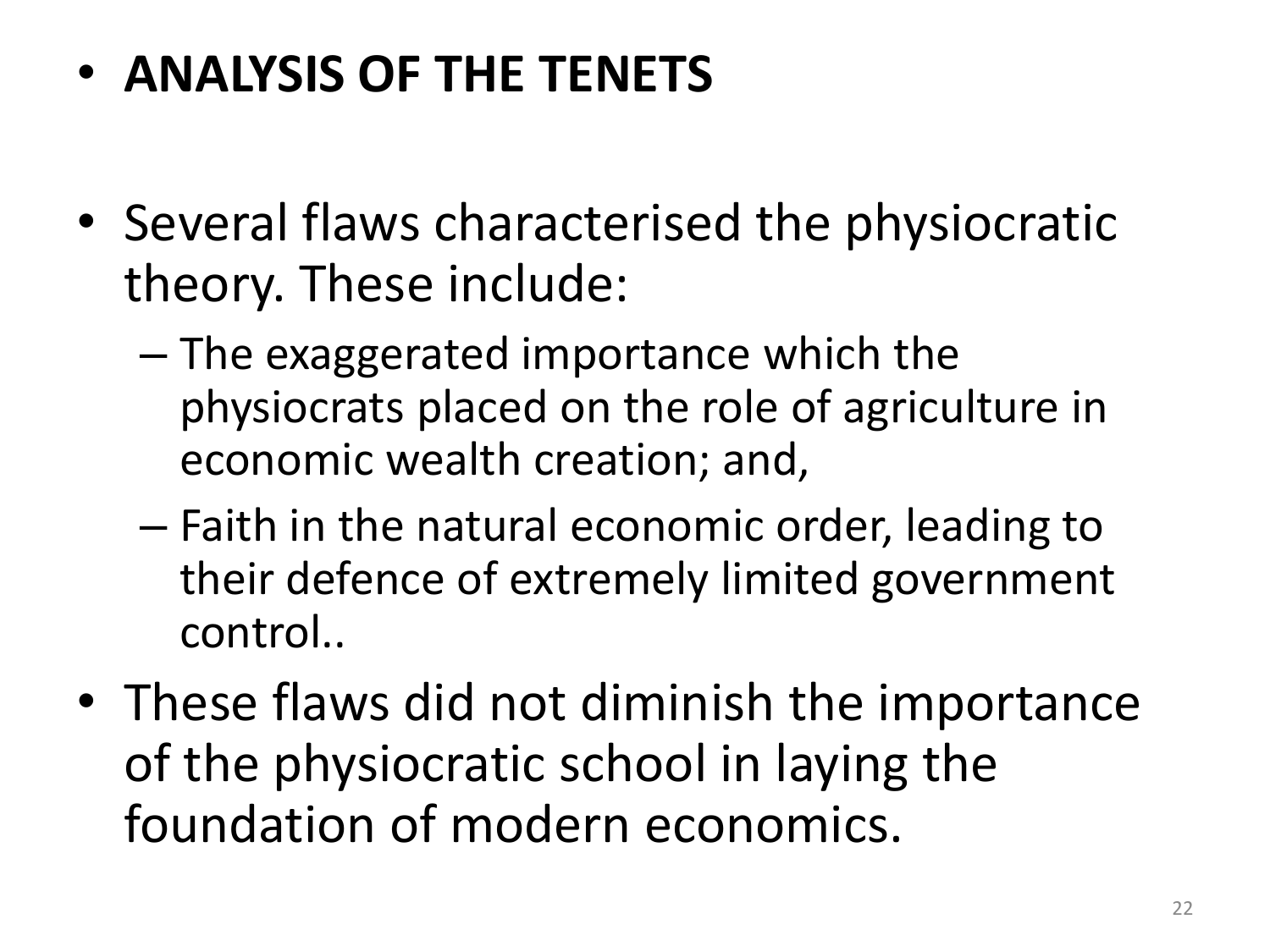- **High Points of Physiocracy**
- The physiocrats established economics as a distinct and separate science, and exposed the basic fallacies of mercantilism.
- They also stimulated an active interest in the problems of distribution and taxation.
- Anne Robert Jacques Turgot, finance minister under French King Louis XVI, instituted a number of financial reforms based on the physiocratic school of economics.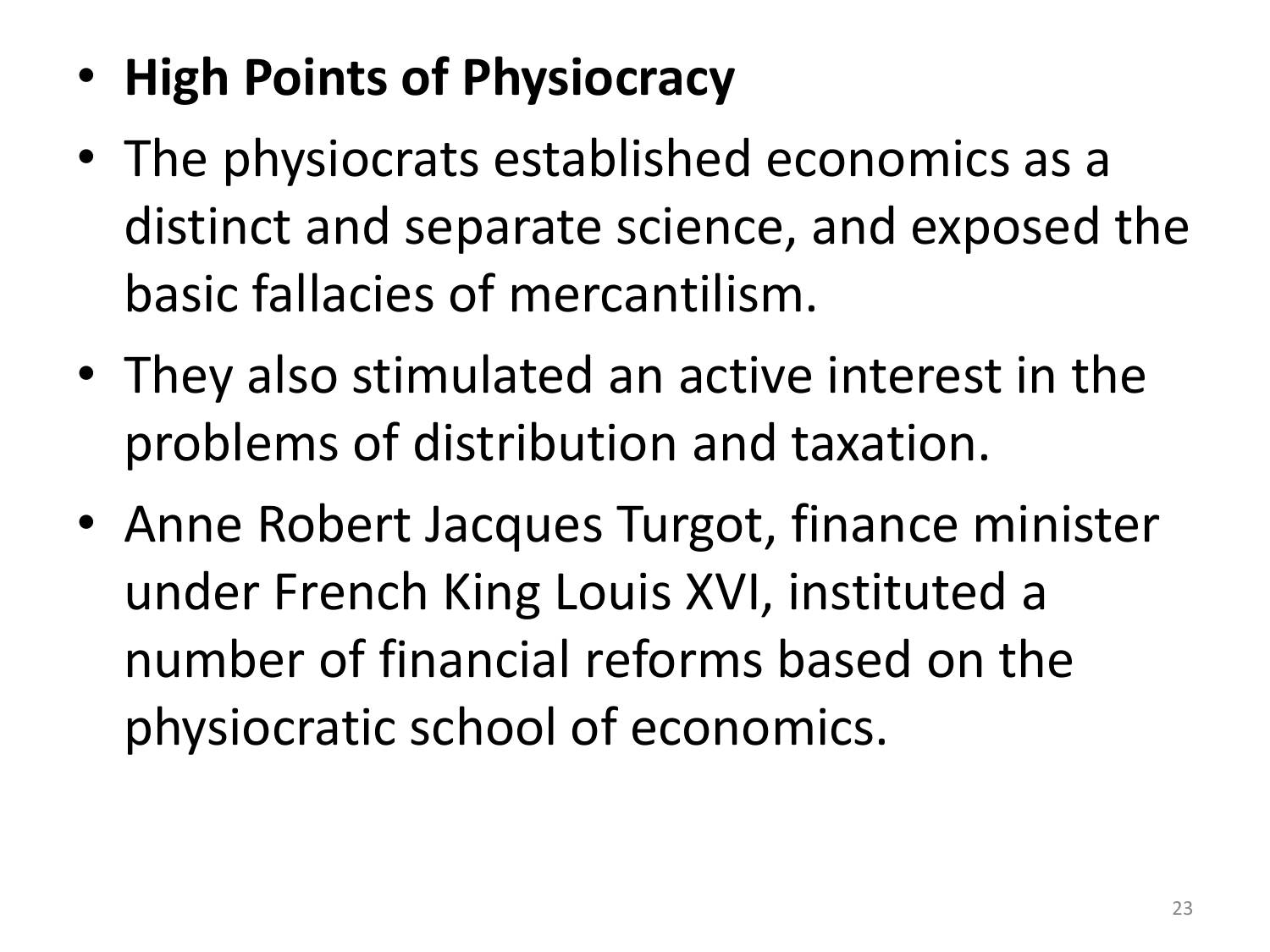- Most notably, Turgot introduced the substitution of a money tax for the *corvée* (a feudal law requiring the people of the district to contribute free labour for the construction and maintenance of roads).
- Although the doctrine of the physiocrats was only briefly popular, the writings of the group's leading members exerted a considerable influence upon later economic thought.
- Other important physiocrats included **Pierre Samuel du Pont de Nemours and Victor Riqueti, marquis de Mirabeau.**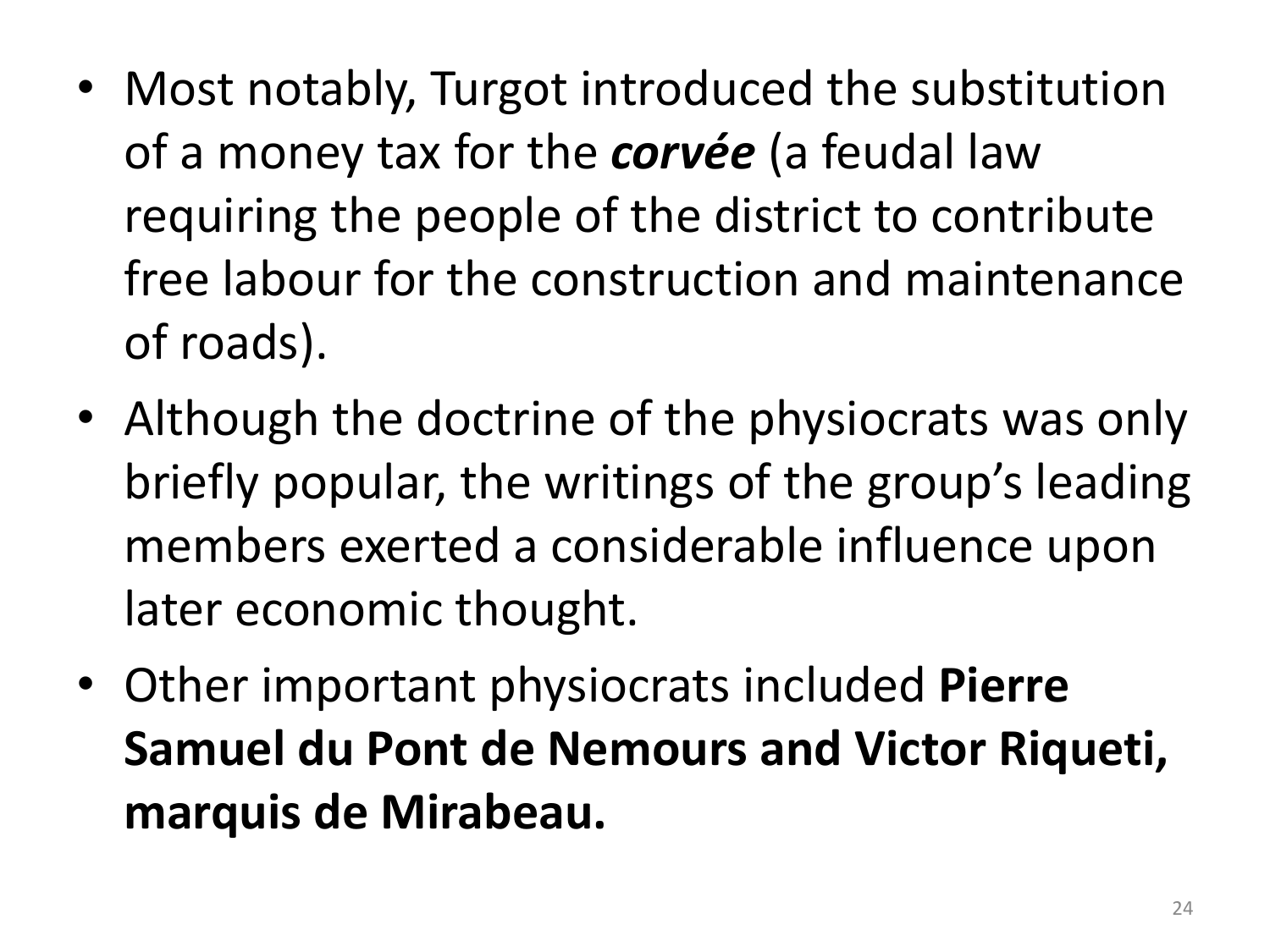## • **Classicalism or Classical Theory**

- The Classical School of economics developed about 1750 and lasted as the mainstream of economic thought until the late 1800's.
- Adam Smith's *Wealth of Nations, published in* 1776 can be used as the formal beginning of Classical Economics but it actually evolved over a period of time and was influenced by Mercantilist doctrines, Physiocracy, the enlightenment, classical liberalism and the early stages of the industrial revolution.
- As a coherent economic theory, classical economic theory is periodised to hold sway from the period of Adam Smith, and continues with the British economists Thomas Robert Malthus and David Ricardo, and culminates in the synthesis of John Stuart Mill, who as a young man was a follower of Ricardo.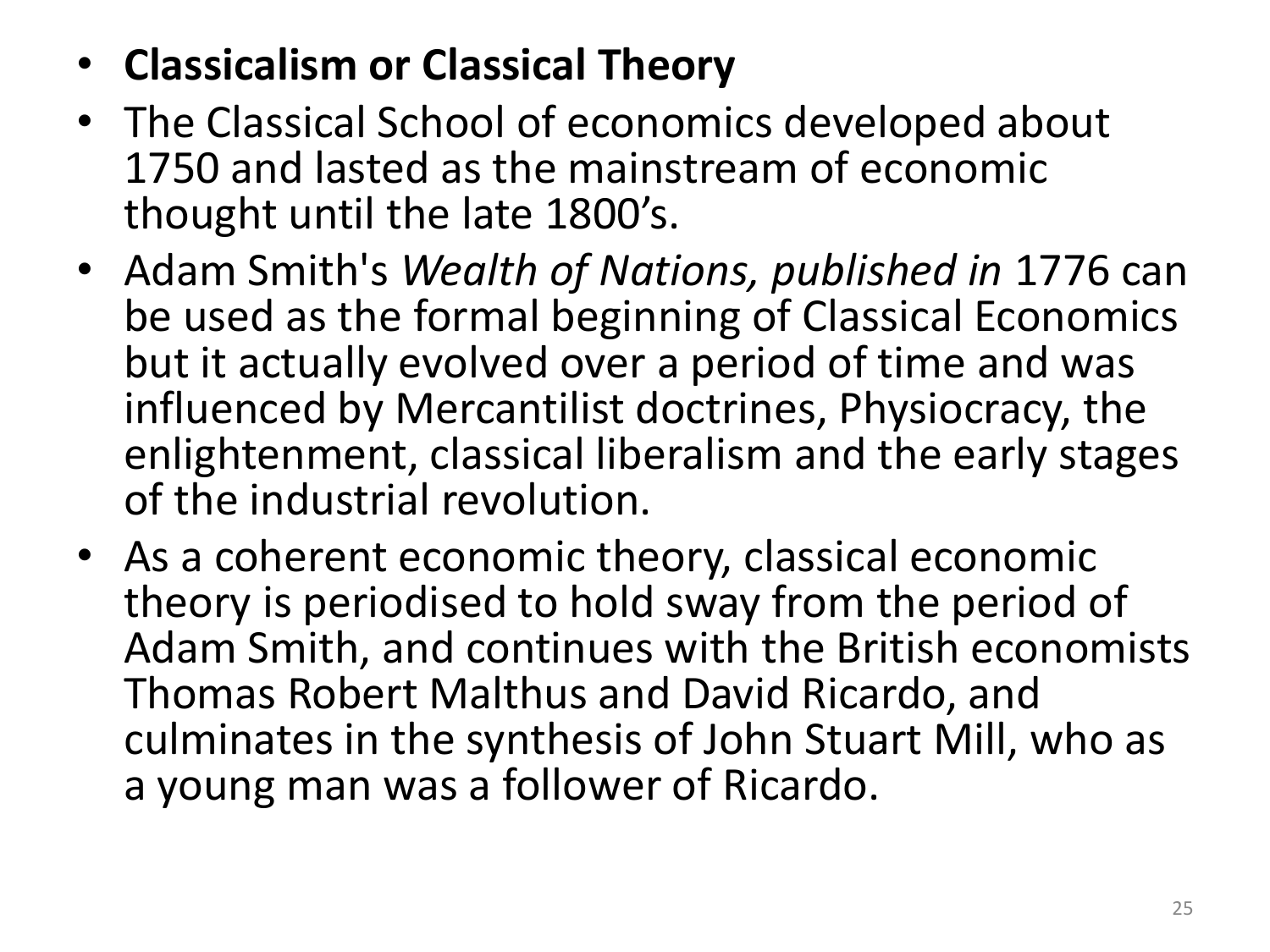- Major contributors to the Classical School include:
- **Adam Smith** [1723-1790, founder] *Theory Of Moral Sentiments (1759), Wealth Of Nations (1776),*
- **David Ricardo** [1772-1823], *On The Principles Of Political Economy And Taxation* (1817),
- **Thomas Malthus** [1766-1834], *An Essay On The Principle Of Population (1789), Principles of Political Economy (1820), The Measure of Value (1823), Definitions in Political Economy (1827),*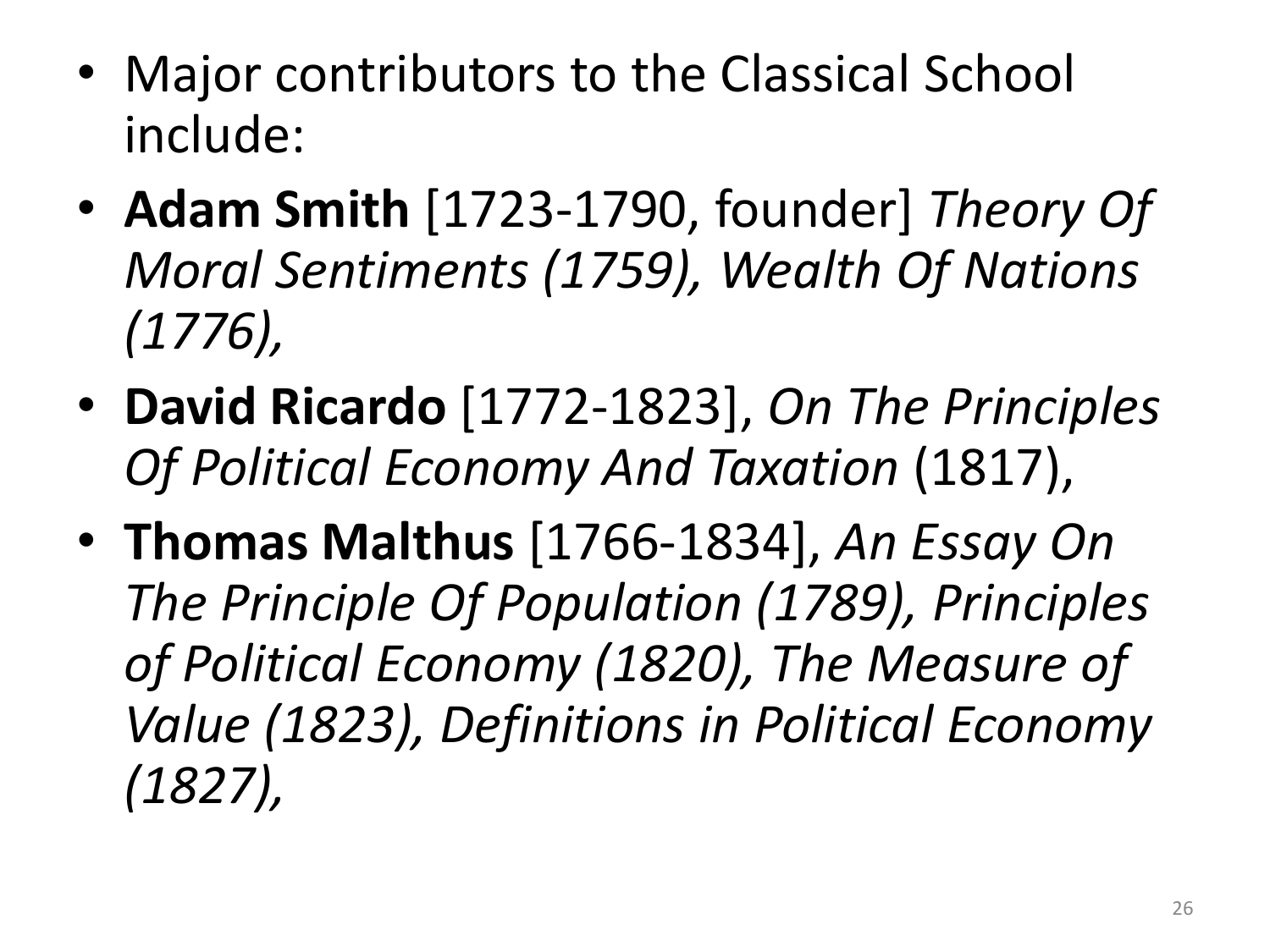- **James Mill** [1773-1836], *Elements Of Political Economy(1821),*
- **Jean-Baptiste Say** [1767-1832], *Traite D'economie Politque (1803, English 1821),*
- **Nassau William Senior** [1790-1864], *An Outline Of The Science Of Political Economy (1836),*
- **Karl Marx** [1818-1883], *The Communist Manefesto (1848), Grundriss Der Kritik Politishen Okonomie (1859) Das Kapital (1867),*
- **John Stuart Mill** [1806-1873, son of James Mill], *Principles Of Political Economy (1848).*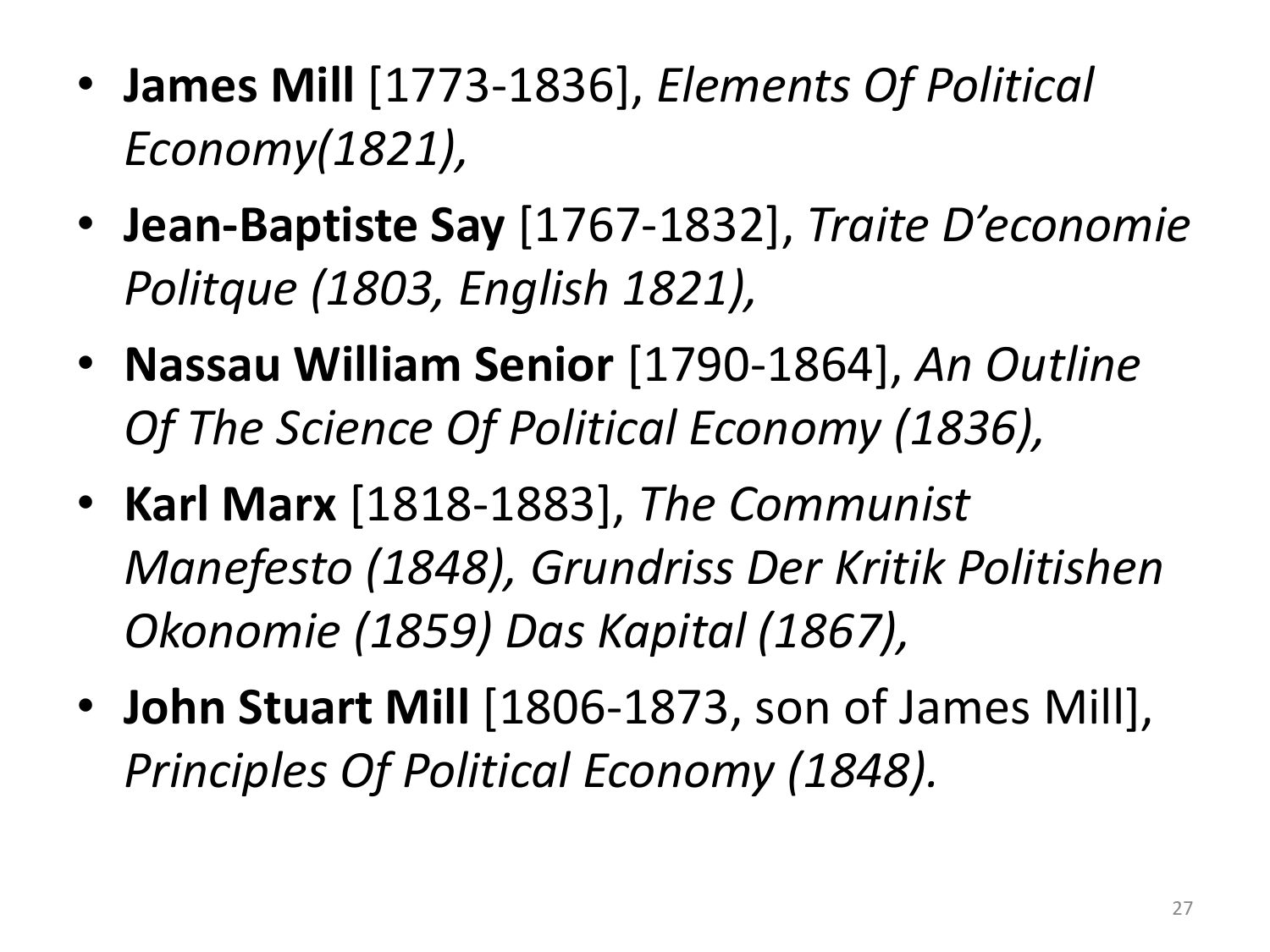- While *Adam Smith* would be regarded as the originator and leader of the school, *David Ricardo* [1772-1823] should be credited with establishing the form and methods of the school.
- The debates between Thomas Malthus [1766- 1834] and David Ricardo about policy issues such as the "Corn Laws" and the "Poor Laws" contributed to the focus and form of the school.
- Smith was concerned about the nature of economic growth. Malthus, Ricardo and other classical economists were concerned about the question of "distribution."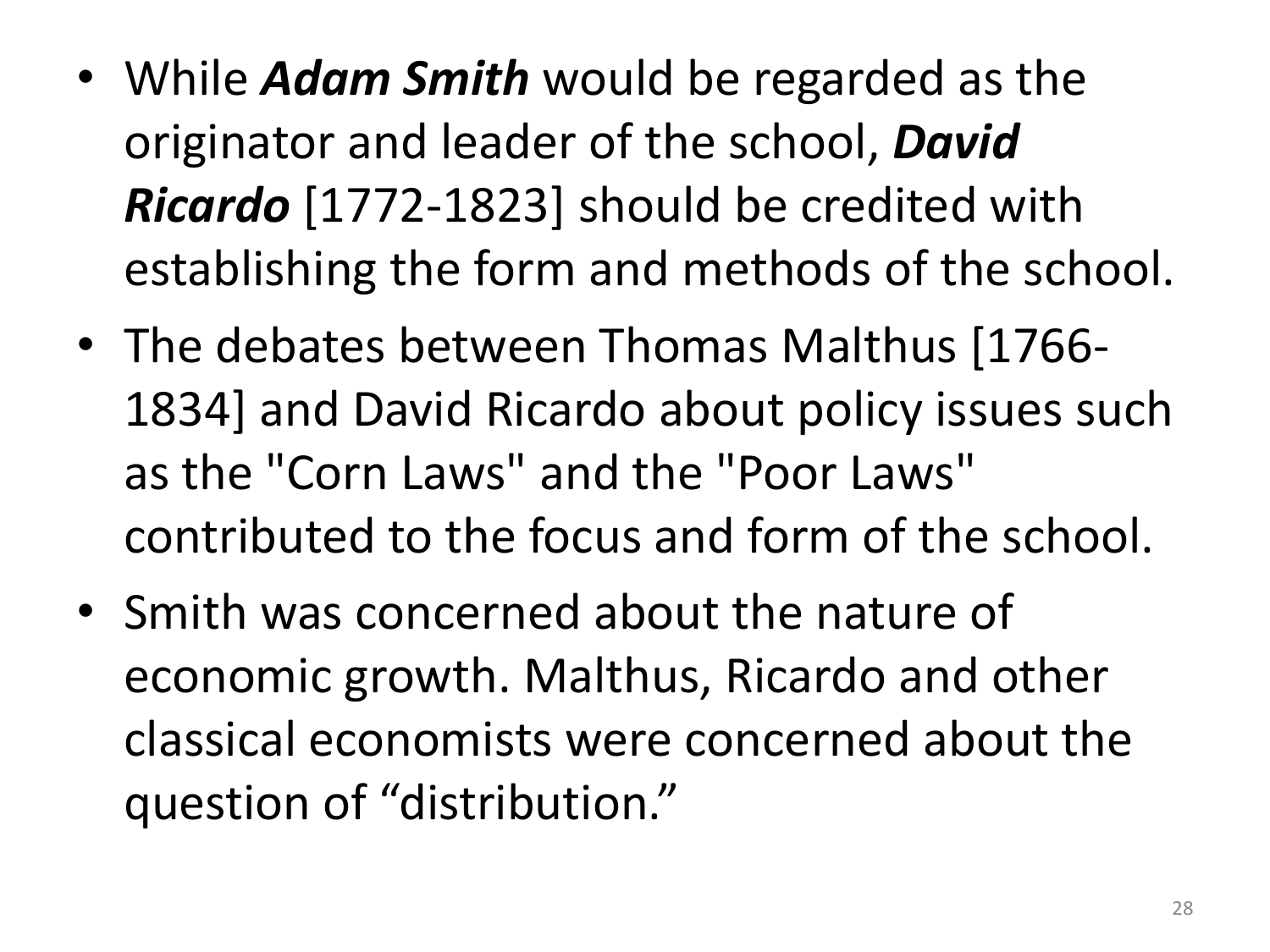- Although differences of opinion were numerous among the classical economists in the threequarters of a century between Smith's *Wealth of Nations (1776)* and Mill's *Principles of Political Economy (1848),* members of the group agreed on major principles.
- All believed in:
	- private property,
	- free markets, and, in Mill's words, that "only through the principle of competition has political economy any pretension to the character of a science."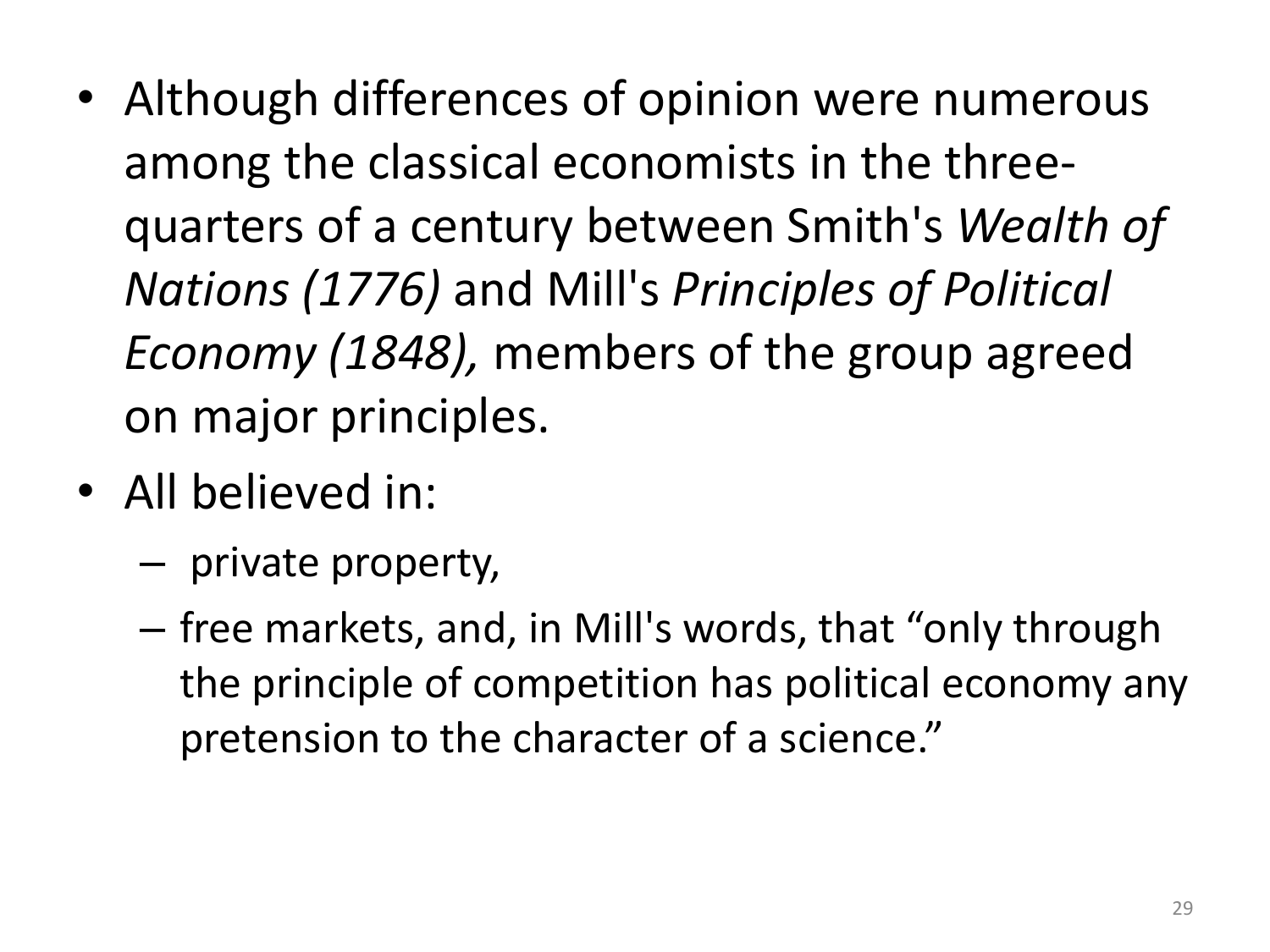- They shared Smith's strong suspicion of government and his ardent confidence in the power of self-interest represented by his famous "invisible hand," which reconciled public benefit with individual pursuit of private gain.
- The invisible hand connotes an automatic mechanism that moves markets towards a natural equilibrium, without the requirement of any intervention at all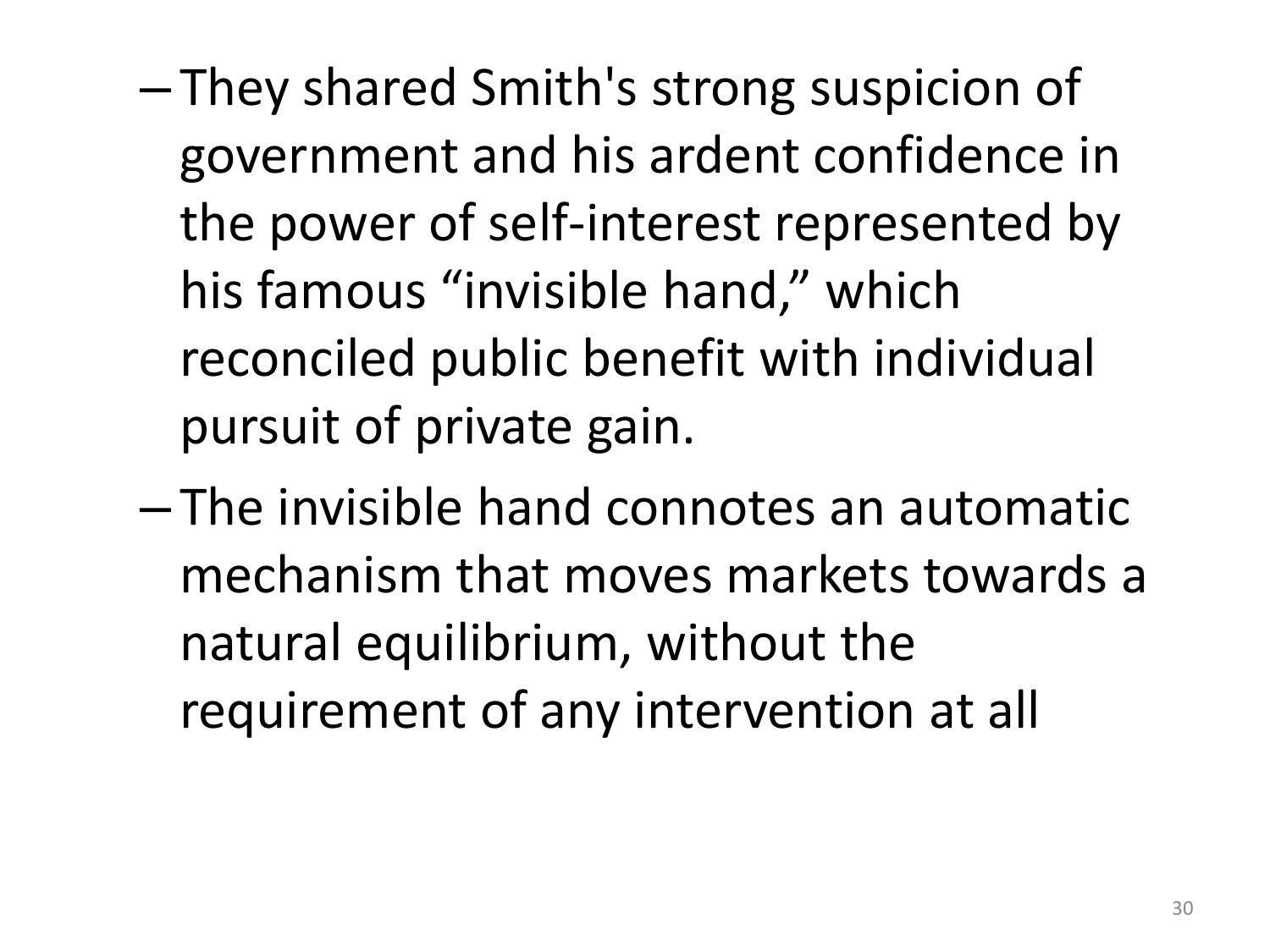- From Ricardo, classicists derived the notion of diminishing returns, which held that as more labour and capital were applied to land, yields after "a certain and not very advanced stage in the progress of agriculture steadily diminished.
- Through Smith's emphasis on consumption, rather than on production, the scope of economics was considerably broadened.
- Smith was optimistic about the chances of improving general standards of life.
- He called attention to the importance of permitting individuals to follow their self-interest as a means of promoting national prosperity.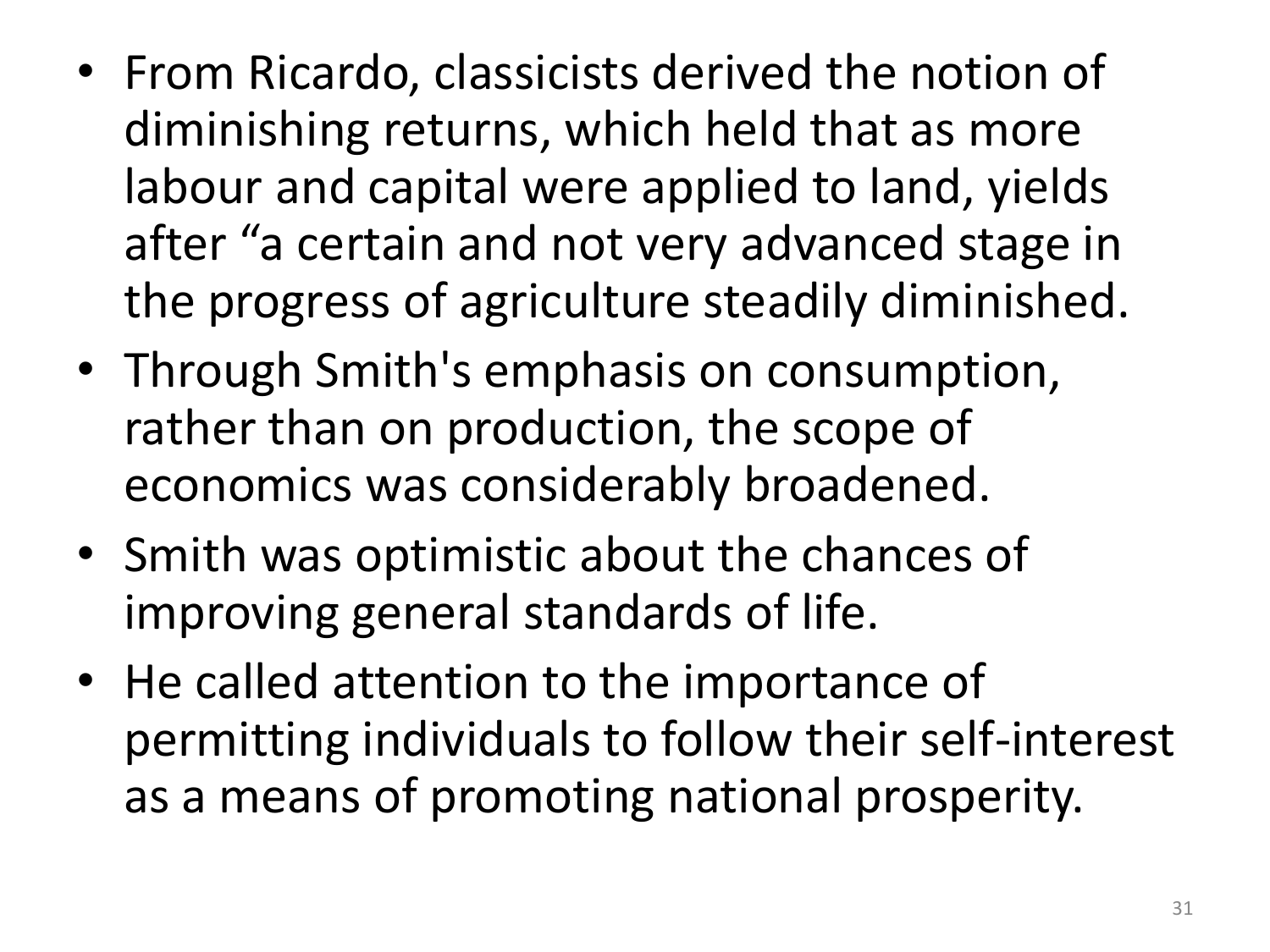• **The Assumptions of Classical Economic Theory**

There are three basic assumptions of classical economic theory. These are:

- **Flexible Prices**: The prices of everything, the commodities, labour (wages), land (rent), etc., must be both upwardly and downwardly mobile. Unfortunately, in reality, it has been observed that these prices are not as readily flexible downwards as they are upwards, due a variety of market imperfections, like laws, unions, etc.
- **Say's Law**: 'Supply creates its own demand'. The Say's law suggests that the aggregate production in an economy must generate an income enough to purchase all the economy's output.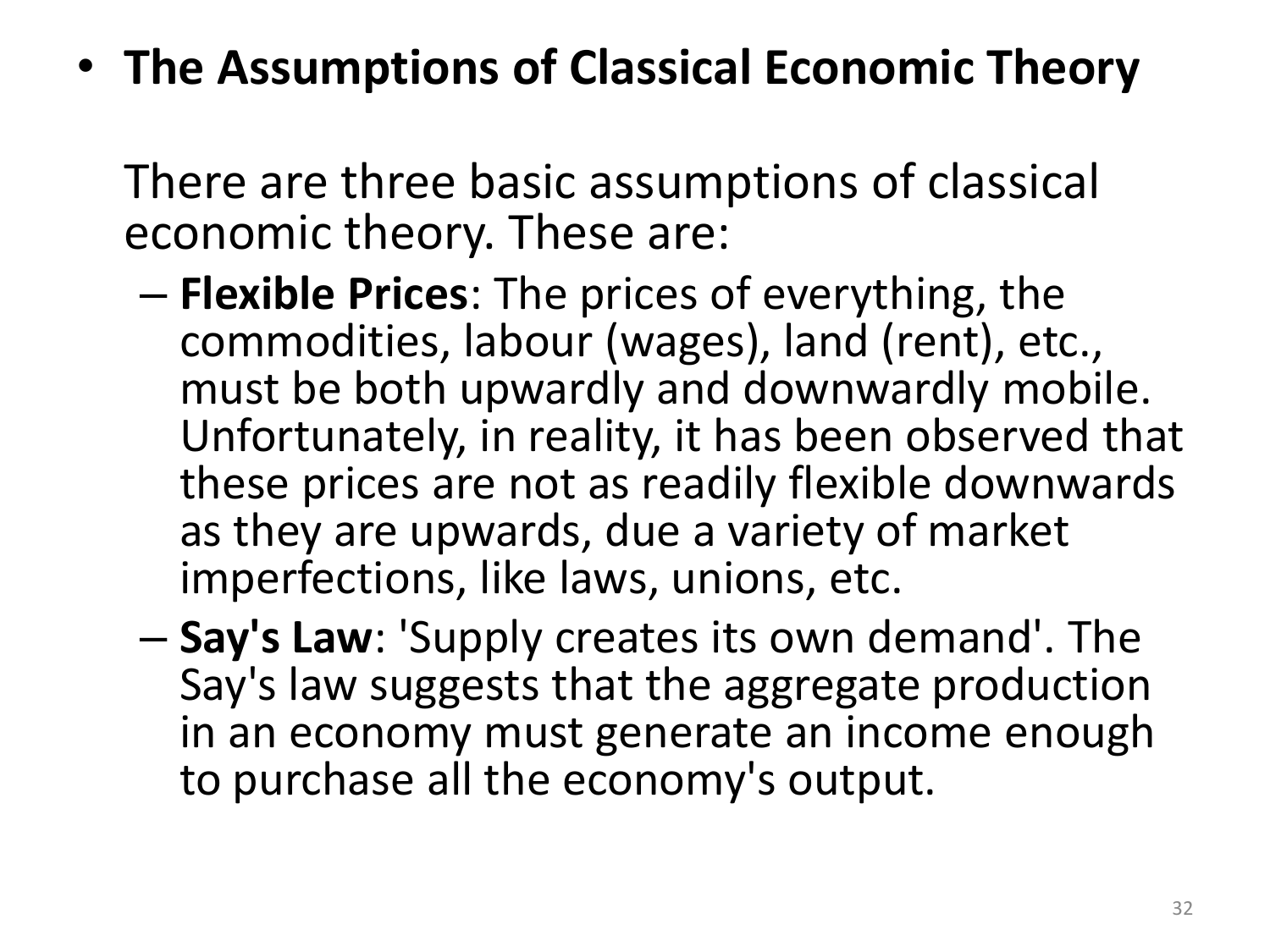- In other words, if a good is produced, it has to be bought.
- Unfortunately, this assumption also does not hold good today, as most economies today are demand driven (production is based on demand. Demand is not based on production or supply).
- **Savings - Investment Equality**: This assumption requires the household savings to equal the capital investment expenditures.
- Now it takes no genius to know, that this is rarely the case. Yet, should the savings not equal the investment, the 'flexible' interest rates should be able to restore the equilibrium.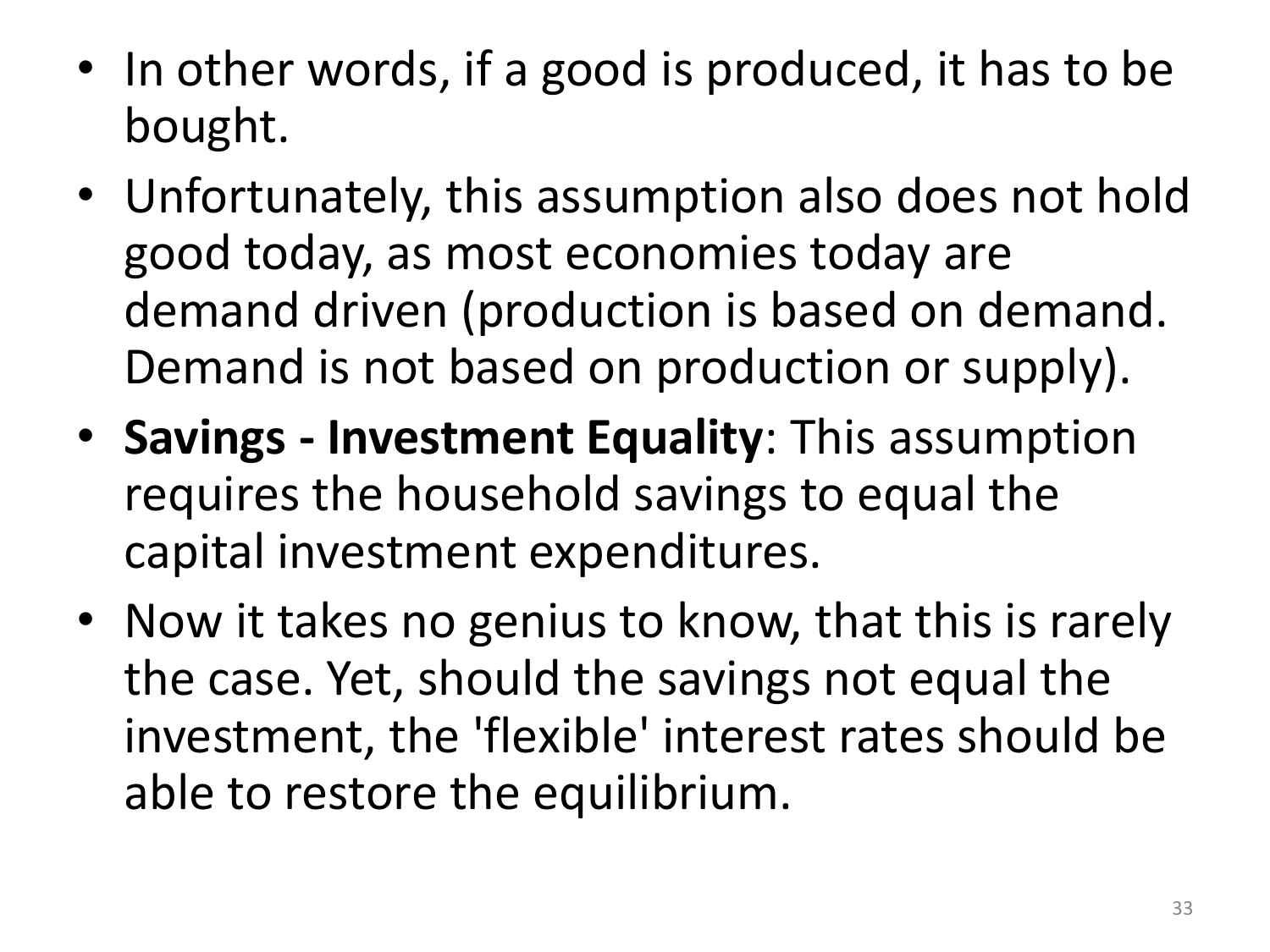- **Neoclassical Theory**
- Neoclassical economics, as its name implies, developed from the classical economics dominant in the eighteenth and nineteenth centuries.
- Its beginning can be traced to the Marginal revolution of the 1860s, which brought the concept of utility as the key factor in determining value in contrast to the classical view that the costs involved in production were value's determinant.
- The neo-classical school of economic thought is a wide ranging school of ideas from which modern economic theory evolved.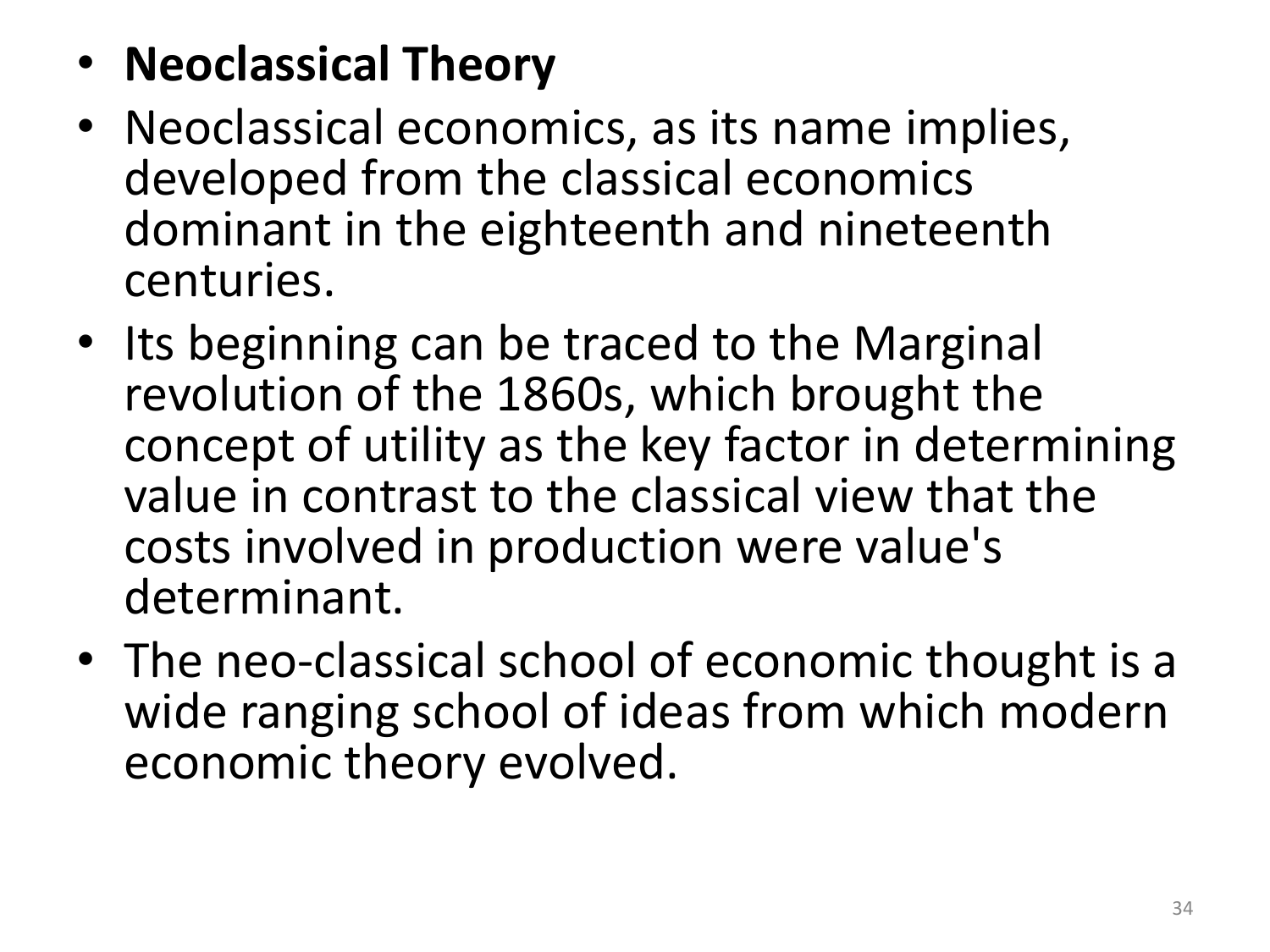- The method is clearly **scientific**, with assumptions, and hypotheses and attempts to derive general rules or principles about the behaviour of firms and consumers.
- **Neoclassical Economics** focuses on how the perception of efficacy or usefulness of products affects market forces; supply and demand.
- It suggests that because the consumer's goal is utility maximization, or customer satisfaction, and that the organization's goal is profit maximization, the customer is ultimately in control of market forces such as price and demand.
- Dating from the 1870s, neoclassical economists such as William Stanley Jevons in Britain, Léon Walras in France, and Karl Menger in Austria shifted emphasis from limitations on supply to interpretations of consumer choice in psychological terms.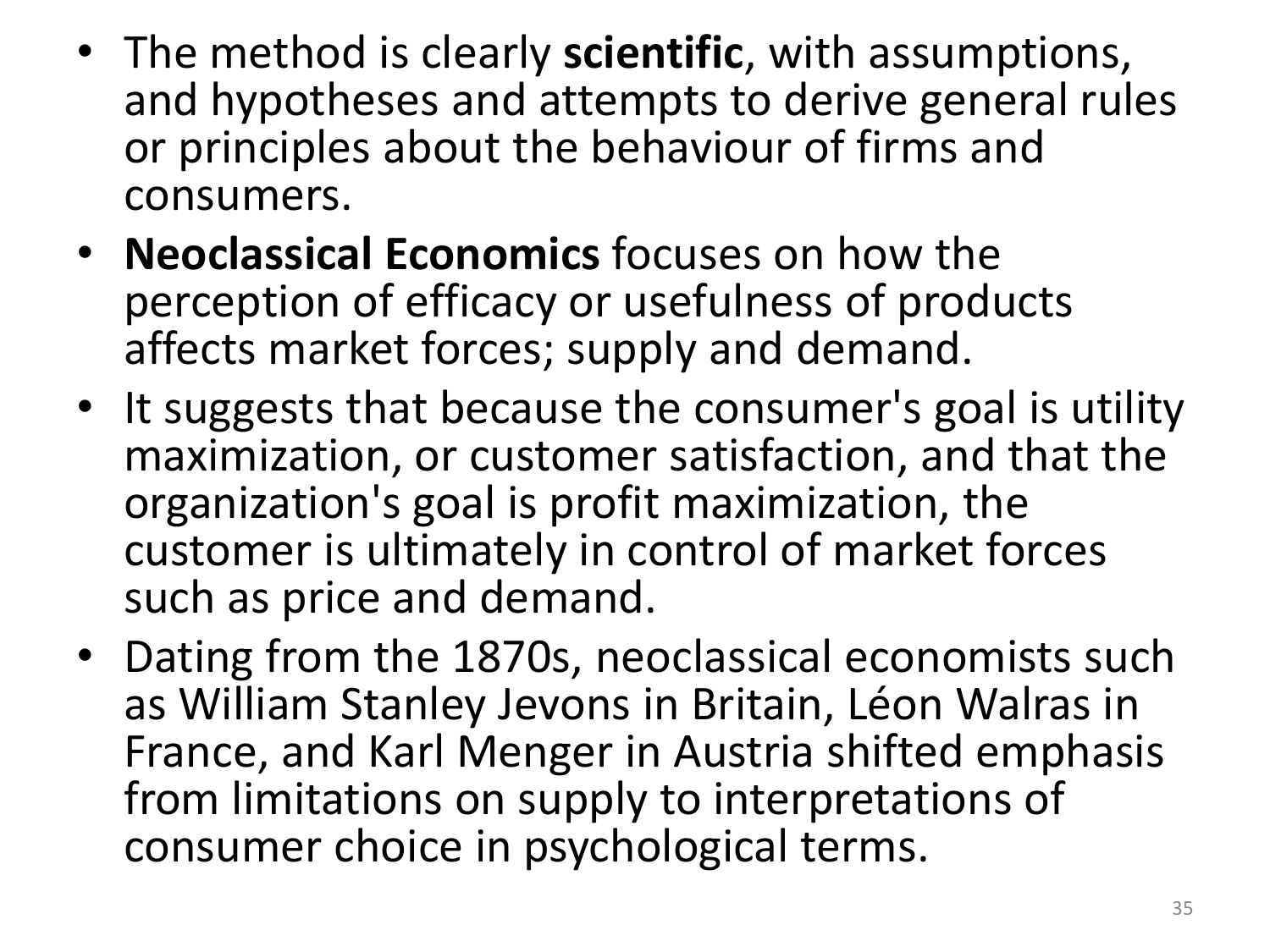- The neoclassicists explained market prices according to the utility or satisfaction rendered by the last, or marginal, unit consumed.
- The British economist Alfred Marshall, particularly in his masterly neoclassicist work *Principles of Economics (1890*), explained demand by the principle of marginal utility, and supply by the rule of marginal productivity (the cost of producing the last item of a given quantity).
- In competitive markets, consumer preferences for low prices of goods and seller preferences for high prices were adjusted to some mutually agreeable level.
- At any actual price, then, buyers were willing to purchase precisely the quantity of goods that sellers were prepared to offer.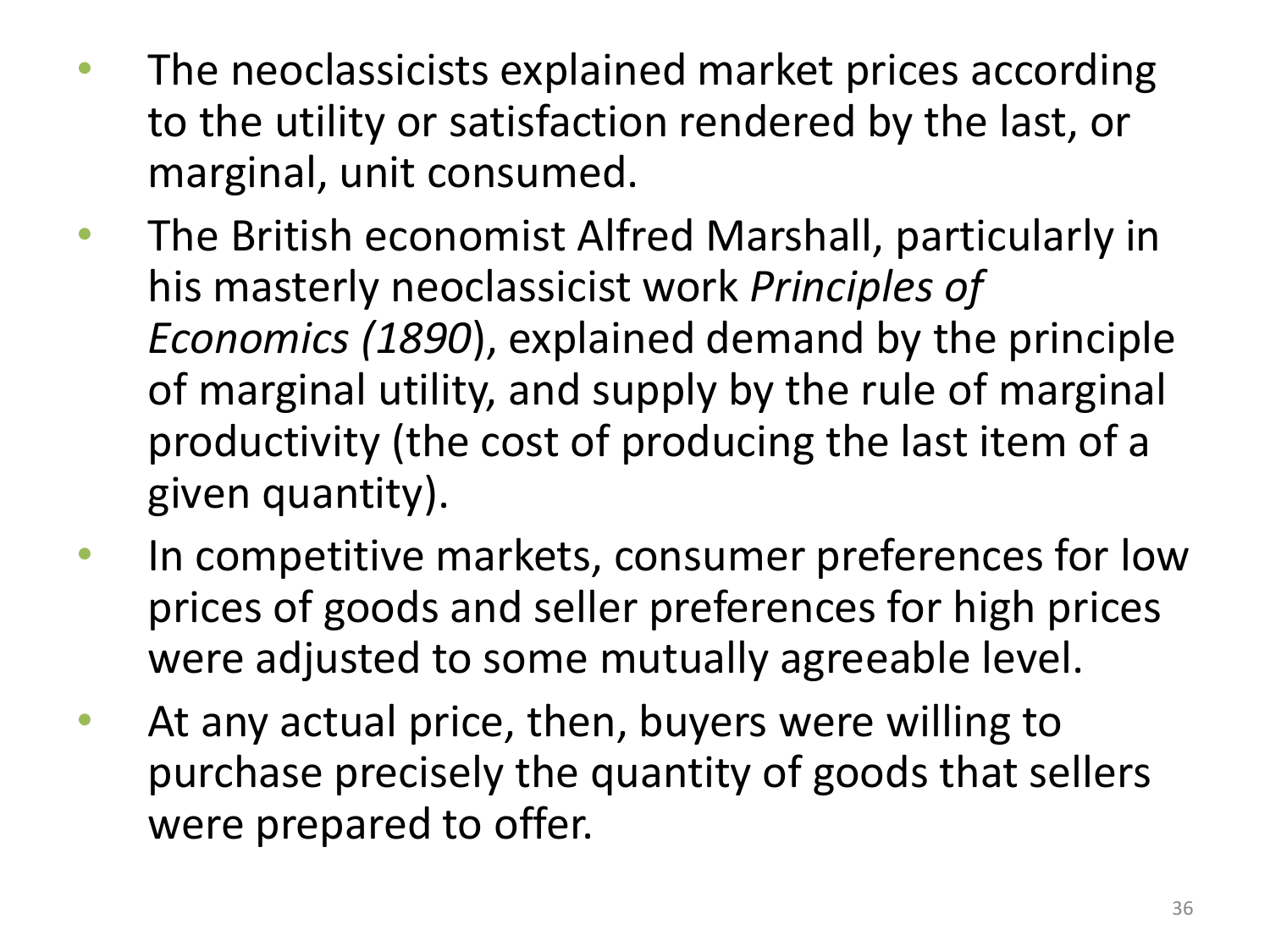- Marginal utility refers to the change in satisfaction resulting from consuming a little more or a little less of a commodity.
- For example, the marginal utility of the first glass of water is greater than that of the third glass. As each glass of water is consumed, the marginal utility (desire for one more) diminishes.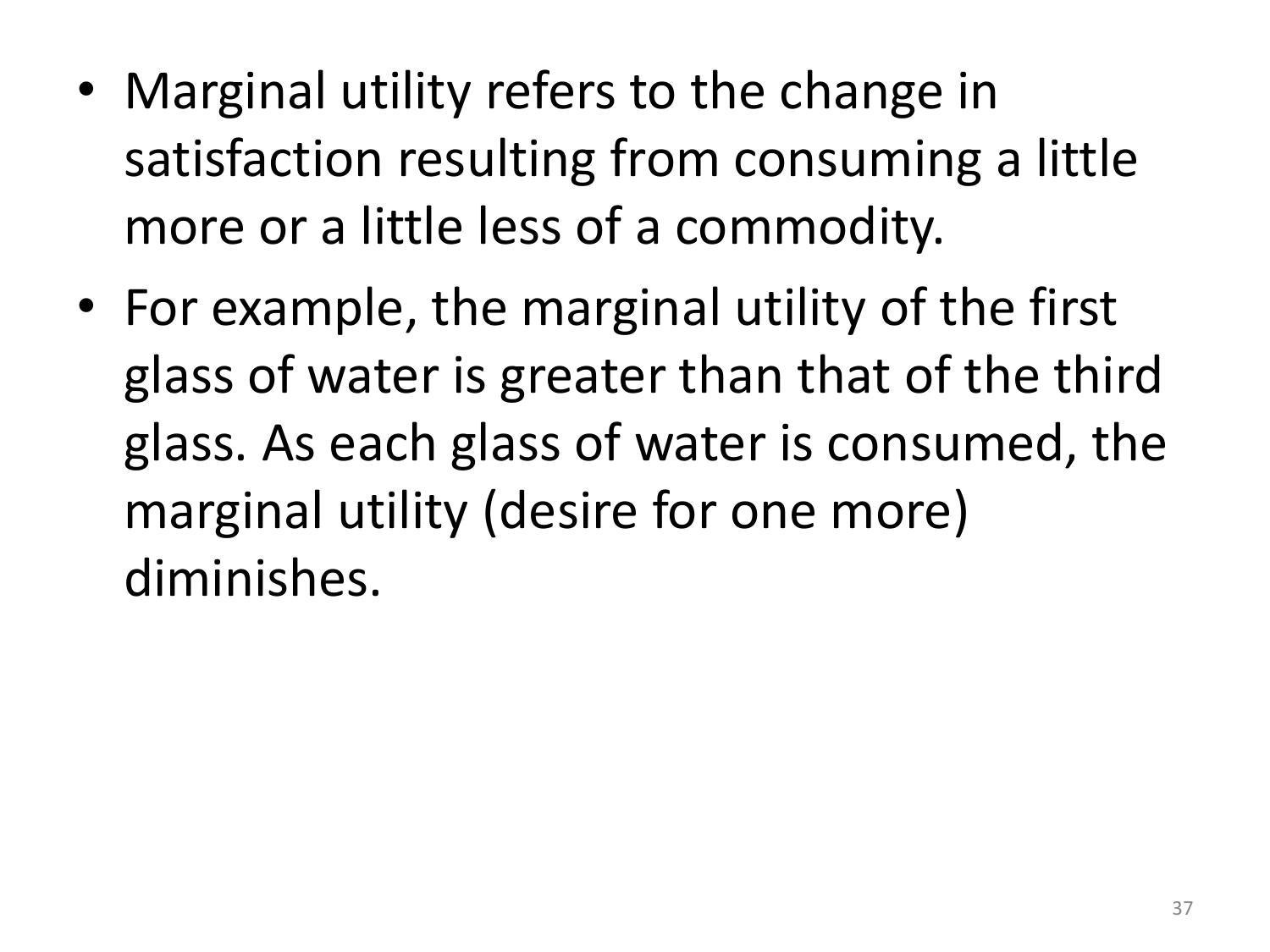- **Assumptions of Neoclassical Theory**
- The following are the basic assumptions of the neoclassical theory:
- **i) Rationality:**
- Decisions on economic issues are always made rationally, based on full information on the usefulness of the product or service.
- Rational economic man has objectives and attempts to maximize them.
- In neo-classical economics, both the consumers and producers tend to act rationally to maximize their interests.
- *The consumers allocate their incomes in order to maximize their satisfaction (or utility);*
- *And the producers allocate resources in order to maximize their profits.*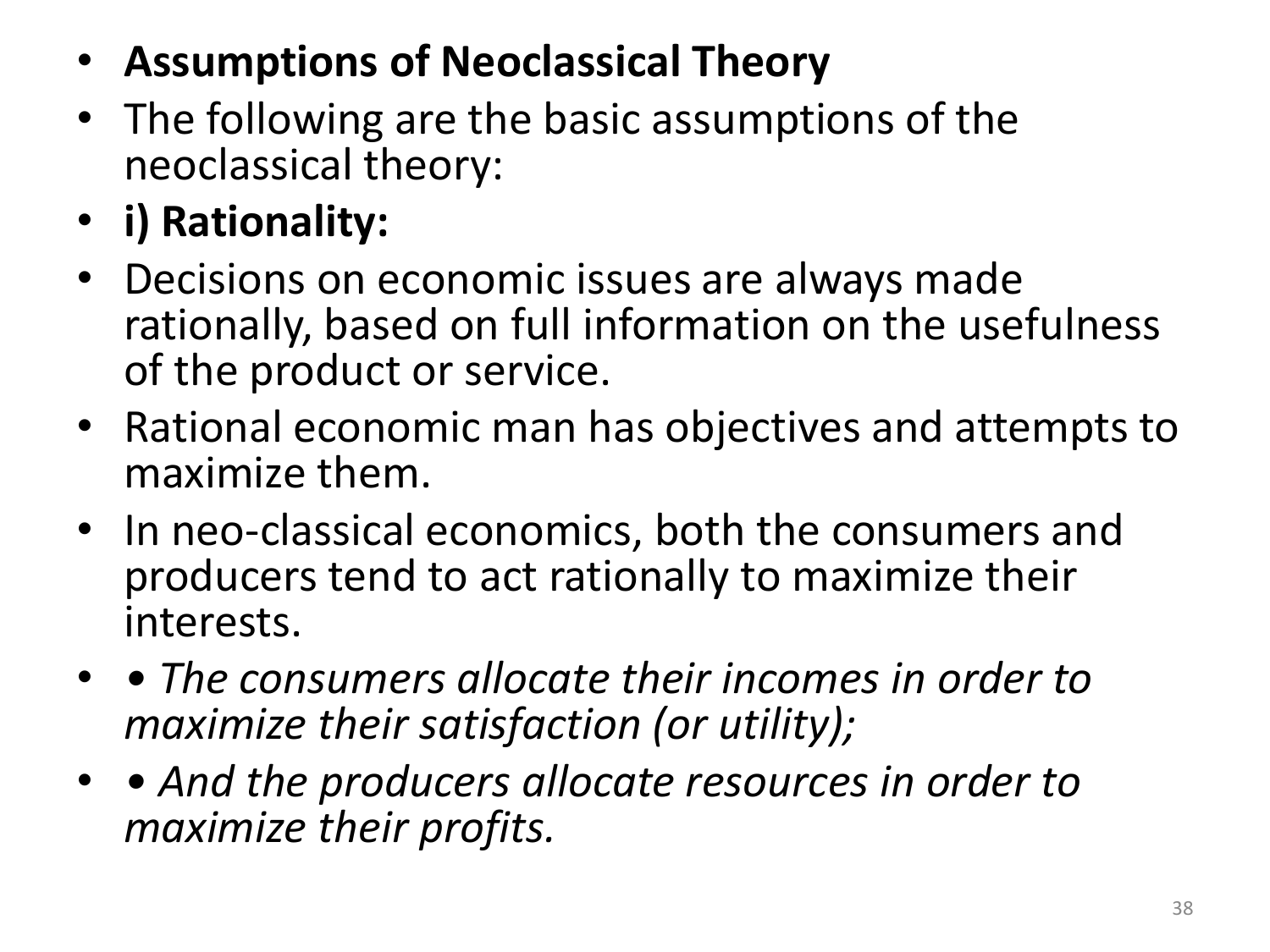- **ii) Perfect Knowledge:**
- Neoclassical model assumes that economic agents act in the light of perfect knowledge.
- Buyers and sellers know all the prices of all the goods in the market, know everything they need to know about the quality of goods, the character of the other economic agents, what the government is going to do next, and so on.
- Consumers compare goods and then make purchase decisions based on the perceived utility.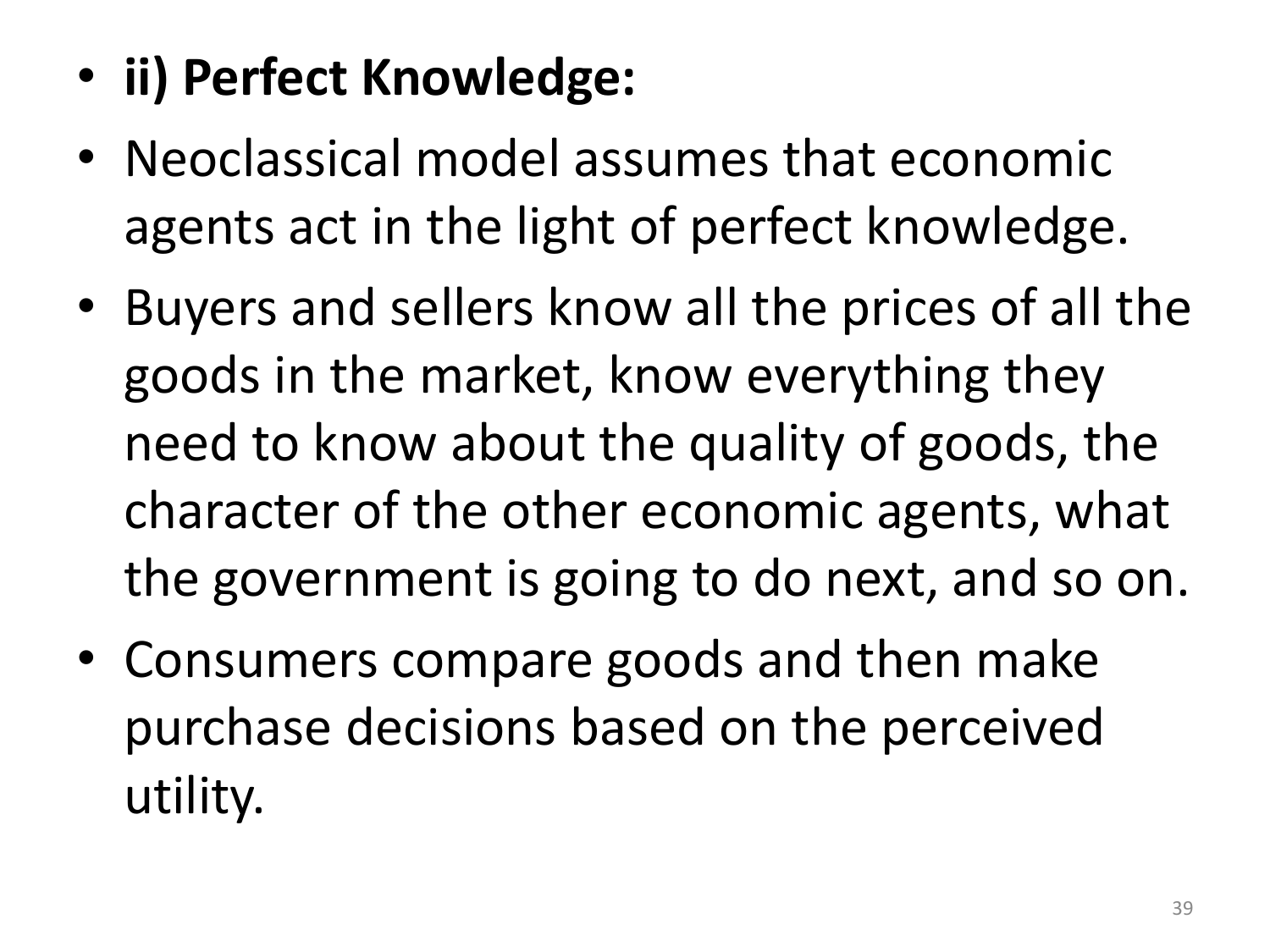- **iii) Unique Equilibrium:**
- Equilibrium is reached when all economic agents are content with their actions and feel no reason to change them.
- In the neoclassical model, price changes until sellers are happy to sell and buyers are happy to buy.
- Market equilibrium is achieved only when both the customer and the company achieve their respective goals.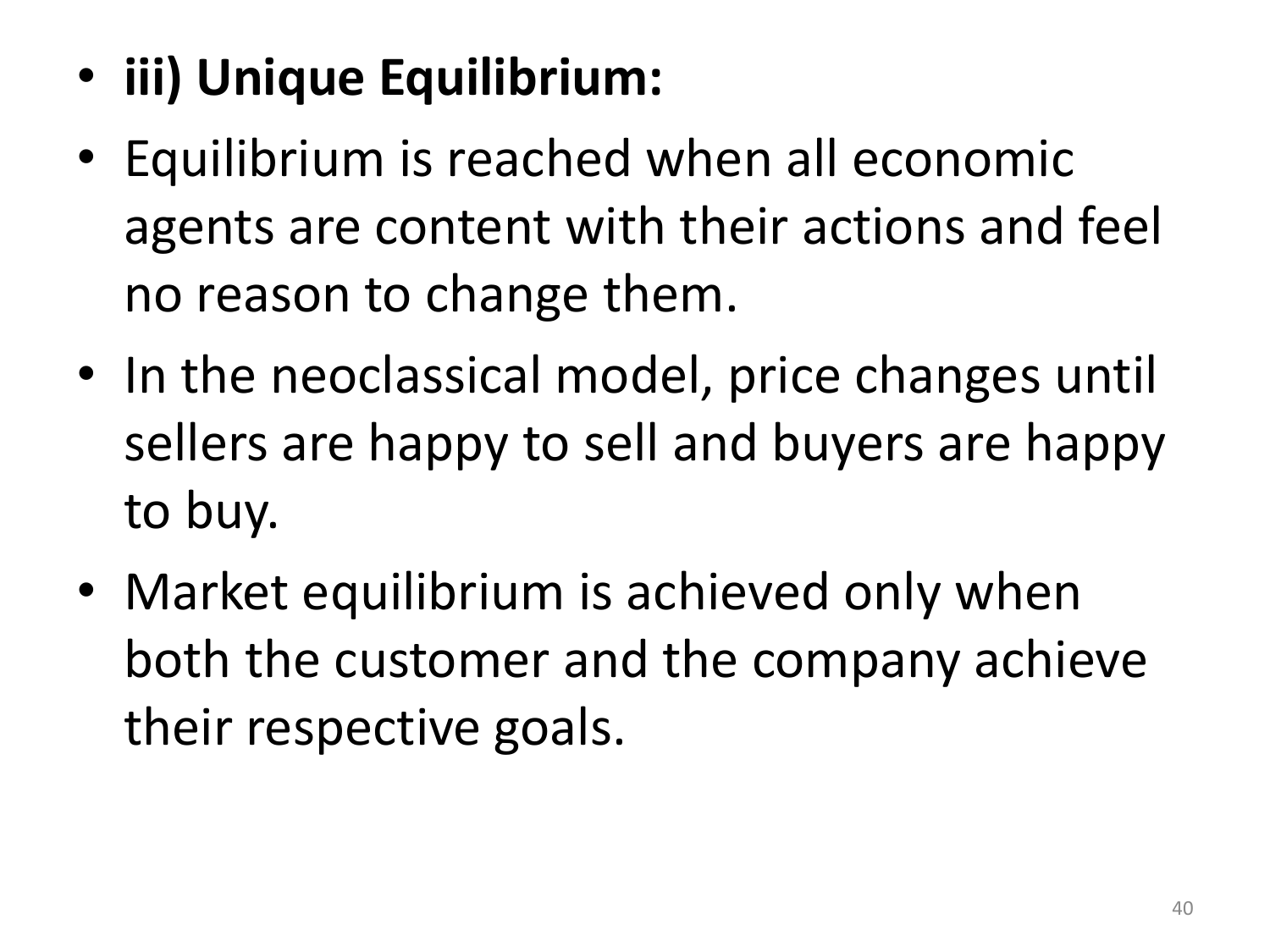- **iv) Equality of Sales and Purchases:**
- We must assume that whatever is bought equals whatever is sold.
- If goods are put into the store, we must count them as either being part of what is bought, or exclude them from the market calculation all together. Otherwise an equilibrium will never be discovered.
- **v) Diminishing Returns:**
- It means that on the buyer's side, the more and more they buy, the smaller and smaller the increment in satisfaction becomes.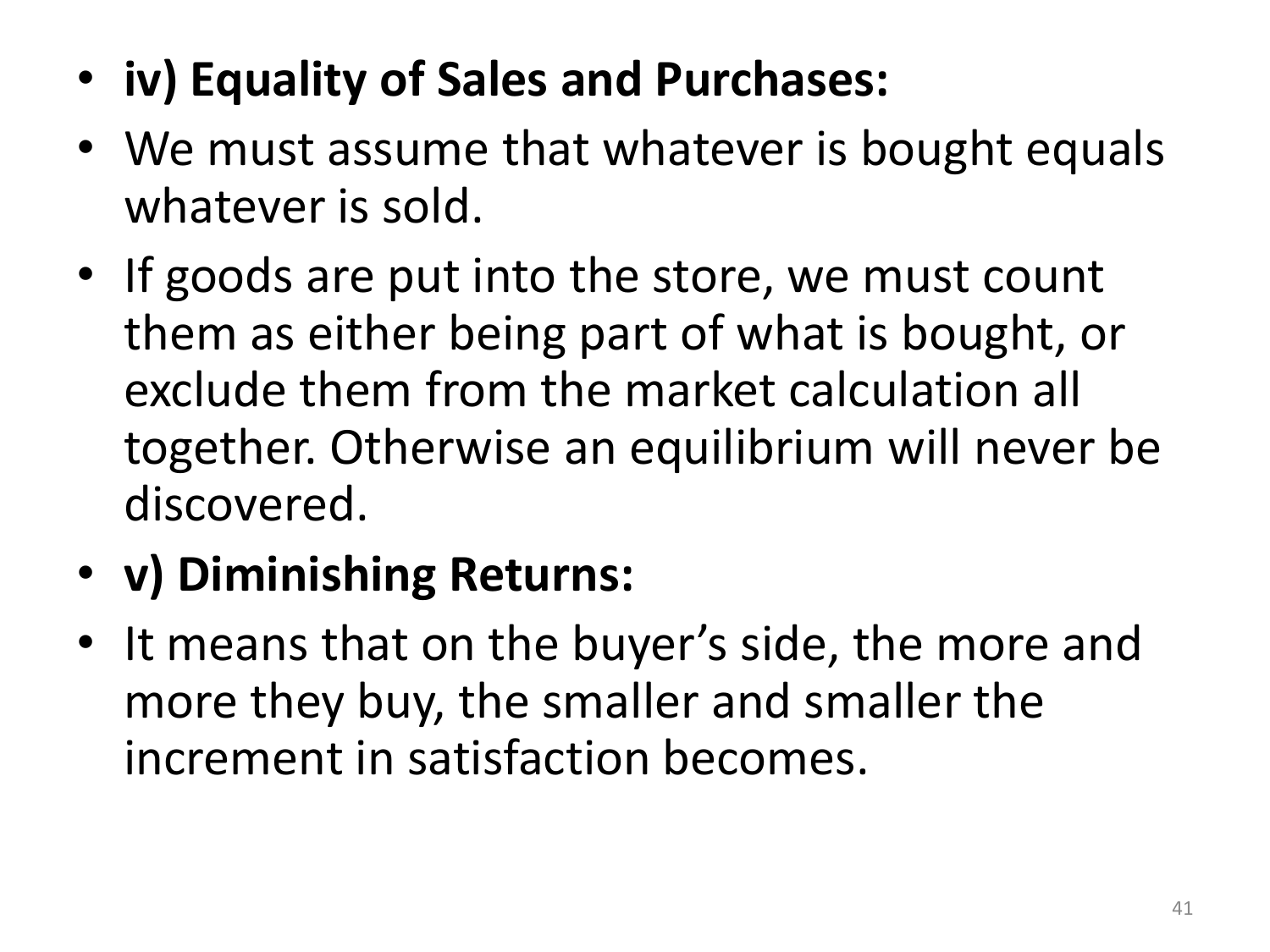- What do you think it means on the seller's side of the market? The more and more that is sold, the smaller the increment in extra profits.
- Put together this gives the likelihood of an equilibrium position. That is, a stable position, from which the market has no reason to depart, other things remaining the same.
- Without the law, consumers could happily keep buying forever, and suppliers happily supplying forever!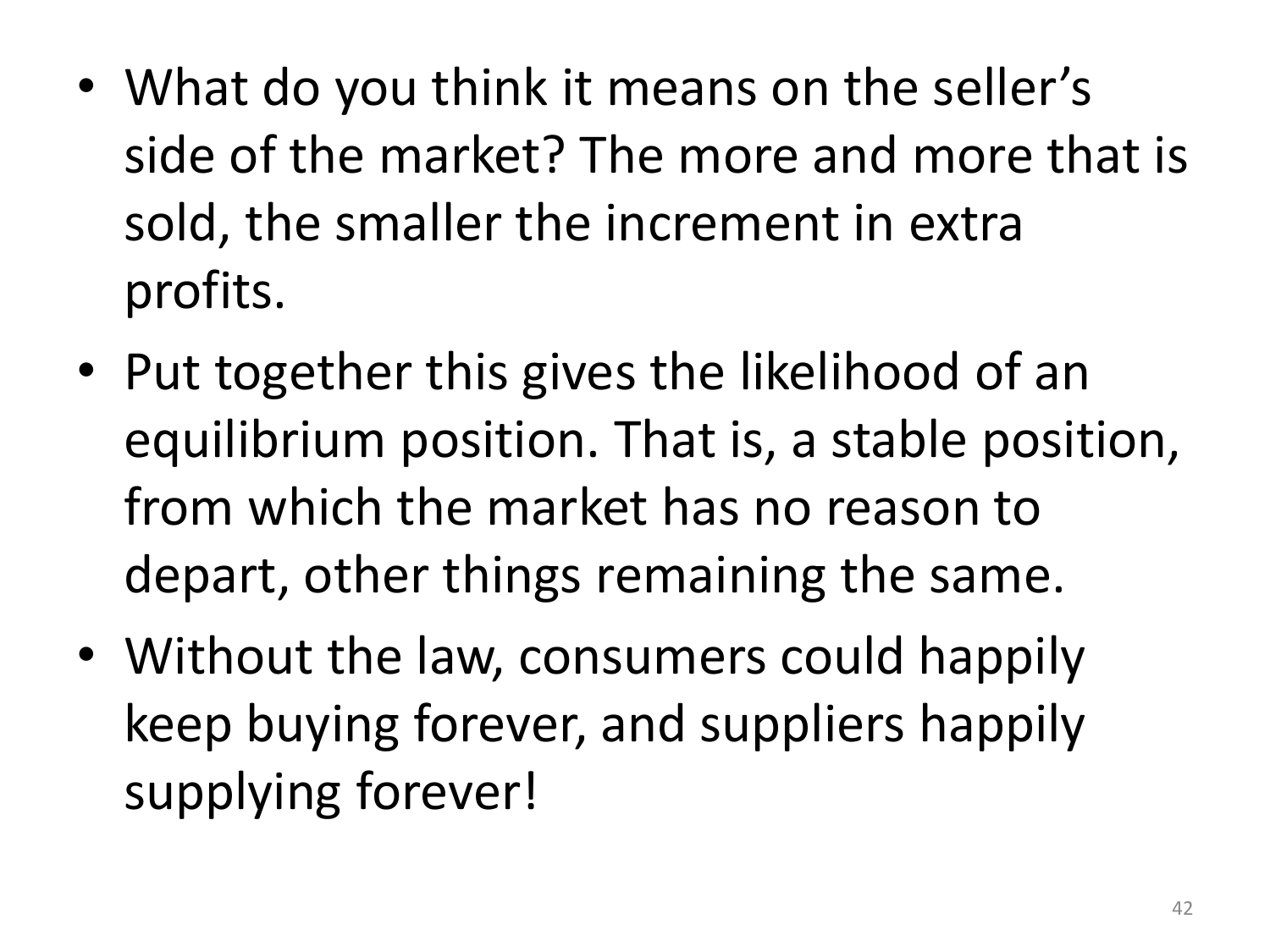- **vi) Many Participants, Freedom of Entry and Exit:**
- These assumptions ensure that a market is freely competitive.
- If a few buyers or sellers dominate, this means the outcome may be equilibrium, but it may not be the best, or optimal outcome for the economy as a whole. It is an inefficient equilibrium.
- Similarly if a market is to be truly competitive, there must be freedom of entry and exit, that is, there must be room for new buyers and sellers to enter a market, and for old participants to leave and find other markets.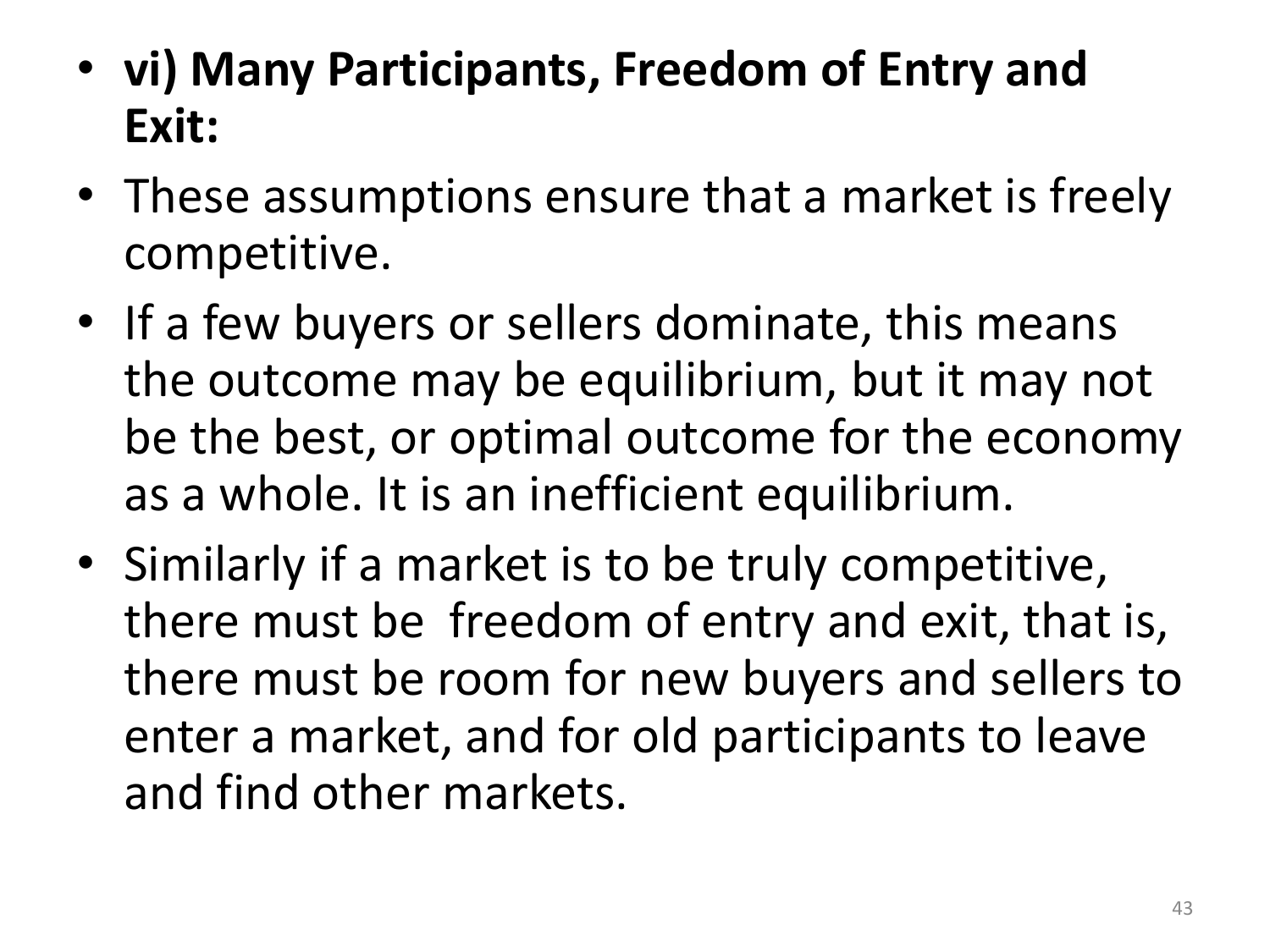- This, of course, applies to markets for resources like labour as well as markets for goods and services.
- If the wages of plumbers are high compared to the wages of water engineers, the latter will leave their job and look for jobs as plumbers.
- We speak of 'resource mobility' in this respect.
- **vii) Independence of Demand and Supply:**
- We assume that buyers are quite distinct from sellers, so that the act of buying does not affect selling, and selling does not affect buying, except through the mechanism of the market.
- The time when it does get relaxed is in the analysis of peasant farms which are partially self sufficient.
- In this case the farm is responsible for supplying the household and the market, so the household is both a buyer (from its farm and from the market) and a seller.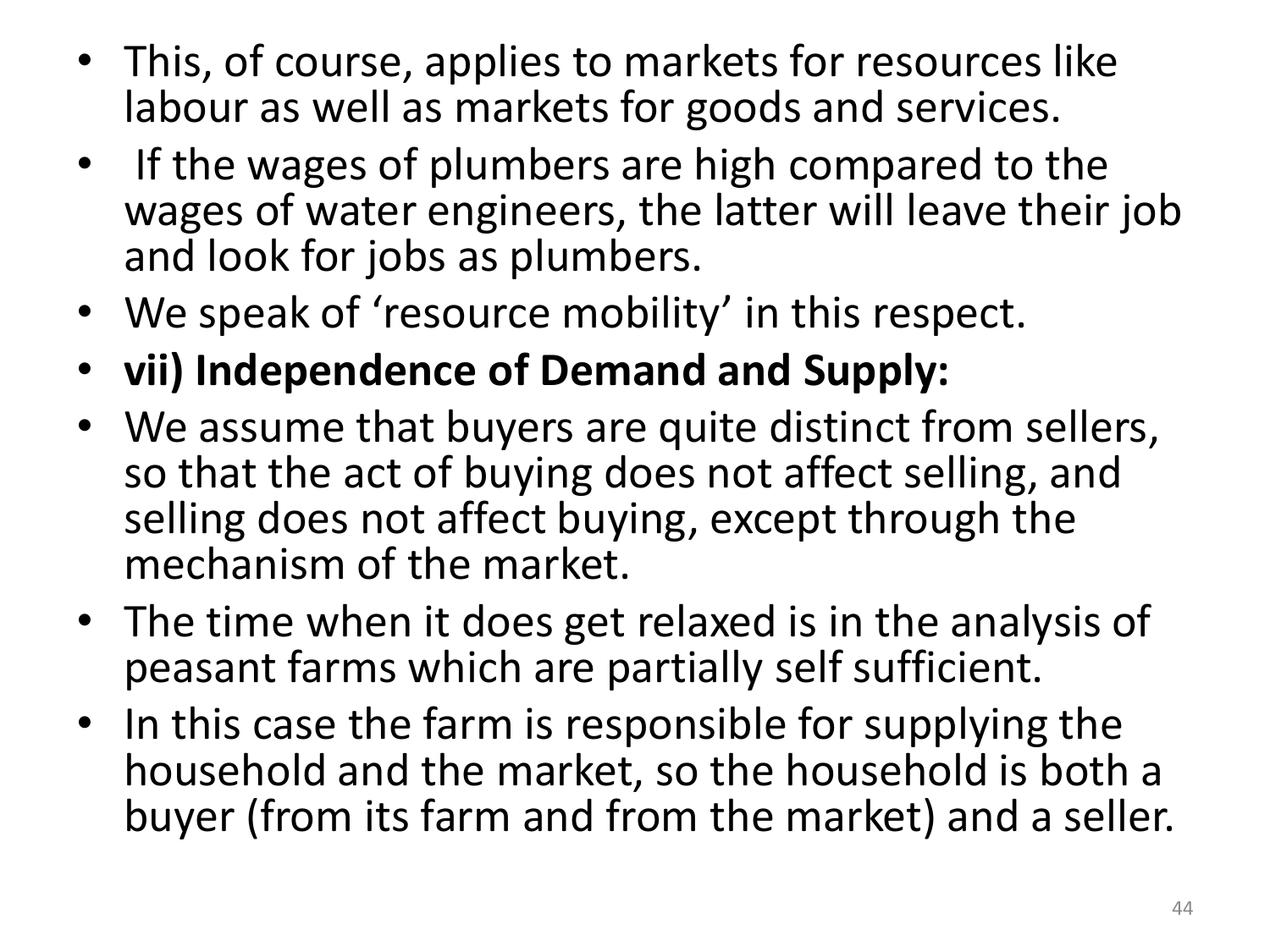- **Attributes Of Neoclassical School**
- The neoclassical doctrine tends to be politically conservative.
- Its advocates distinctly prefer competitive markets to government intervention and, at least until the Great Depression of the 1930s, insisted that the best public policies were : low taxes, thrift in public spending, and annually balanced budgets.
- Neoclassical economists do not inquire into the origins of wealth. They explain disparities in income as well as wealth for the most part by parallel differences among human beings in talent, intelligence, energy, and ambition.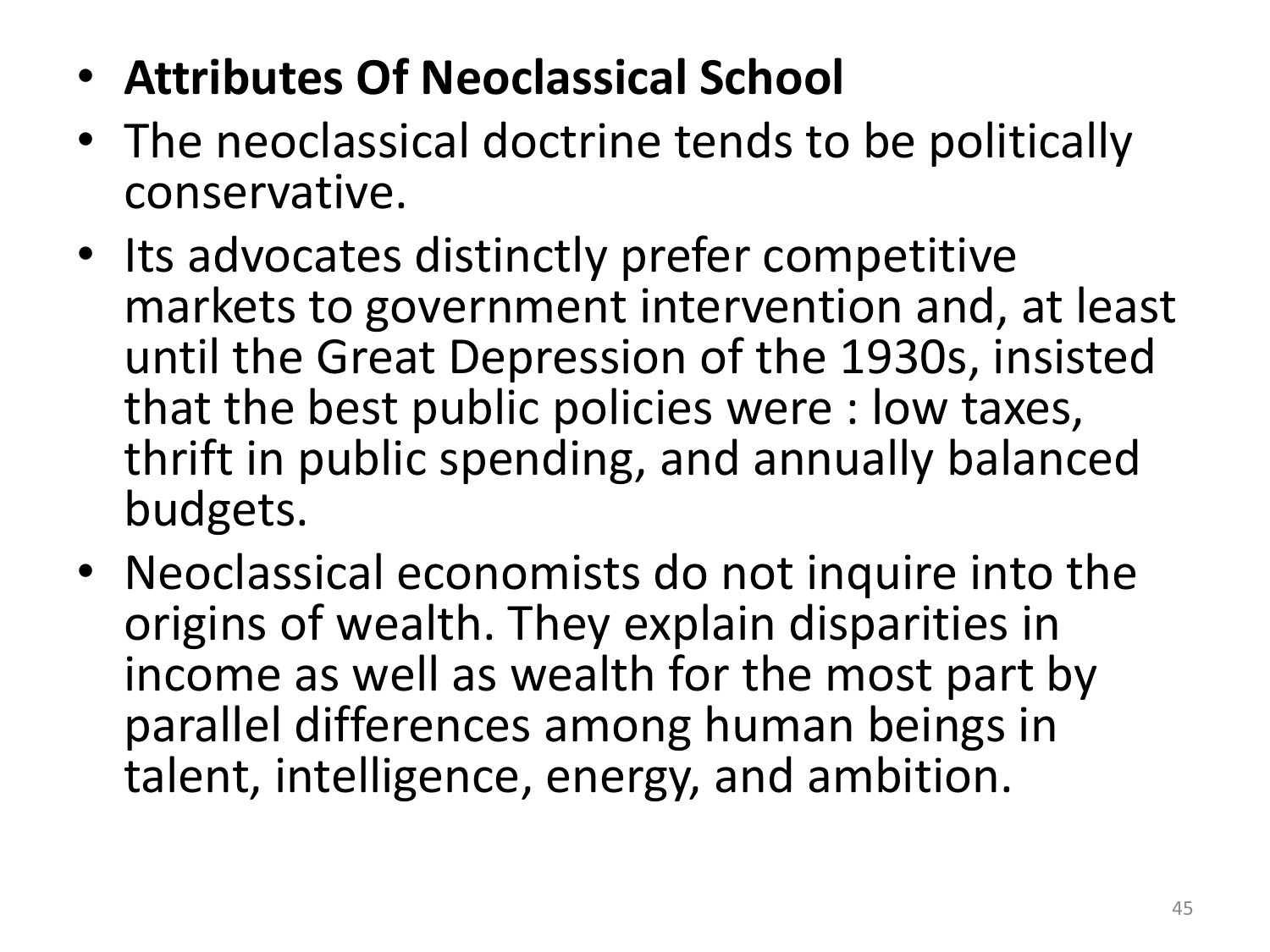- Hence, men and women succeed or fail because of their individual attributes, not because they are either beneficiaries of special advantage or victims of special handicaps.
- In capitalist societies, neoclassical economics is the generally accepted textbook explanation of price and income determination.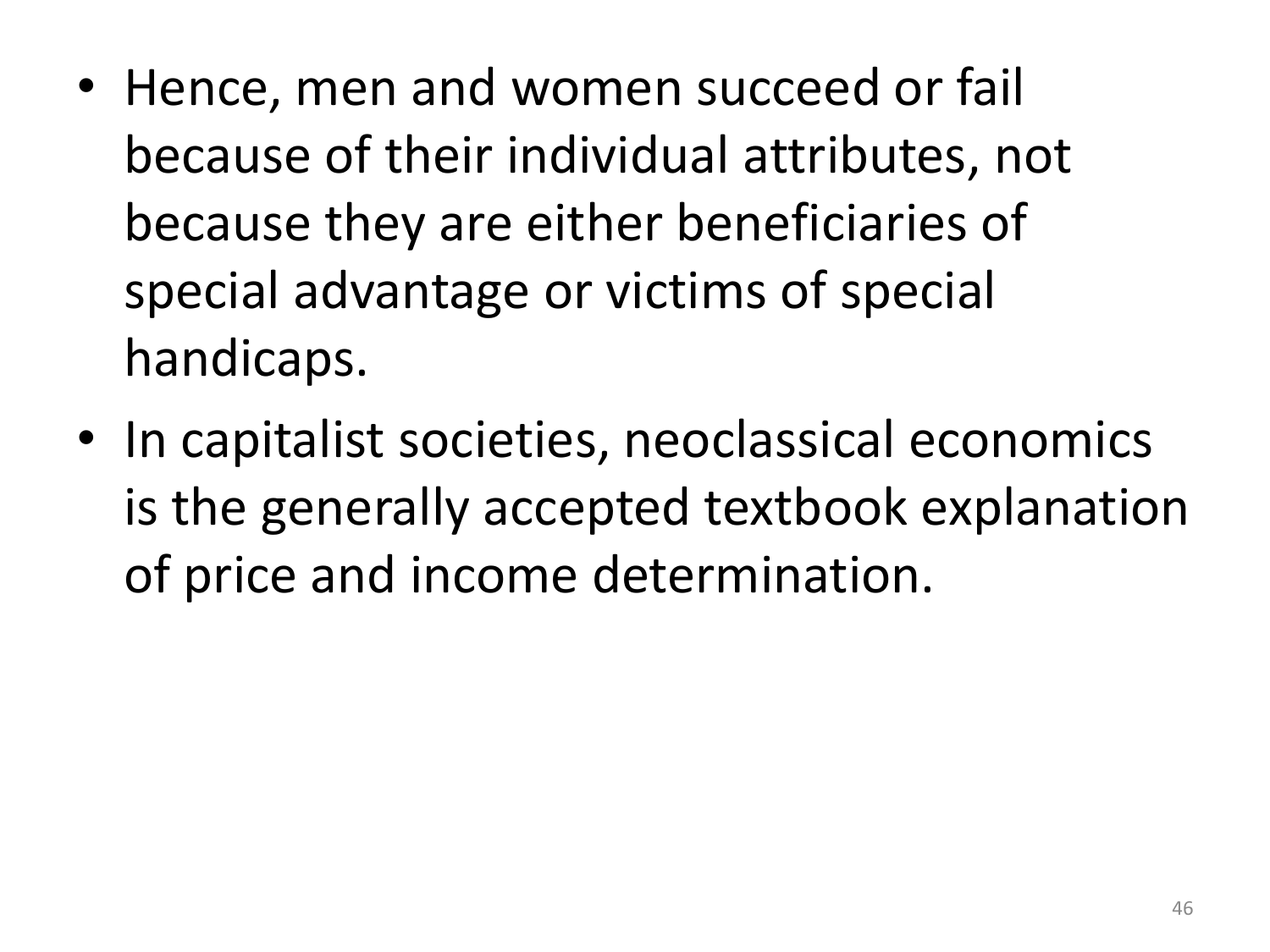- **Critique**
- Neoclassical economics has been criticized in several ways.
- John Maynard Keynes argued that even if equilibrium would be restored eventually through market forces the time required for this to occur was too long.
- Others, such as Thorstein Veblen, said that the neoclassical view of the economic world is unrealistic.
- The assumption of rationality is often confused with real, purposive behaviour. In fact, the consumer routinely makes decisions in undefined contexts. They muddle through, they adapt, they copy, they try what worked in the past, they gamble, they take uncalculated risks, they engage in costly altruistic activities, and regularly make unpredictable, even unexplainable, decisions (Sandven 1995).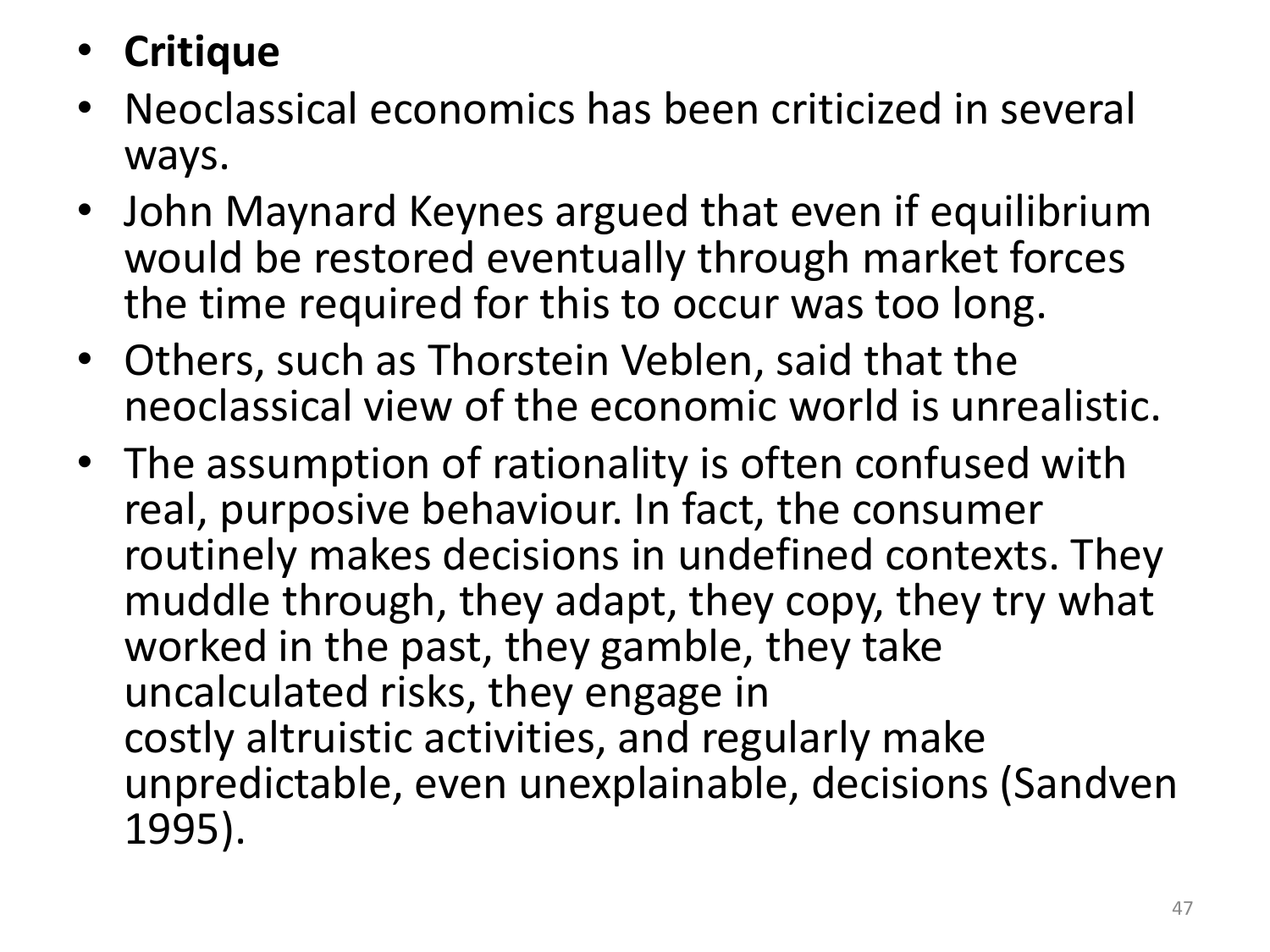- Many economists have criticized the neoclassical vision of economic humanity.
- Tversky and Kahneman (1979, 1986) in their "prospect theory," argued that people are not as calculating as economic models assume.
- Instead, people repeatedly make errors in judgment, and such errors can be predicted and categorized. Their 1979 paper in *Econometrica* is one of the most widely cited papers in economics.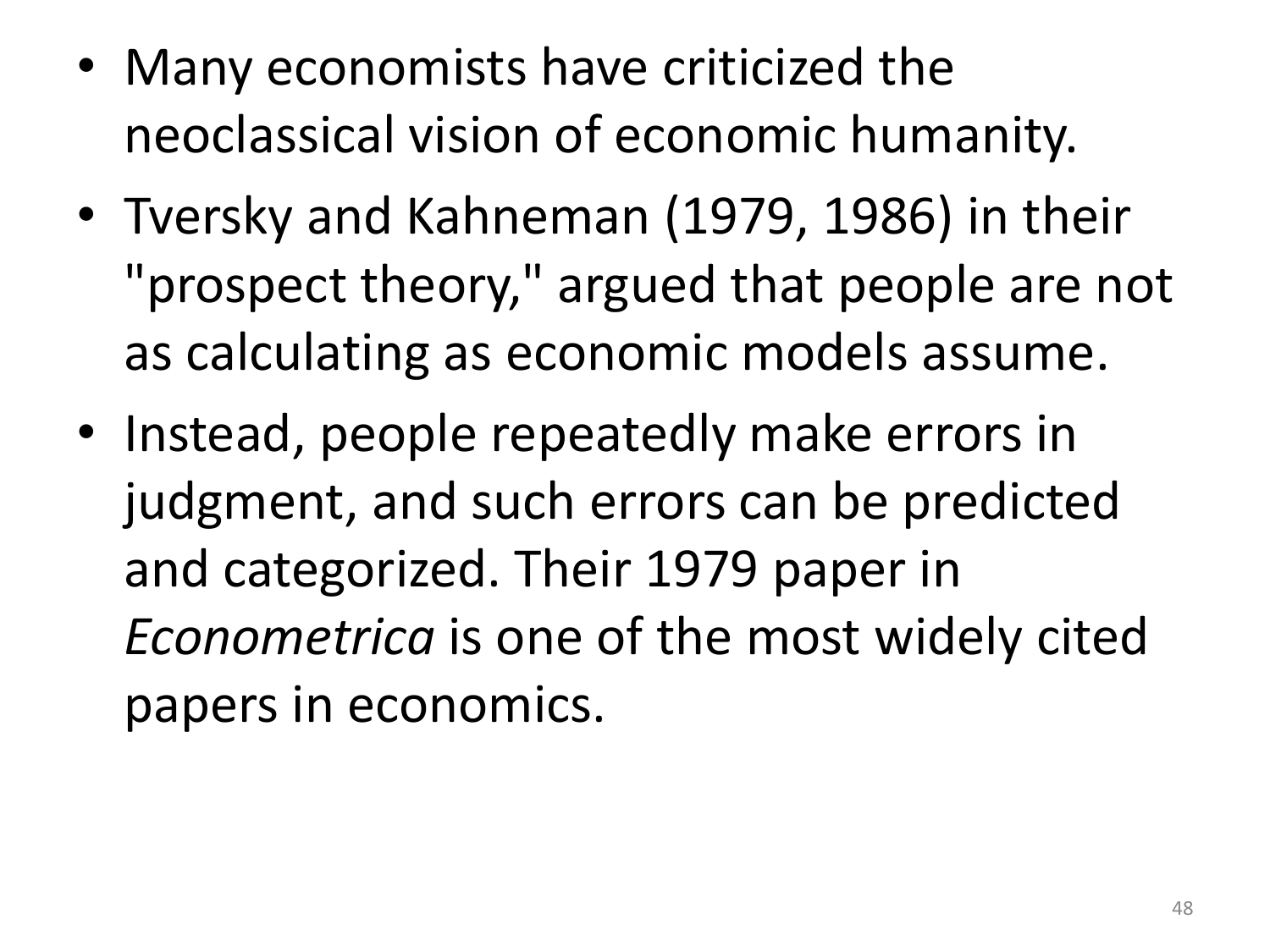- Thus, the rationality assumption, originating in classical economics and restated by the neoclassical economists fails to remove psychological factors from the equation. While mathematical analyses can indeed be carried out, as Tversky and Kahneman showed, these must include the forces that drive real people's decision-making behaviour.
- No matter how hard neoclassical economists try to drive away the world of complexity, it continues to confront them.
- Yet, to the frustration of "heterogeneous" antagonists the neoclassical paradigm remains dominant (Thompson 1997).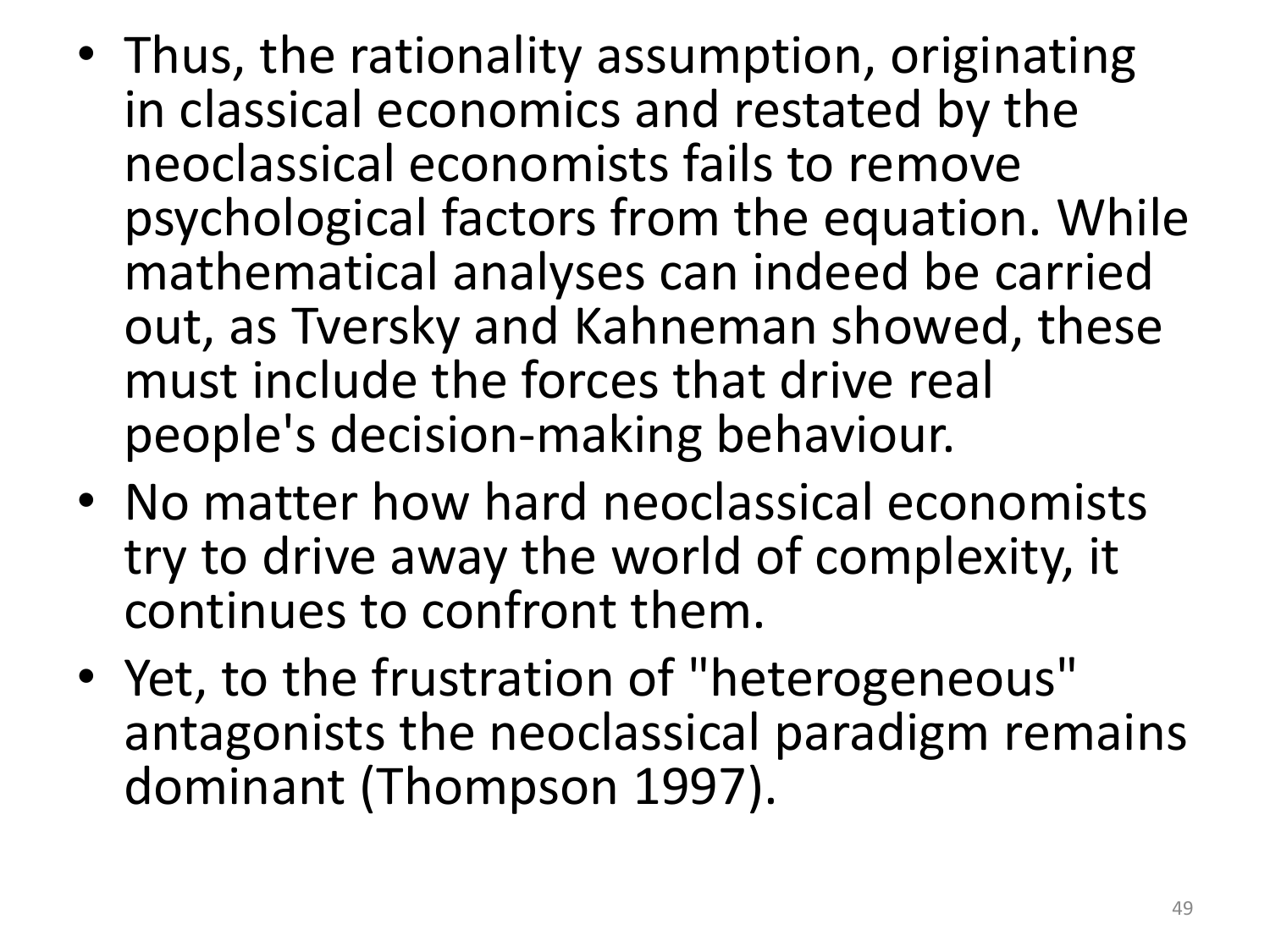- **Key theorists**
- In the years immediately following Karl Marx's publication of *Das Kapital,* a revolution took place in economics.
- Marx's development of a theory of exploitation from the labour theory of value, which had been taken as fundamental by economists since John Locke, coincided with labour theory's abandonment.
- The new orthodoxy became the theory of marginal utility.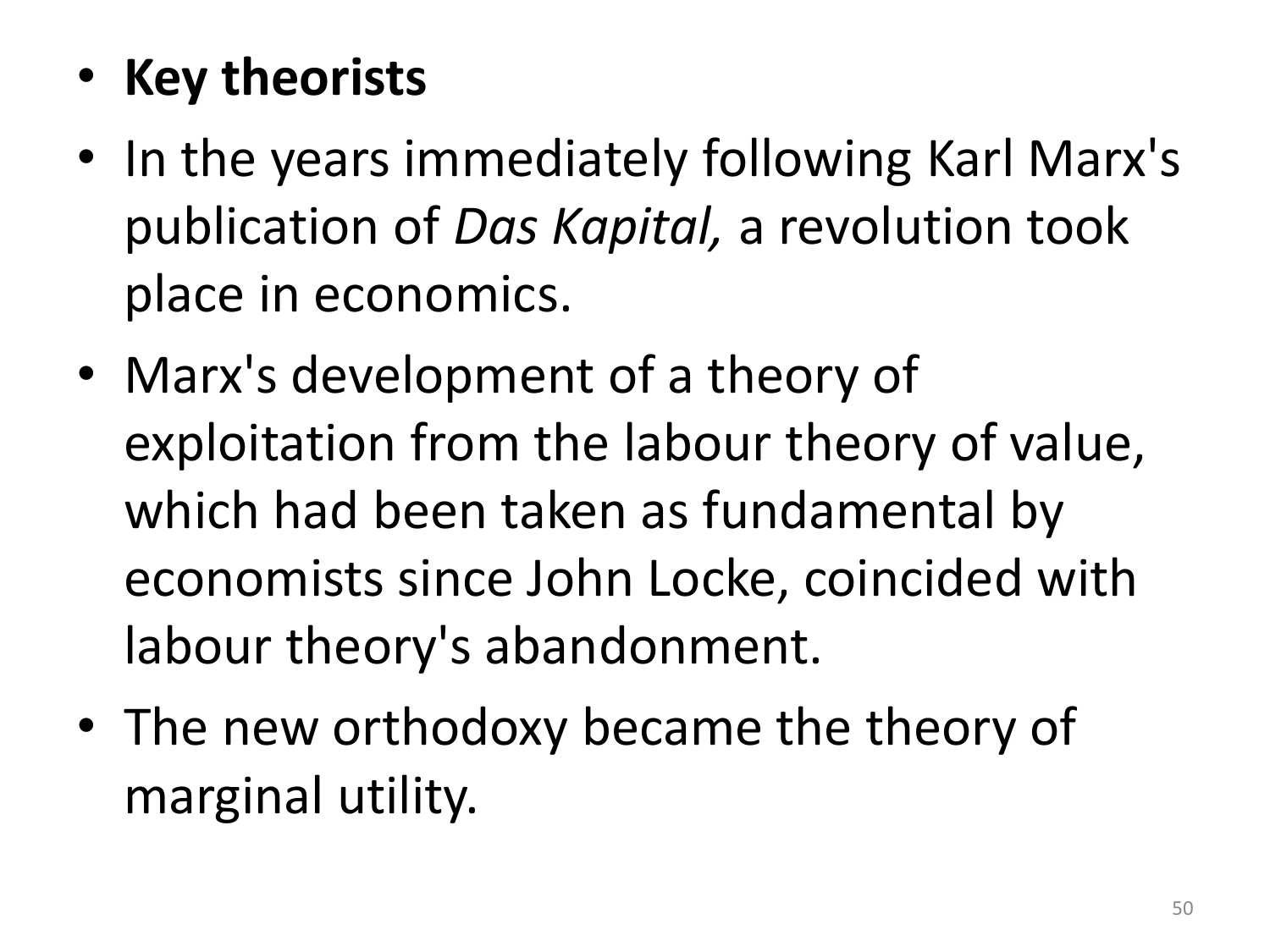- Writing simultaneously and independently, a Frenchman (Leon Walras), an Austrian (Carl Menger), and an Englishman (William Stanley Jevons) wrote that instead of the value of goods or services reflecting the labour that produced them, value reflects the usefulness (utility) of the last purchase (before the "margin" at which people find things useful no longer).
- This meant that an equilibrium of people's preferences determined prices, including the price of labour, so there was no question of exploitation.
- According to the marginalists, in a competitive economy, people get what they have paid, or worked, for.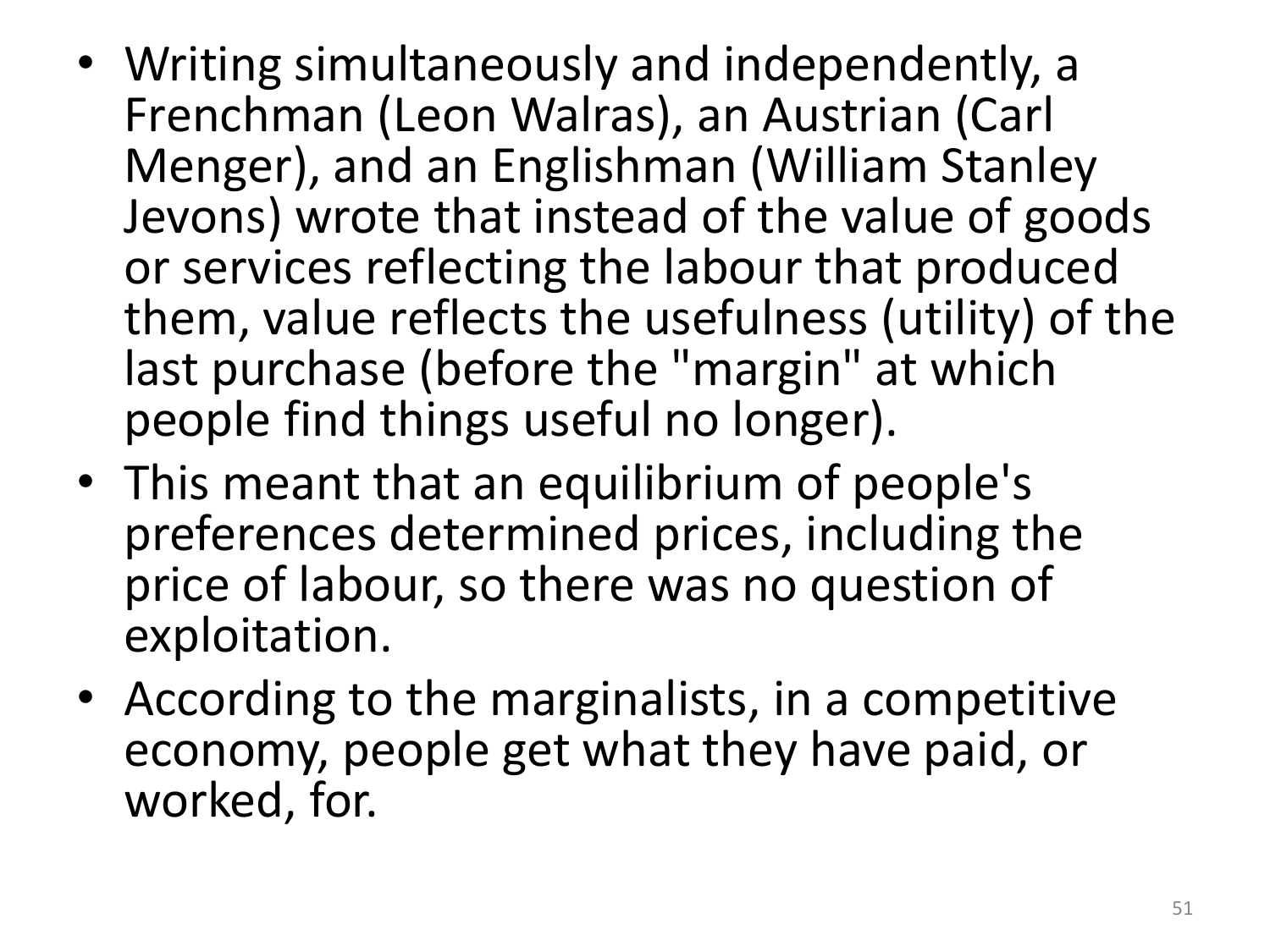- *Carl Menger* **(1840-1921),** an Austrian economist stated the basic principle of marginal utility in *Grundsätze der Volkswirtschaftslehre* (Menger 1871). Consumers act rationally by seeking to maximize satisfaction of all their preferences. People allocate their spending so that the last unit of a commodity bought creates no more than a last unit bought of something else.
- *William Stanley Jevons* **(1835-1882)** was his English counterpart. He emphasized in the *Theory of Political Economy* (1871) that at the margin, the satisfaction of goods and services decreases. An example of the theory of diminishing returns is that for every orange one eats, the less pleasure one gets from the last orange (until one stops eating).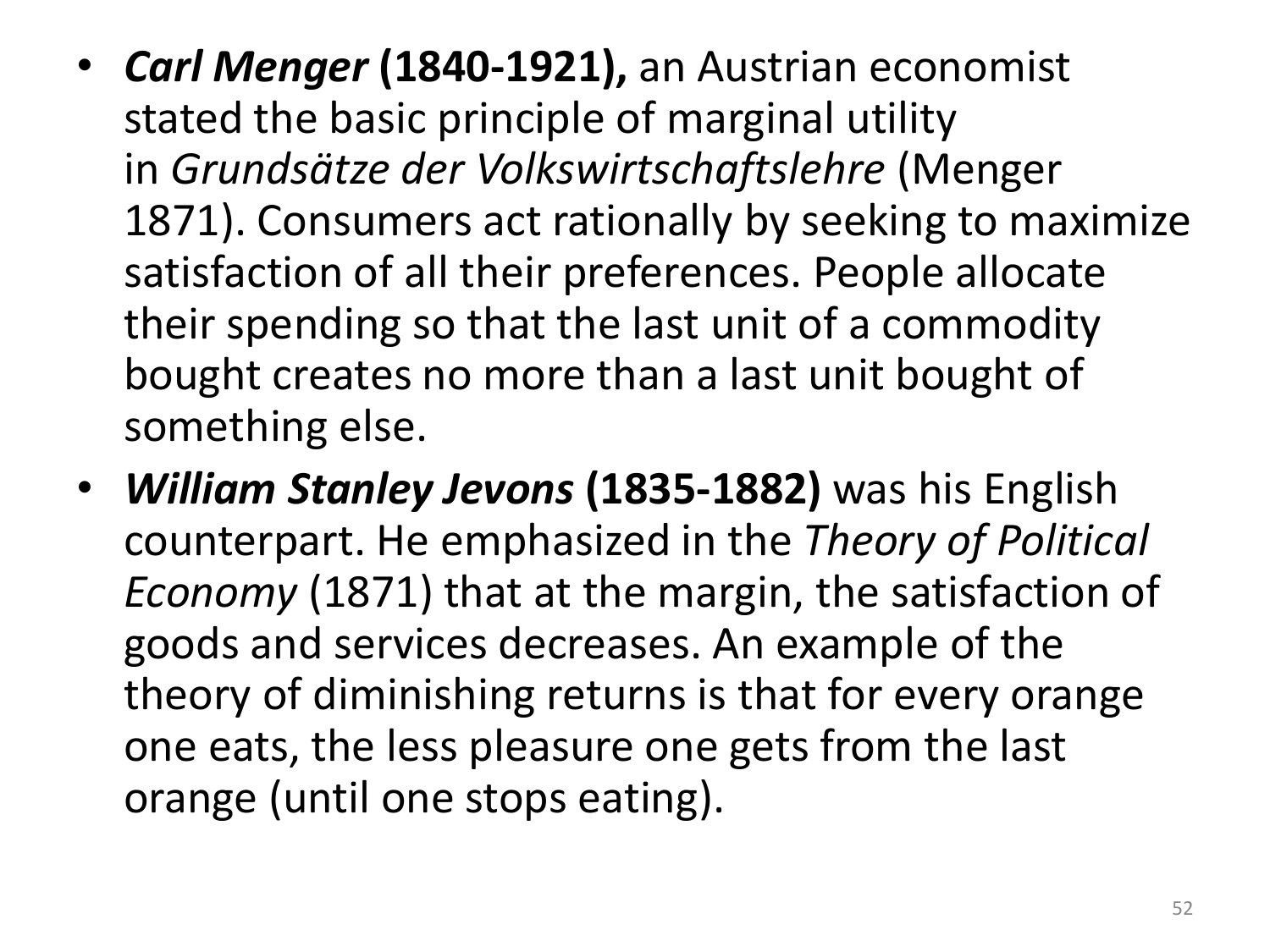• *Leon Walras* **(1834-1910),** again working independently, generalized marginal theory across the economy in *Elements of Pure Economics* (1874). Small changes in people's preferences, for instance shifting from beef to mushrooms, would lead to a mushroom price rise, and beef price fall. This stimulates producers to shift production, increasing mushrooming investment, which would increase market supply leading to a new lower mushroom price and a new price equilibrium between the products.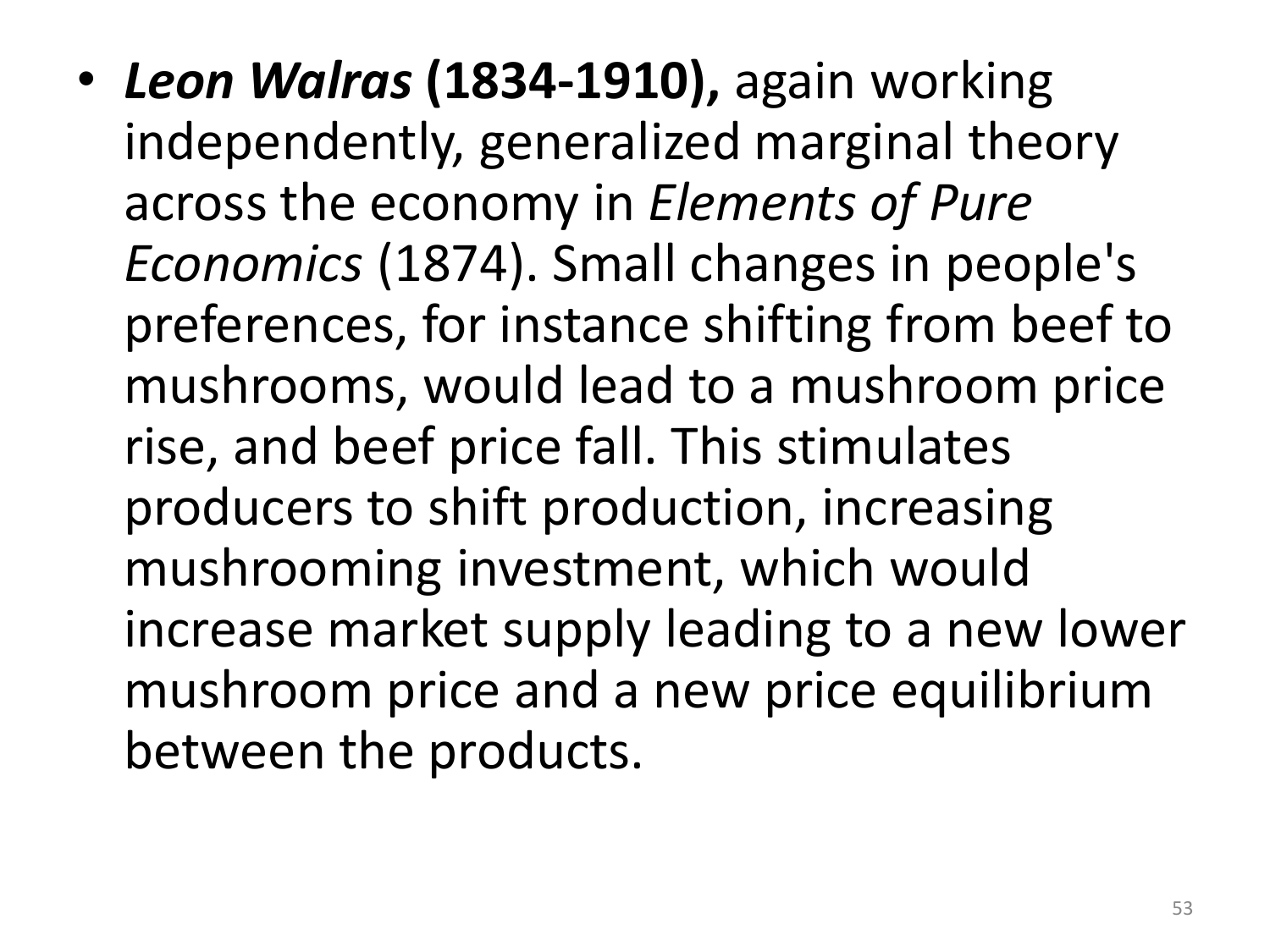#### • **Marxism**

- Opposition to the classical school of economics came first from early socialist writers such as the French social philosopher, Comte de Saint-Simon and the British reformer, Robert Owen.
- It was Karl Marx, however, who provided the most important social theories.
- Marx used Ricardo's labour theory of value as a clue to the inner workings of capitalism, the master key to the inequities and exploitation of an unjust system.
- Marx was an exile from Germany and spent most of his mature years in London.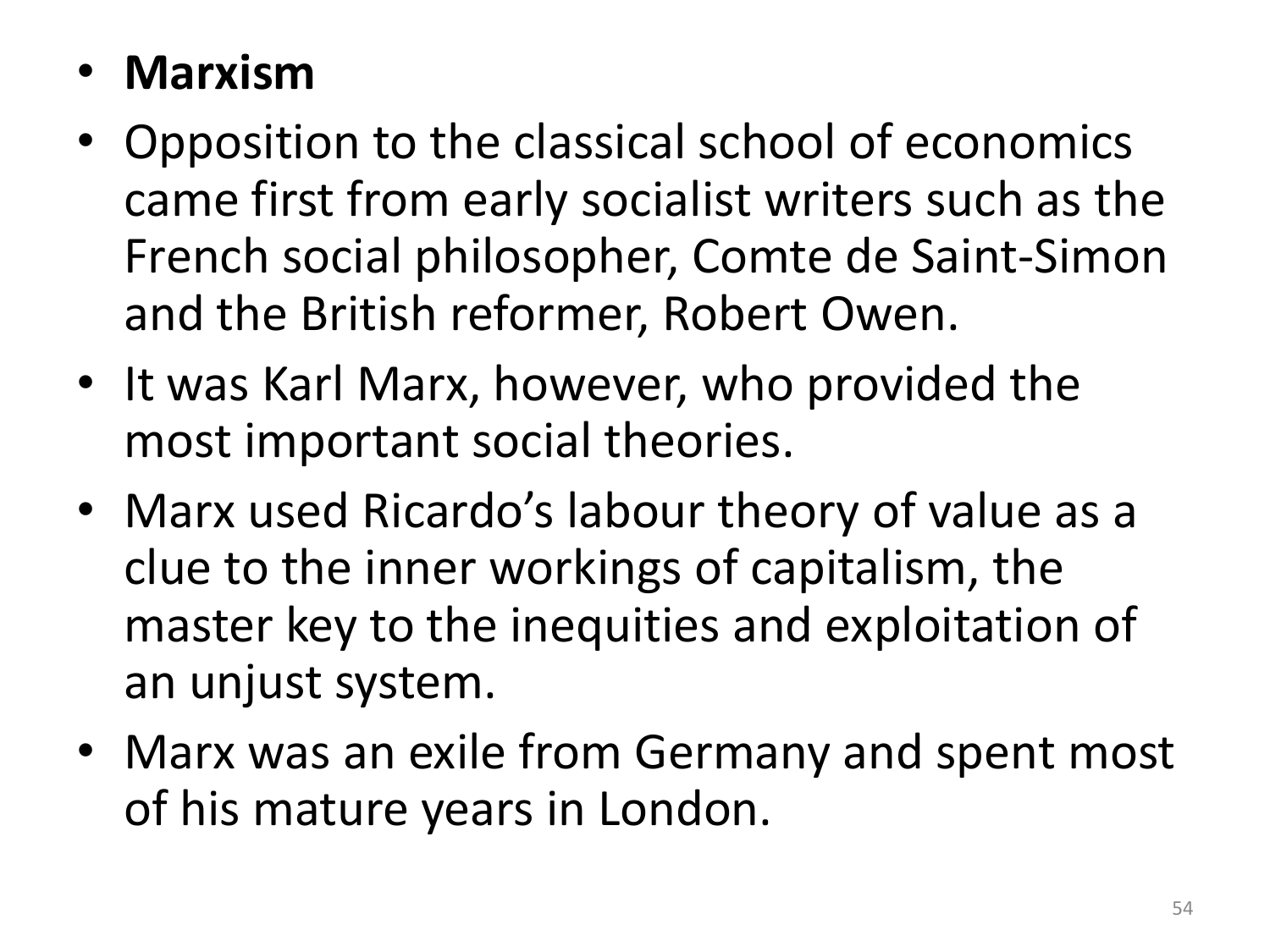- He was supported by his friend and collaborator, the German revolutionist Friedrich Engels and by the proceeds from occasional contributions to newspapers.
- He conducted his extensive research in the reading room of the British museum.
- Marx's historical studies convinced him that profit and other property income were the proceeds from force and fraud inflicted by the strong on the weak.
- Primitive accumulation in English economic history was epitomised by land enclosures.
- Enclosure was a process known in many European countries, by which commonly held or unoccupied lands or wastelands passed into private ownership.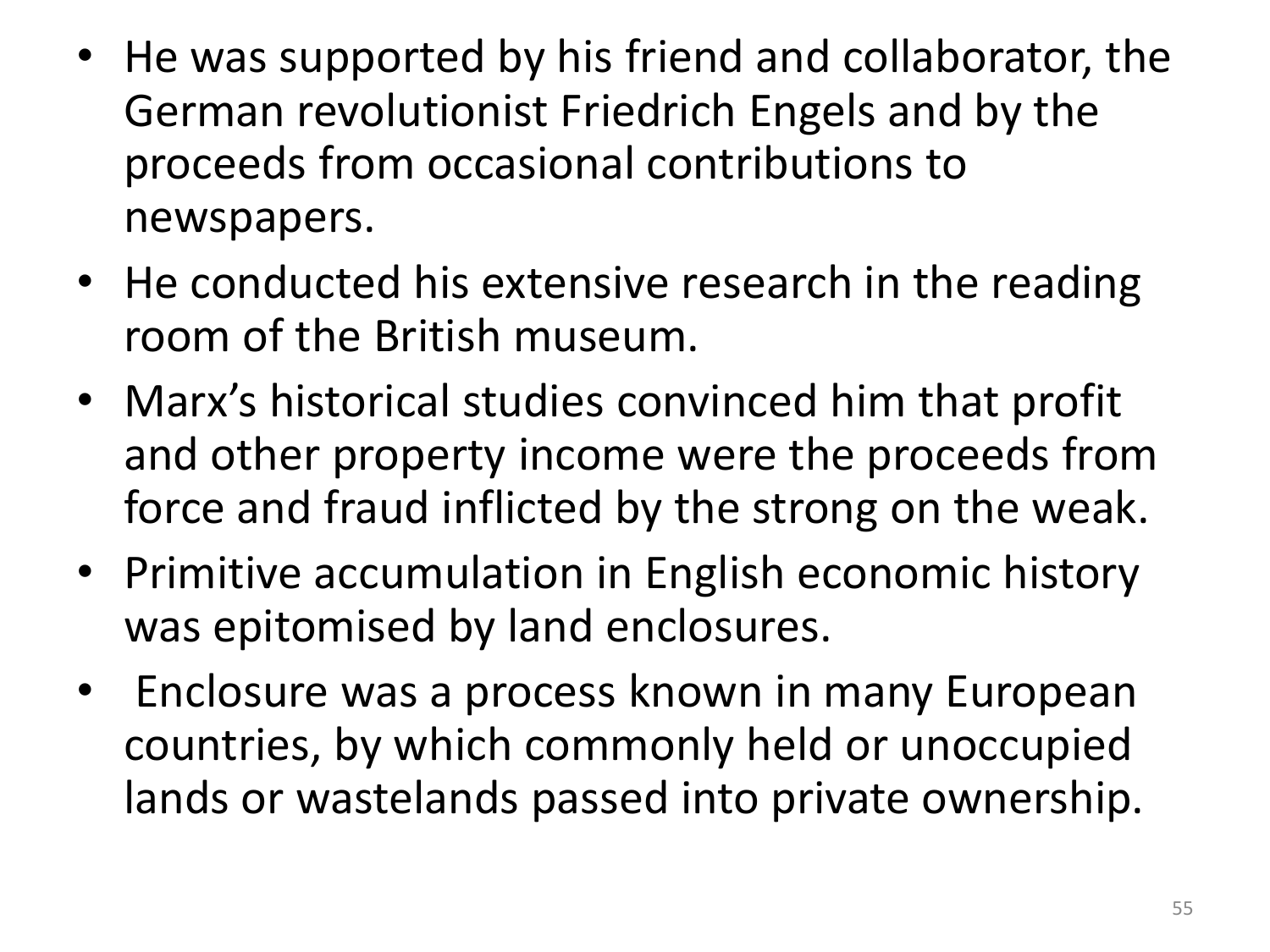- Stimulated by improved agricultural methods, the rise of a landlord class that farmed for profit rather than for subsistence, and the growth of cities as large markets for agricultural products, enclosure resulted in a tremendous increase in agricultural productivity and income.
- The process also resulted in problems for tenant farmers, who were often displaced without reason or compensation by landlords who wanted the land to serve their own interests.
- However, in its broadest aspect, enclosure was a key element in the transition from feudal, subsistence agriculture to modern, commercial agriculture.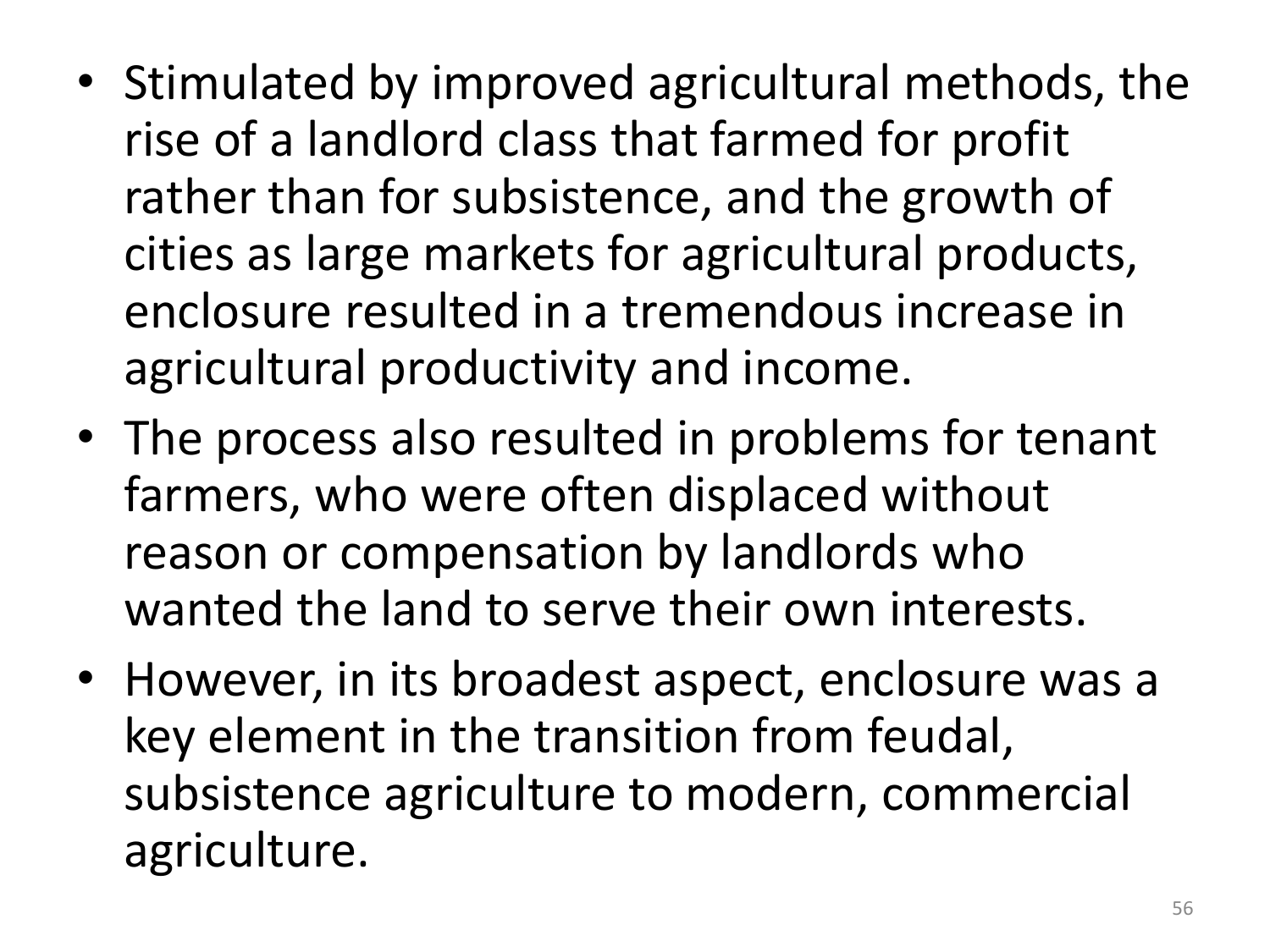- In the  $17<sup>th</sup>$  and  $18<sup>th</sup>$  centuries, land owners used their control of the parliament to rob their tenants of traditional rights to common lands and thus, forced them to beg or work for wages.
- Thus, Marxist perspective focused on the mode of production with particular emphasis on the character of capitalism.
- There are **four** distinguishing elements of Marxist perspective:
- **1)** Its methodology is *dialectical*.
- All social phenomena are conceived in terms of processes, changingness and stages of unfolding.
- Dialectical approach assumes that social phenomena are dynamic and conflictual.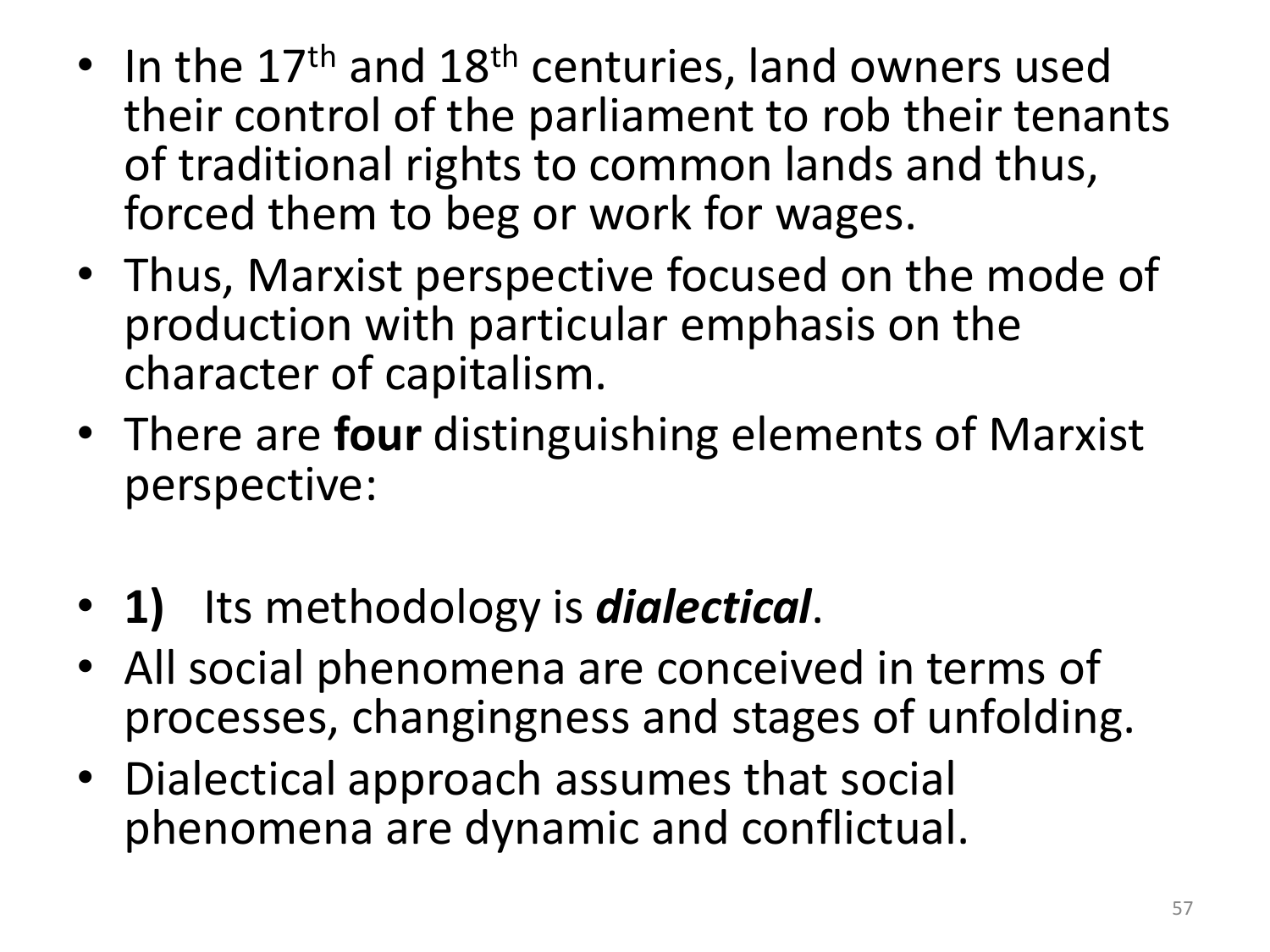- The dynamism of social phenomena is attributed by the Marxist perspective to the inherent contradictions in every social phenomenon.
- More concretely, the Marxist perspective explains social and economic development in terms of contradictions, conflicts and struggles among antagonistic social classes.
- **2)** The second element is **historical materialism**
- Marxist approach is interested in the historical origin of all social phenomena as well as their historical development.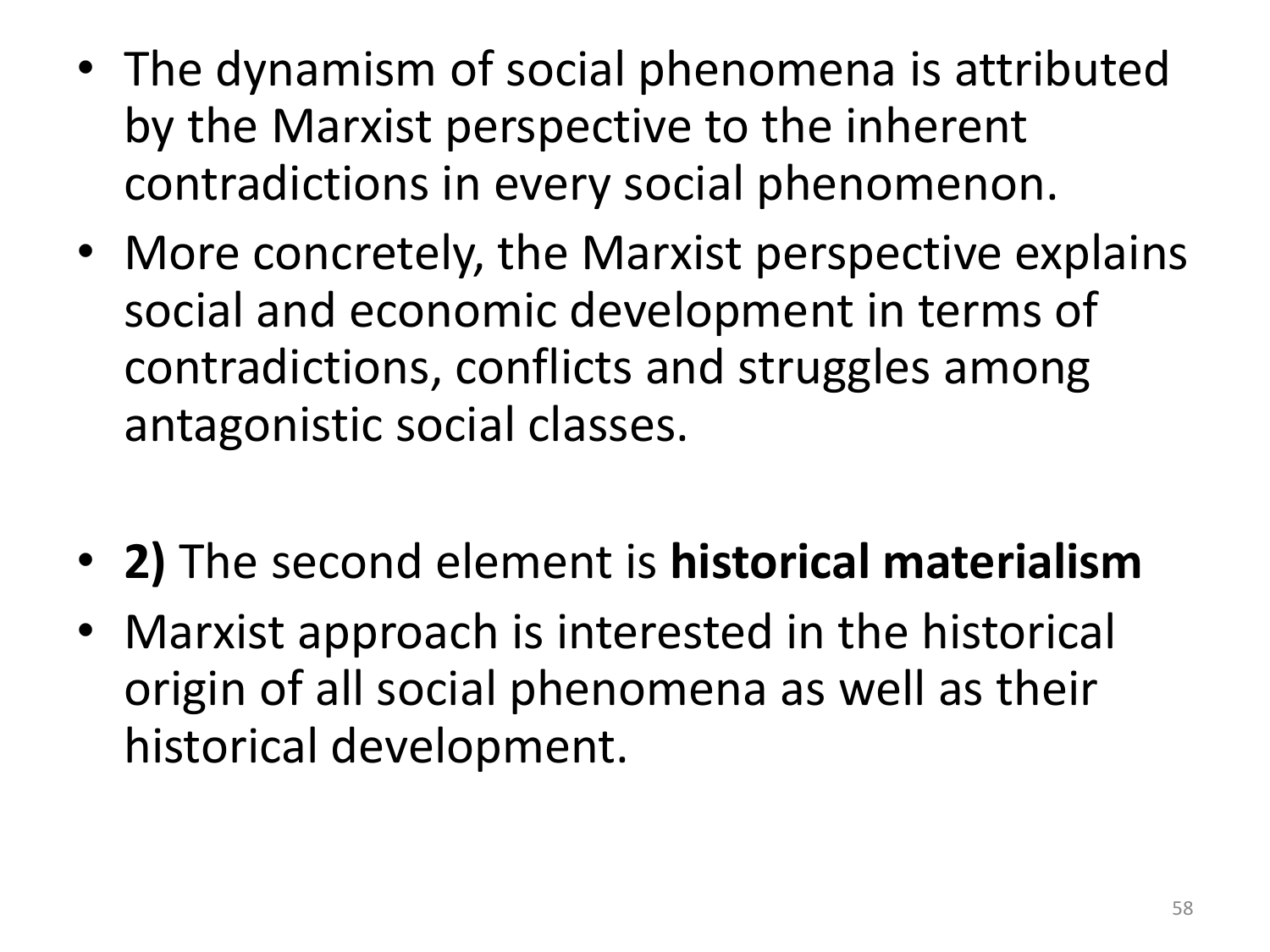- Marxists trace how things began, how they matured, how they decayed and became qualitatively transformed (thesis, antithesis and synthesis).
- In looking at history, they specially emphasize on the condition of man or more especially, the relationship between productive forces and the relations of production.
- The Marxist perspective therefore transcends economism in the sense that it explores the dialectical interconnectedness between the economy, society and state with specific reference to capitalism.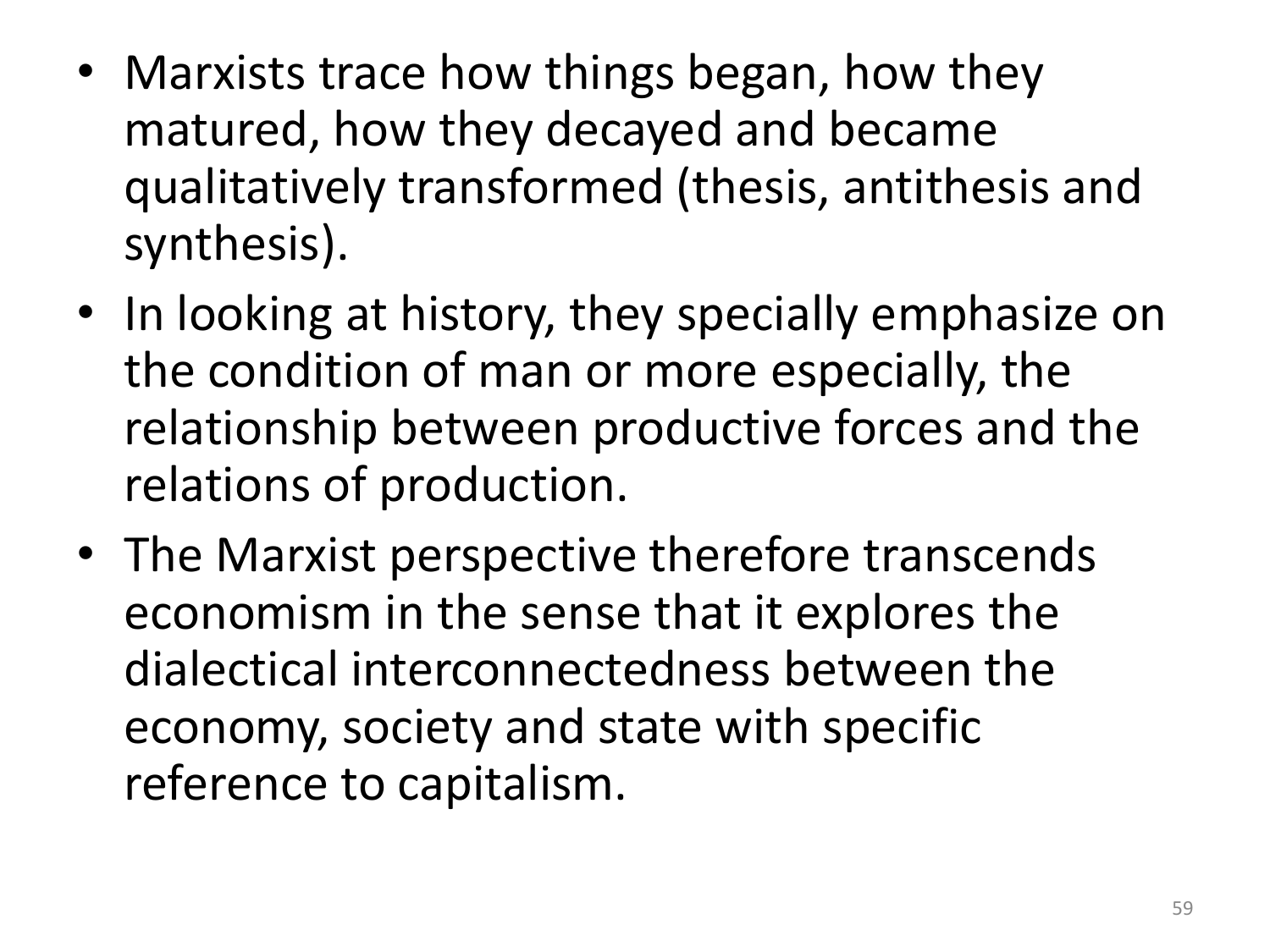- The third element is its operation according to some laws of motion or some law of change. There are several major laws of motion:
	- A) **Law of Disproportionality**:
	- This is contrary to Say's law of markets which holds that supply equals demand)
		- **Disproportionality** is the theory that capitalist anarchy leads to the overproduction of some commodities and the underproduction of others, in essentially random fashion.
		- This too is based on correct observations that reflect the atomized character of capitalist ownership.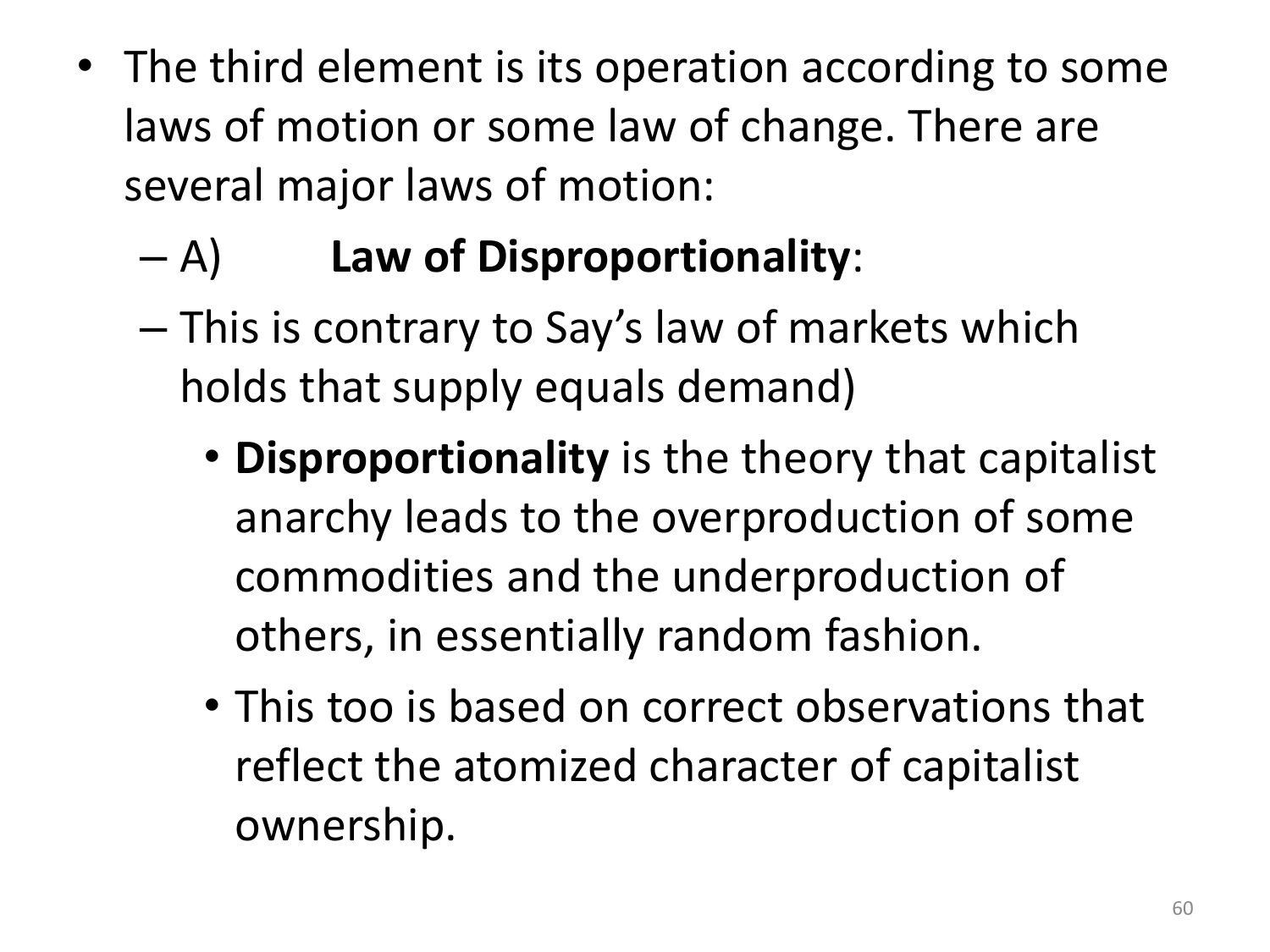- But like underconsumptionism, disproportionality is a *constant* fact of capitalist life that cannot account for *periodic* crises.
- Marx's analysis shows that capitalism's drive to accumulate creates cyclical overproduction in all areas, even assuming disproportions between spheres

# • **B) Underconsumptionism**

- The idea that capitalism tends to produce insufficient demand for consumption goods in particular.
- Its basic version argues that crises occur because of the excessive exploitation of the workers.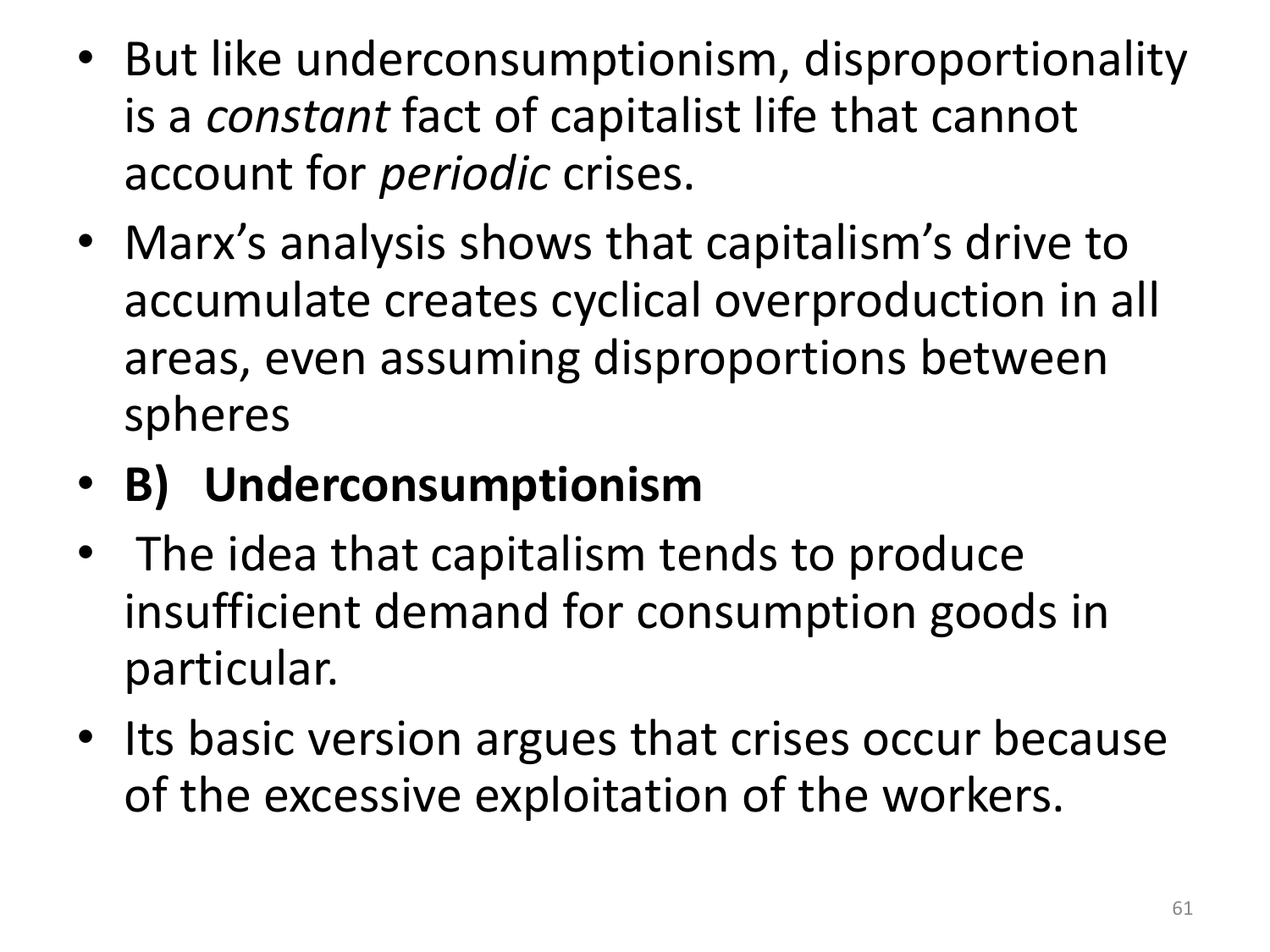- Since workers are paid for only part of the value they produce, they cannot possibly buy back the whole product of their labour.
- Moreover, the capitalists who appropriate the "excess" surplus value are too few to consume the remainder.
- Hence many commodities cannot find buyers, and crisis ensues.
- C) **Law of Concentration of Capital or Law of Accumulation**
- The growth of the value of capital means that each successful capitalist firm will be operating with more and more capital.
- Marx calls this the tendency towards growing concentration of capital.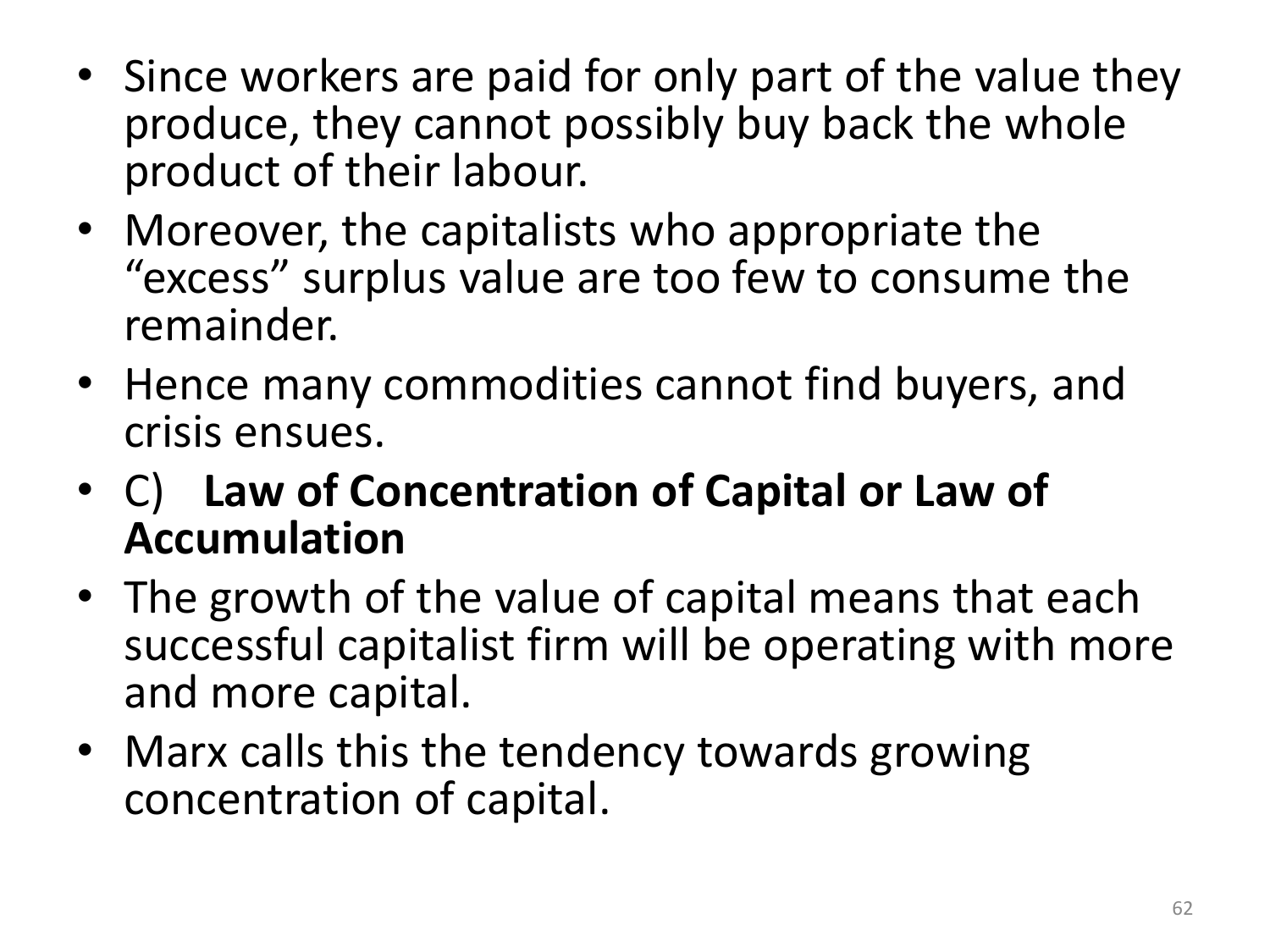- But in the competitive process, there are victors and vanquished. The victors grow. The vanquished go bankrupt or are absorbed by the victors.
- This process Marx calls the centralisation of capital. It results in a declining number of firms which survive in each of the key fields of production.
- Many small and medium-sized capitalists disappear as independent business men and women.
- They become in turn salary earners, employed by successful capitalist firms. Capitalism itself is the big 'expropriating' force, suppressing private property of the means of production for many, in favour of private property for few.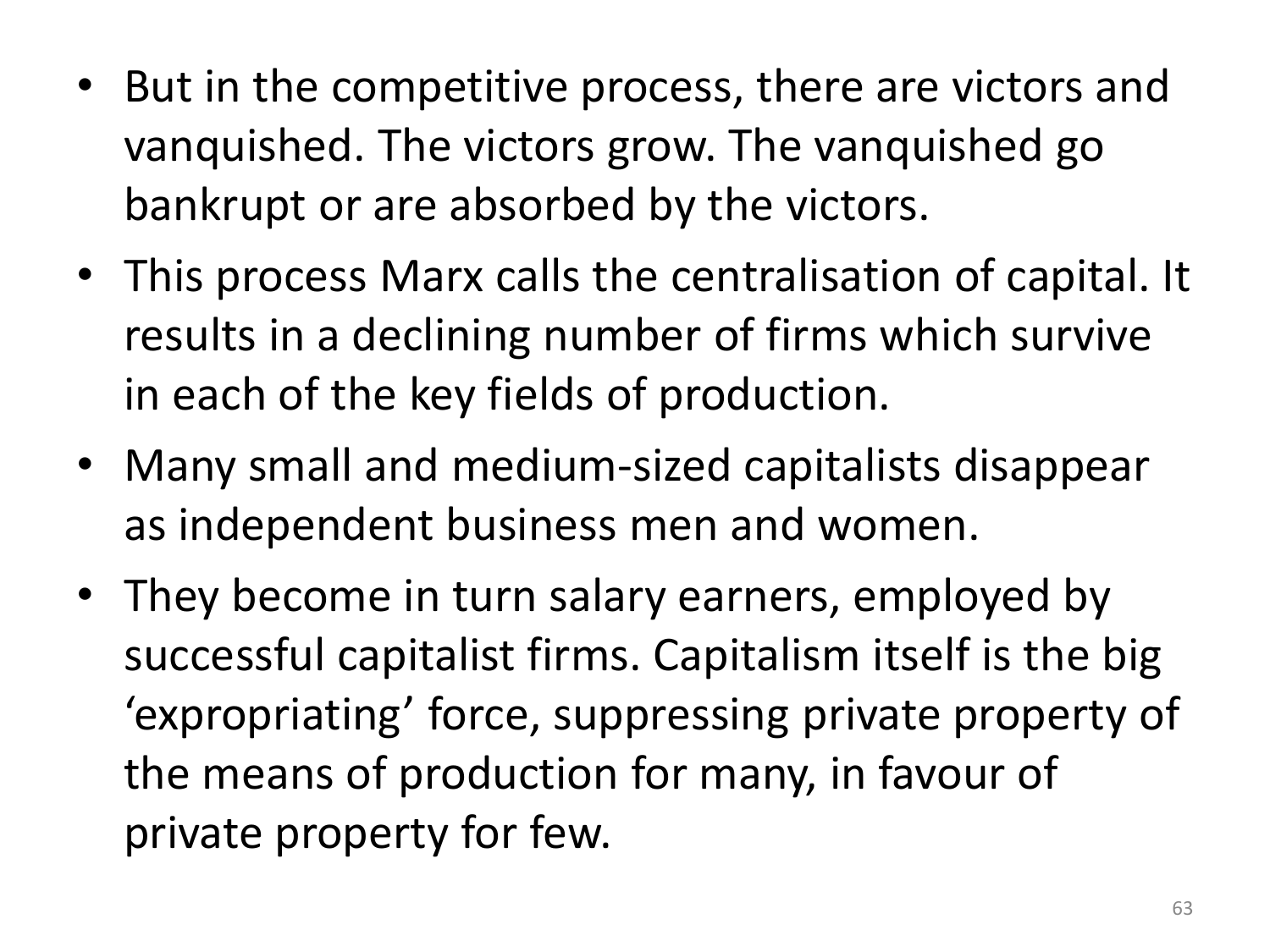# *D) The Capitalist's Compulsion to Accumulate***.**

- Capital appears in the form of accumulated money, thrown into circulation in order to increase in value.
- No owner of money capital will engage in business in order to recover exactly the sum initially invested, and nothing more than that.
- By definition, the search for profit is at the basis of all economic operations by owners of capital.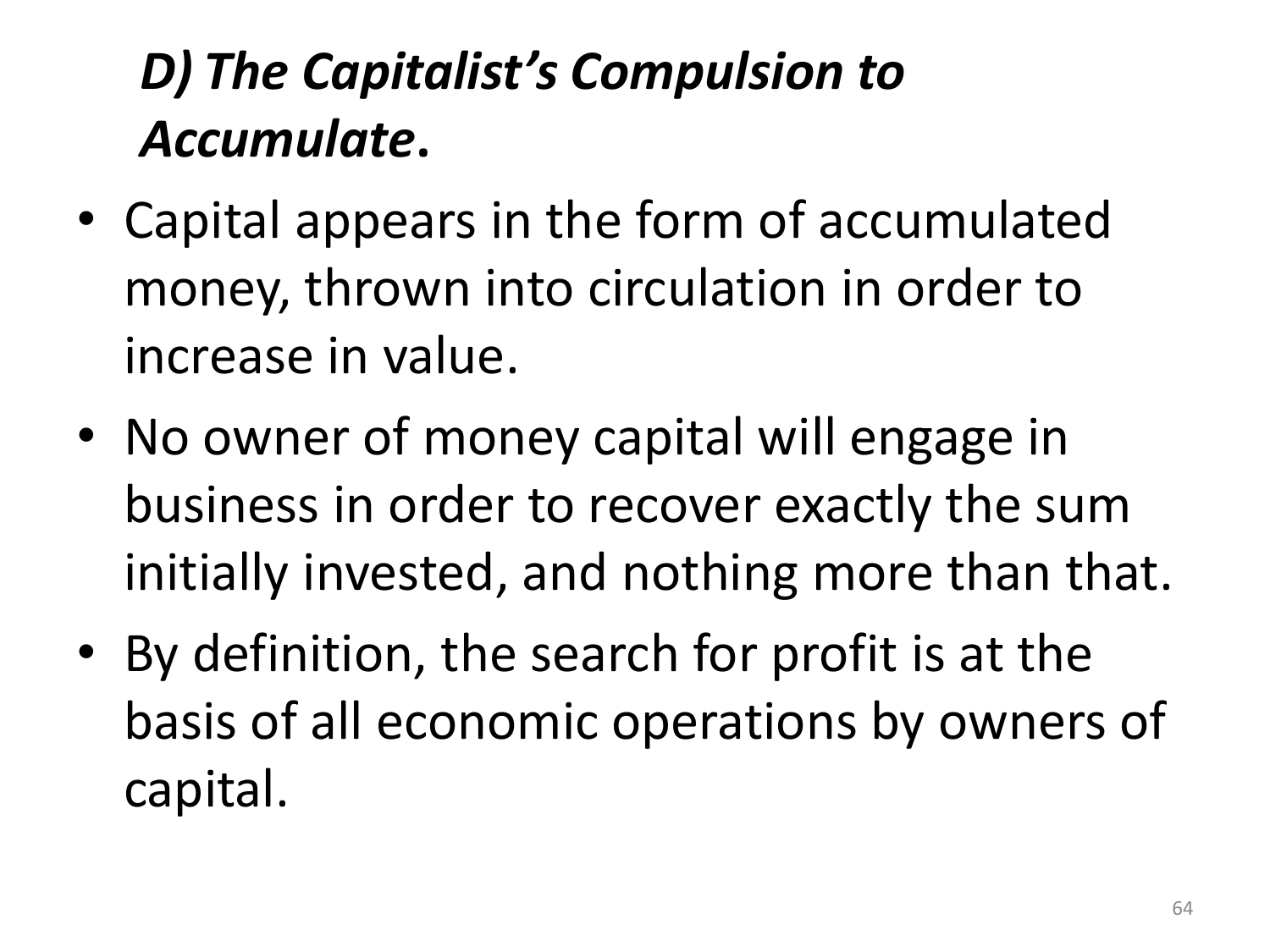## – **E) Law of Falling Rate of Profit**

- As capital accumulates and becomes more abundant, the rate of return declines, thereby decreasing the incentive to invest.
- Capitalists therefore lose their incentive to invest in productive ventures and to create employment.
- This results in economic stagnation and increasing unemployment which will make workers to rebel.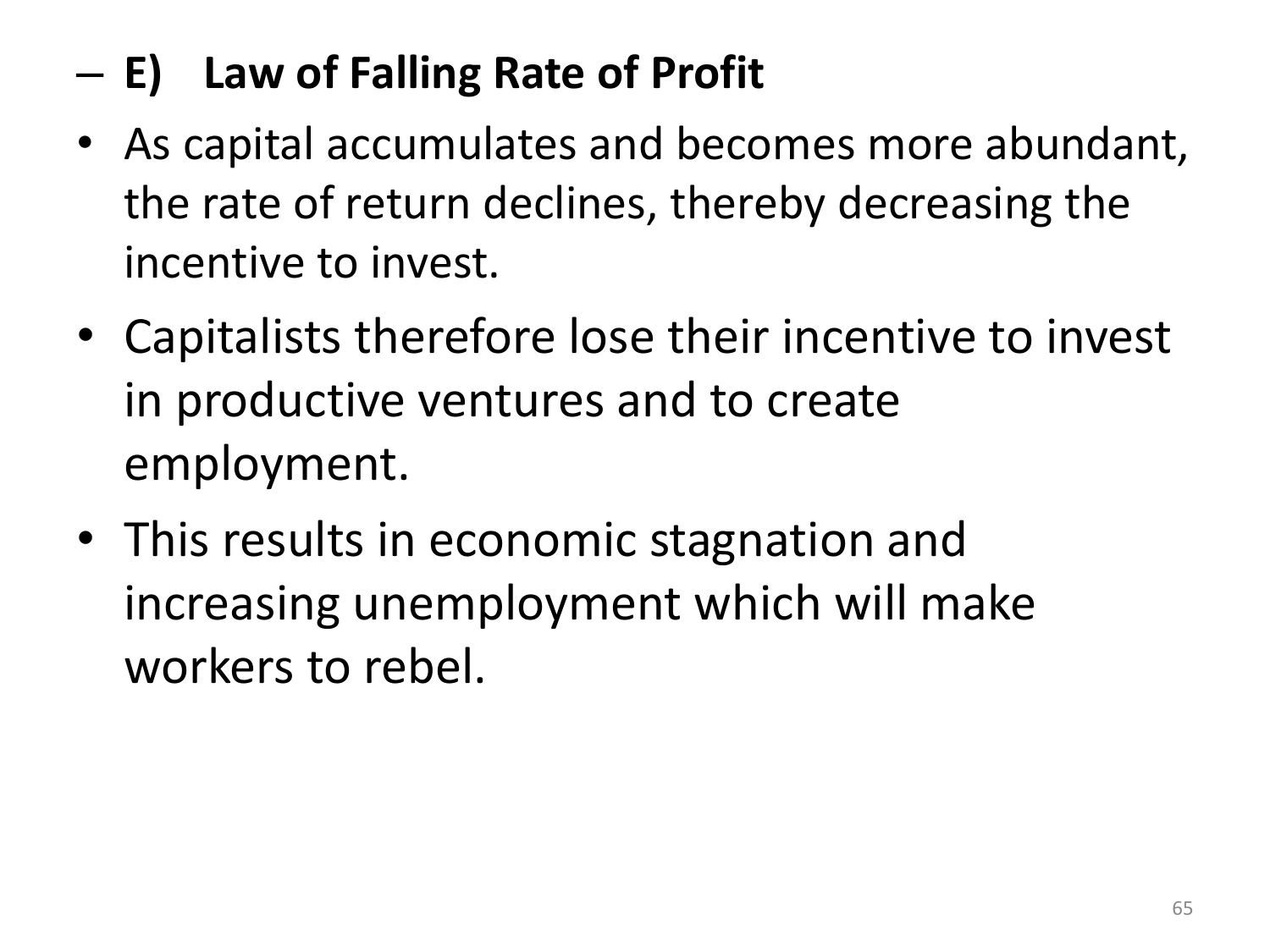- **F) Monopoly capitalism tends to expand (V.I. Lenin)**
- In the capitalist mode of production, accumulation of capital is in the first place accumulation of productive capital, or capital invested to produce more and more commodities.
- Competition is therefore above all competition between productive capitals, i.e. 'many capitals' engaged in mining, manufacturing, transportation, agriculture, telecommunications.
- The main weapon in competition between capitalist firms is cutting production costs.
- More advanced production techniques and more 'rational' labour organisation are the main means to achieve that purpose.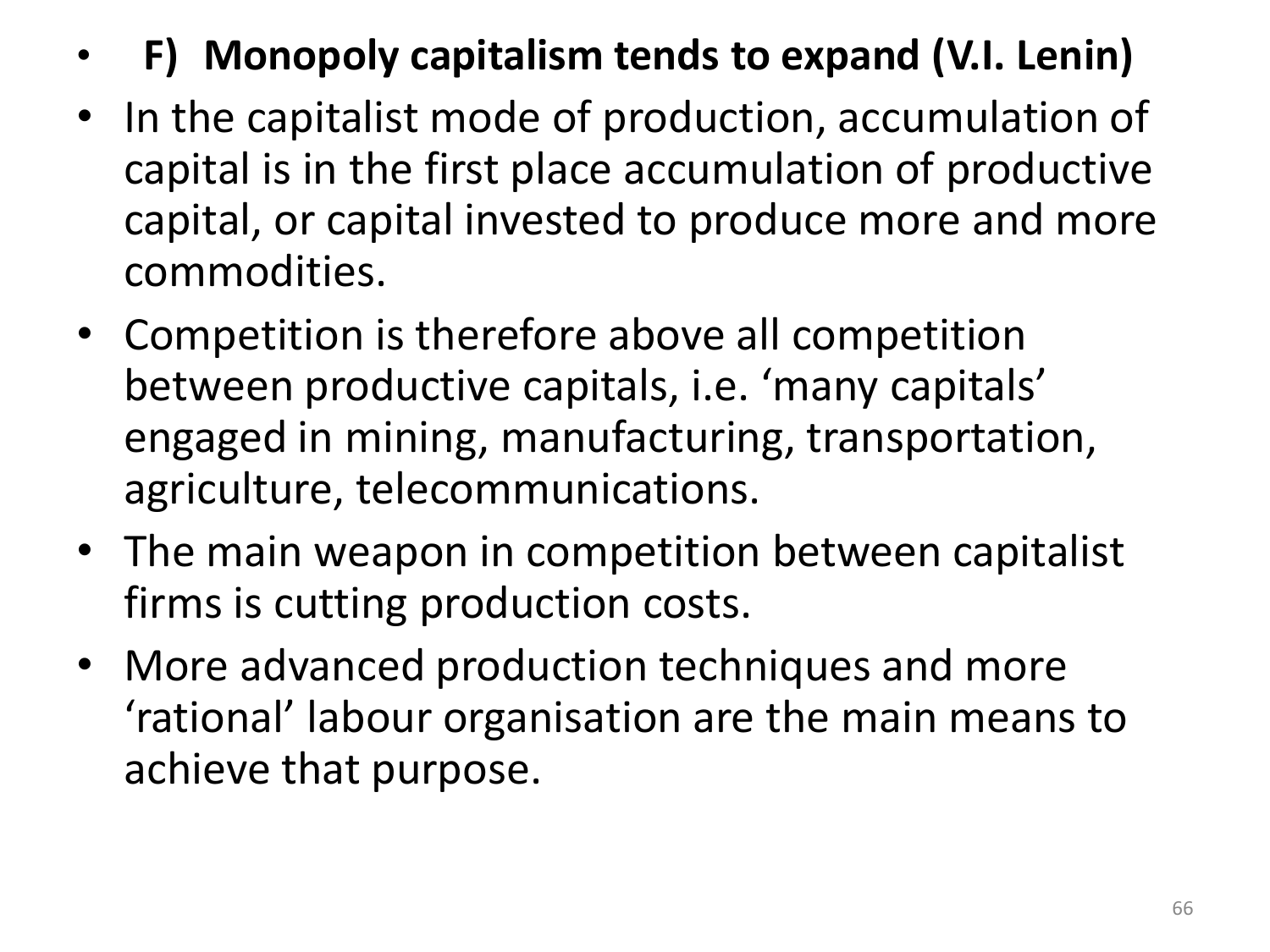- The basic trend of capital accumulation in the capitalist mode of production is therefore a trend towards more and more sophisticated machinery.
- Capital growth takes the dual form of higher and higher value of capital and of constant revolutions in the techniques of production, of constant technological progress.
- The *fourth element* is normative commitment to the idea of the inevitability of the transformation of capitalist system to a higher mode of production.
- One of the most impressive projections by Marx was that of the inevitability of elementary class struggle under capitalism.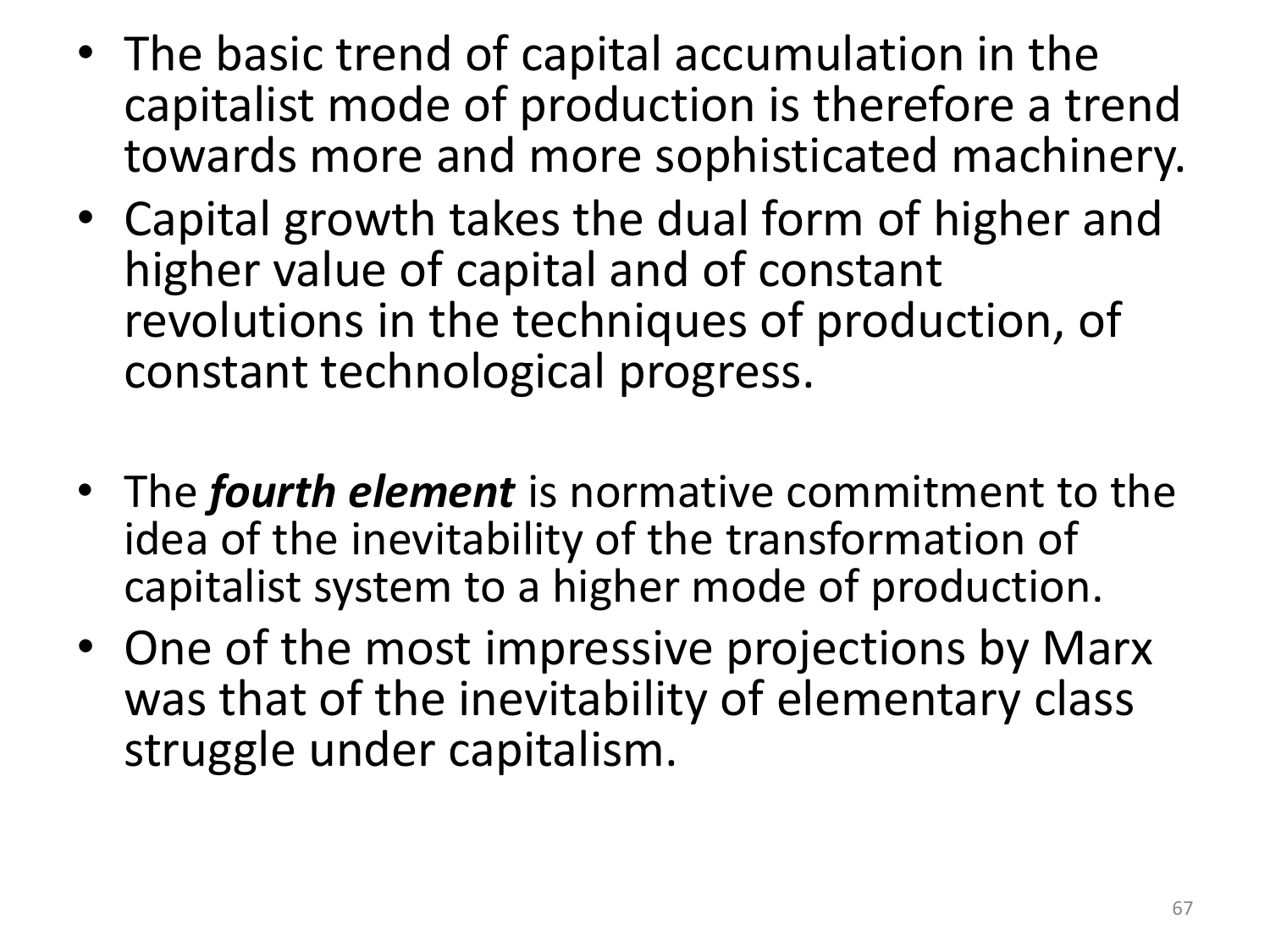- Irrespective of the social global framework or of their own historical background, wage-earners will fight everywhere for higher real wages and a shorter work day.
- They will form elementary organisations for the collective instead of the individual sale of the commodity labour power, i.e., trade unions.
- While at the moment Marx made that projection there were less than half a million organised workers in at the most half a dozen countries in the world, today trade unions encompass hundreds of millions of wageearners spread around the globe.
- There is no country, however, remote it might be, where the introduction of wage labour has not led to the appearance of worker's coalitions.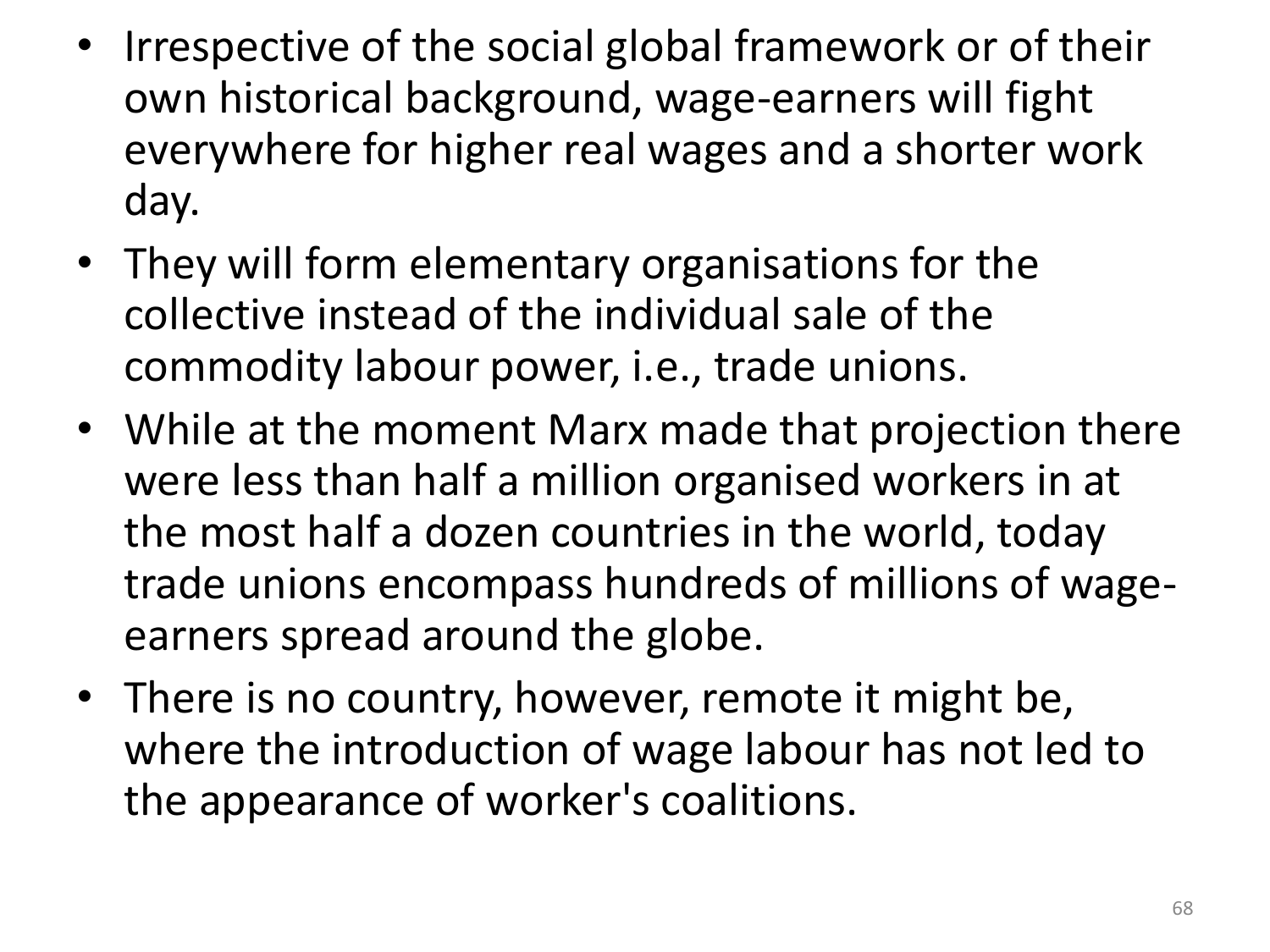# • **Keynesianism**

- Keynesian economics is the approach to macroeconomics that grew out of John Maynard Keynes's work, especially his *The General Theory of Employment, Interest and Money* (1936) written during the Great Depression.
- Keynesian economics dominated the study of economics for 40 years after it was introduced.
- It fell out of favour in the 1980s largely because it did not adequately explain the simultaneous occurrence of high rates of unemployment and inflation that came to be known as stagflation.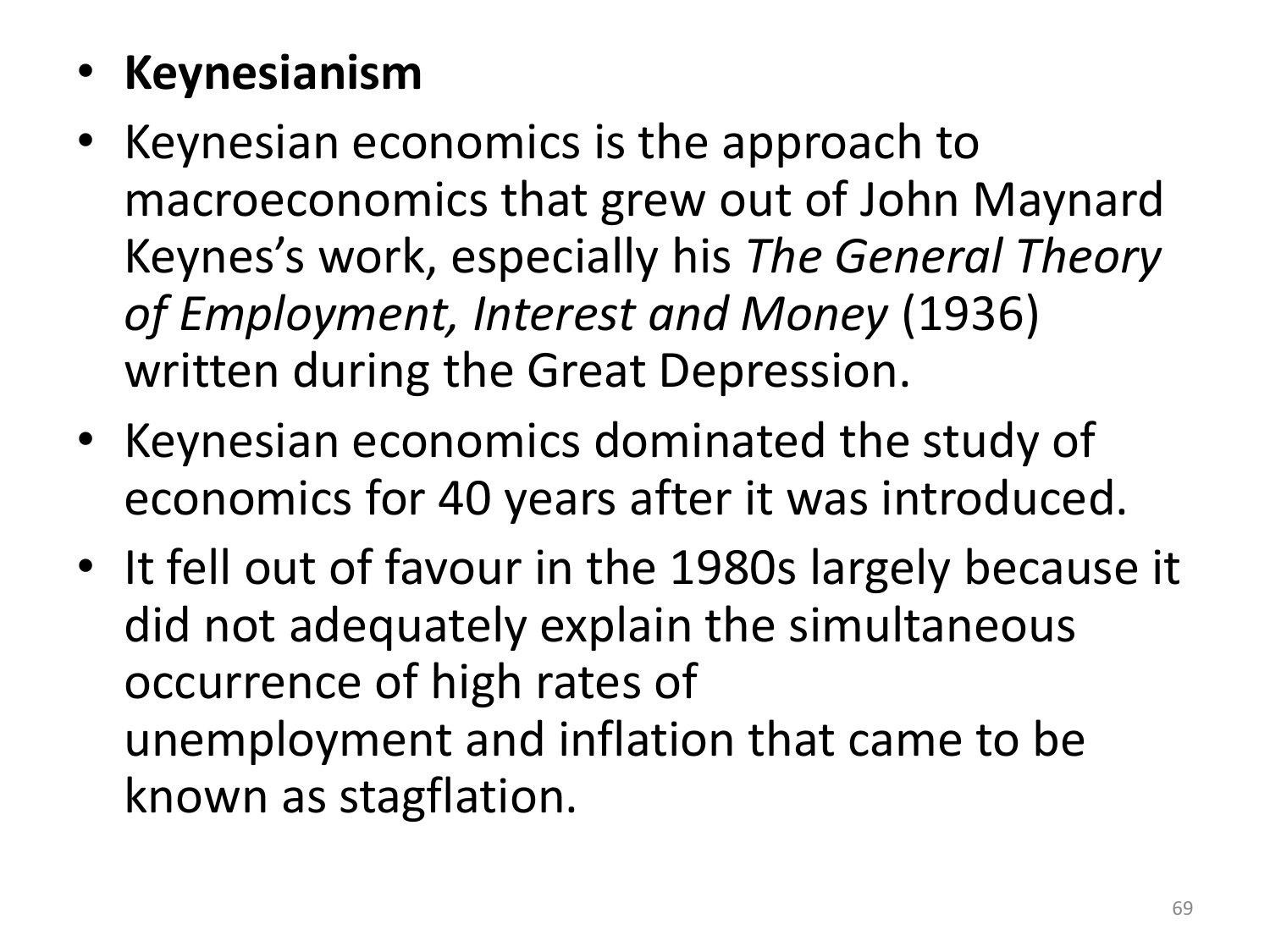- **Highlights of Keynesian Economics include**:
- *One*, Keynesian Economics offers a theoretical explanation of, and a remedy for, persistent unemployment problems, especially those occurring during the Great Depression.
- *Two*, the theoretical structure of Keynesian Economics is based on a view that the macroeconomy is a distinct entity operating according to a set of principles distinct from those governing microeconomic phenomena. The macroeconomy is more than just a collection of markets.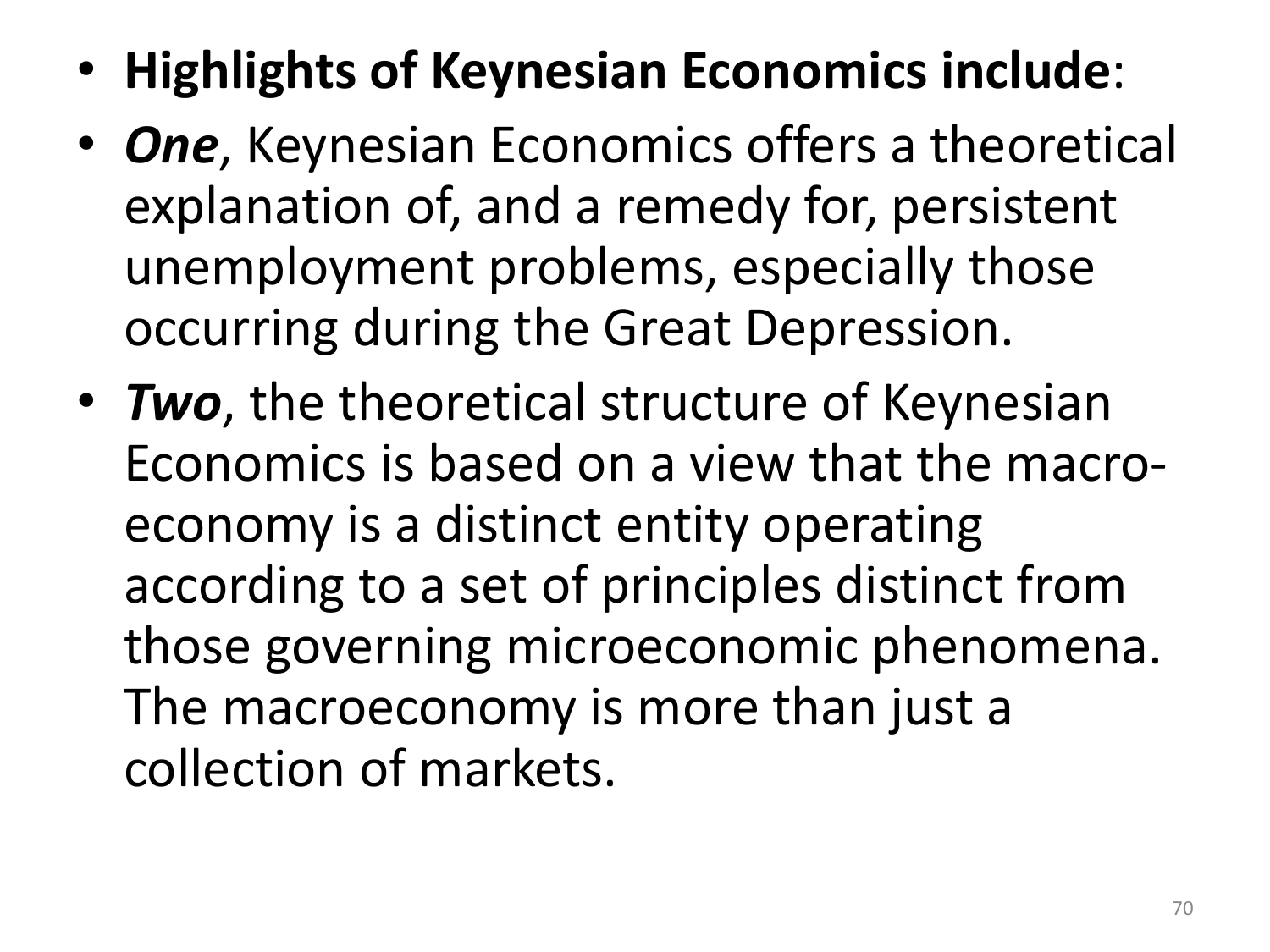- *Three*, these macroeconomic principles of Keynesian economics indicate that aggregated markets, especially resource markets, do not automatically achieve equilibrium, meaning full employment is not guaranteed.
- *Four,* Keynesian economics indicates that the recommended way to achieve full employment is through government intervention, especially fiscal policy.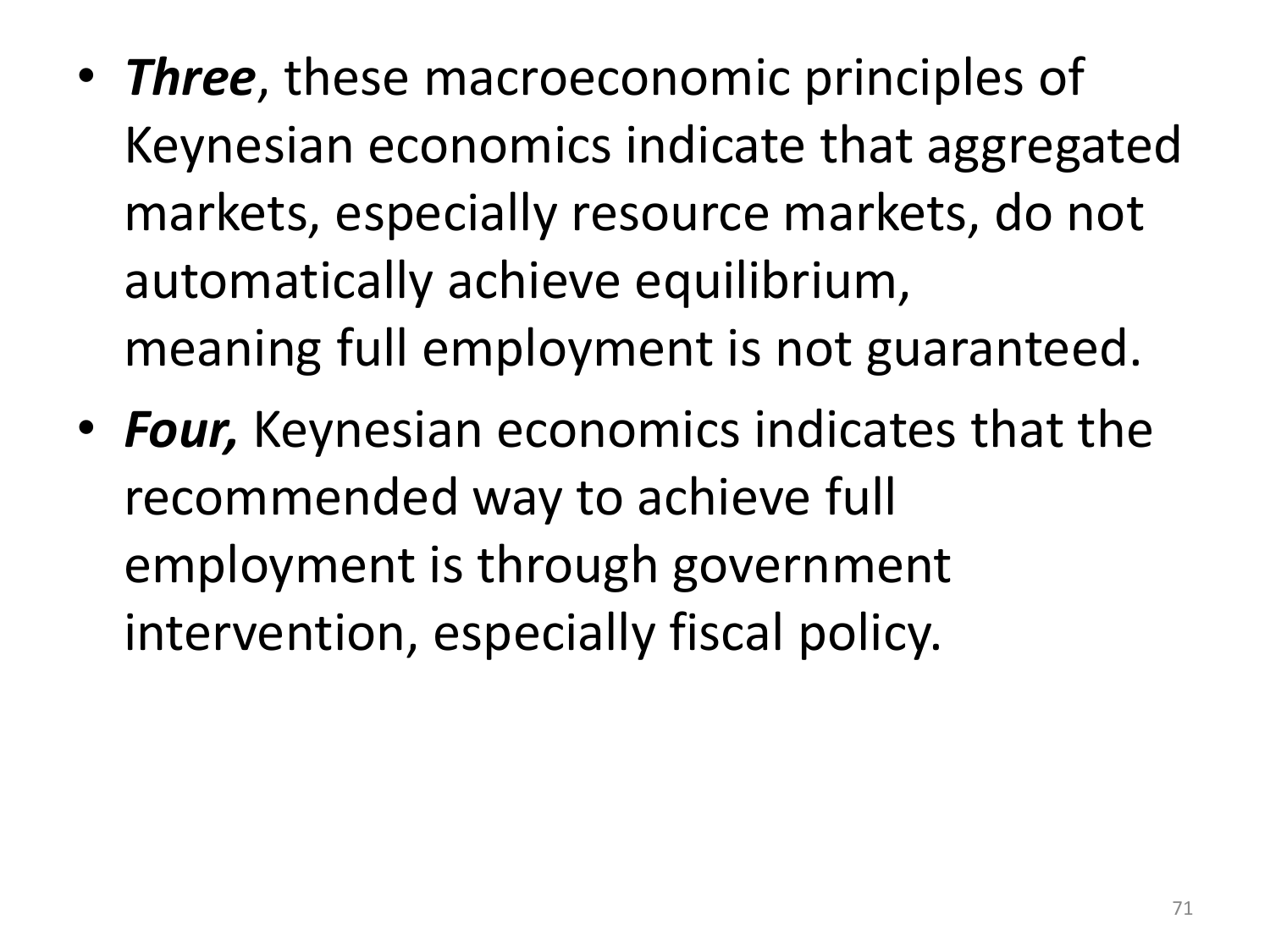- **Assumptions of Keynesianism**
- Keynesian economics relies on a set of fundamental assumptions.
- The three most noted assumptions are:
- i) rigid or inflexible prices;
- ii) effective demand; and,
- iii) important savings and investment determinants other than the interest rate.
- These three assumptions are in direct contrast, and in response, to three assumptions underlying classical economics, namely--flexible prices, Say's law, and savings-investment equality.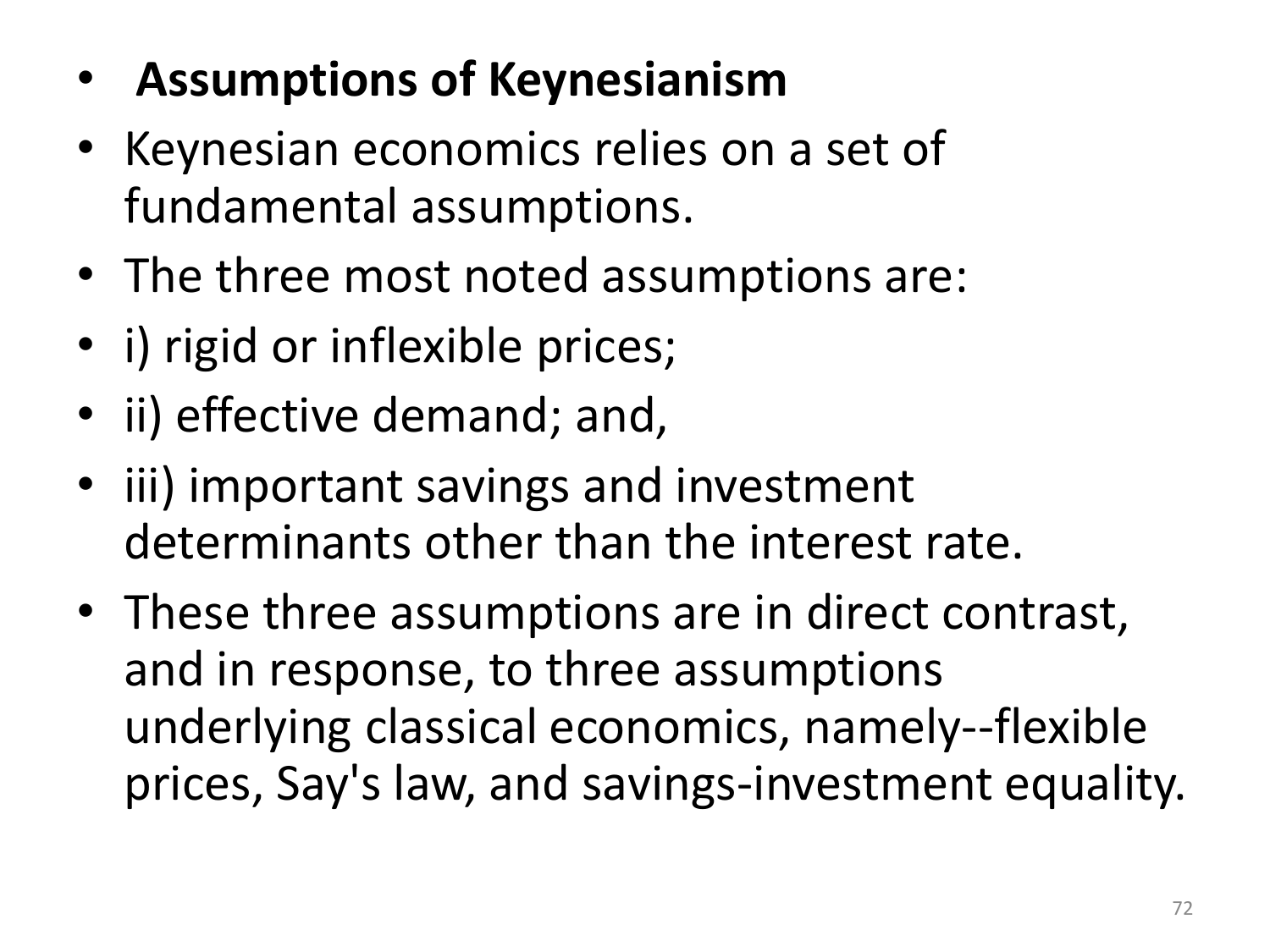- **i) Rigid Prices**
- The first of three key assumptions underlying Keynesian economics is the presumption that prices are inflexible or rigid, especially in the downward direction.
- This price rigidity is fundamental to the Keynesian implication of sustained unemployment.
- If prices, especially wages, do not decline, then the resulting labour market surplus means unemployment.
- Rigid prices can exist for a number of reasons:
	- First, producers often have long-term, multi-year contracts with resource suppliers that stabilize resource prices. These agreements prevent prices from changing.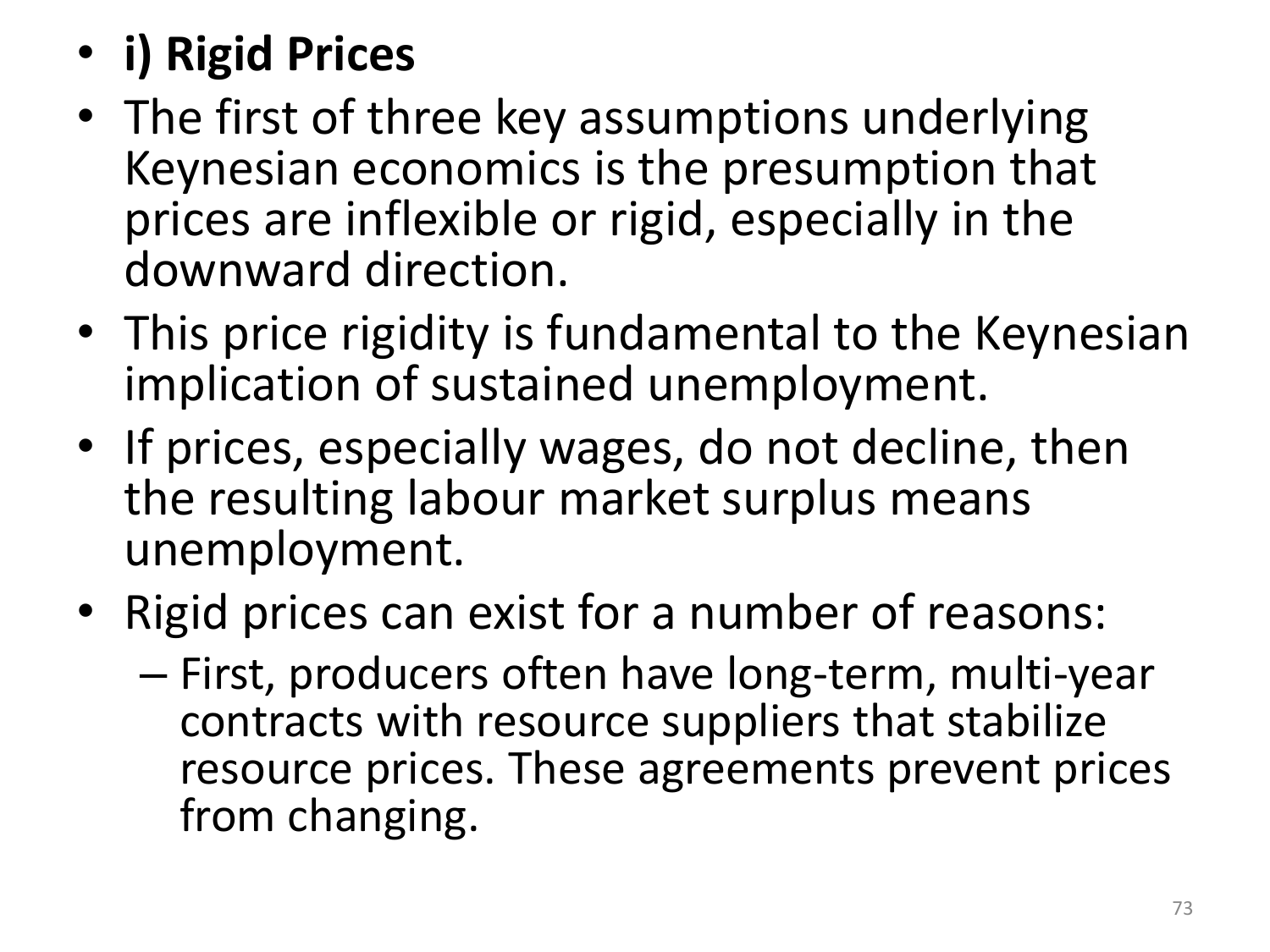- Second, workers tend to view wages as an indication of intrinsic self-worth and thus resist attempts to lower wages. Workers might opt for temporary unemployment, rather than working at lower wages.
- Third, the employment and payment system is guided by inertia or apathy. Employers are often reluctant to change wages because doing so can be costly.
- Fourth, firms often reduce employment rather than wages to "clean house" and get rid of the least productive workers.
- Fifth, many firms, especially small ones, are price takers in resource markets. They have NO control over the resource prices set by the market.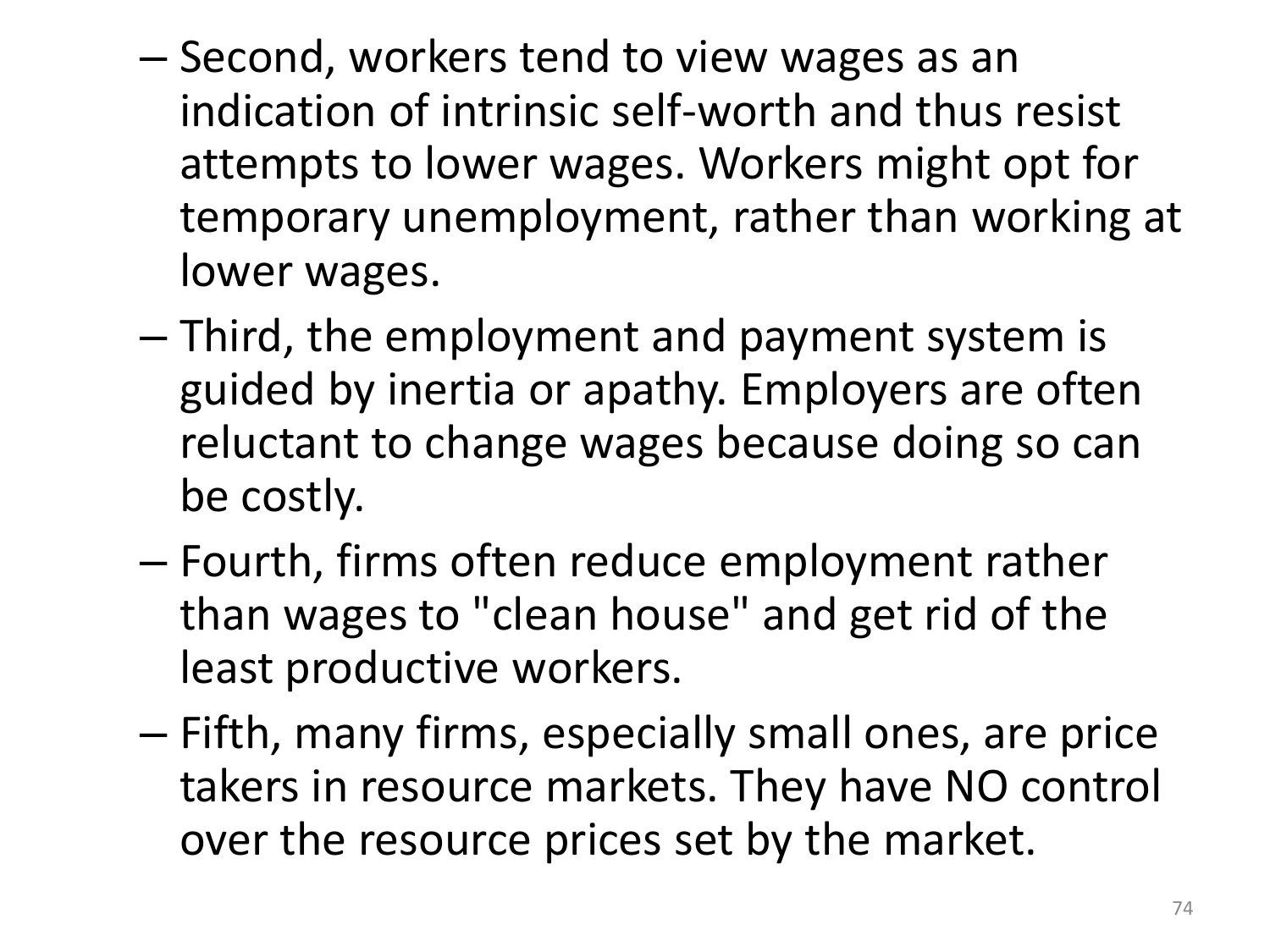## • **ii) Effective Demand**

- The second key Keynesian assumption is the notion of effective demand, that consumption expenditures are based on the disposable income actually available to the household sector rather than income that would be available at full employment.
- Effective demand means that people spend the income that they actually have not the income that they could have under other circumstances.
- This assumption means that changes in income, especially disposable income, are the prime influence on consumption expenditures.
- If the household sector has more income because the economy is expanding, then they increase consumption expenditures.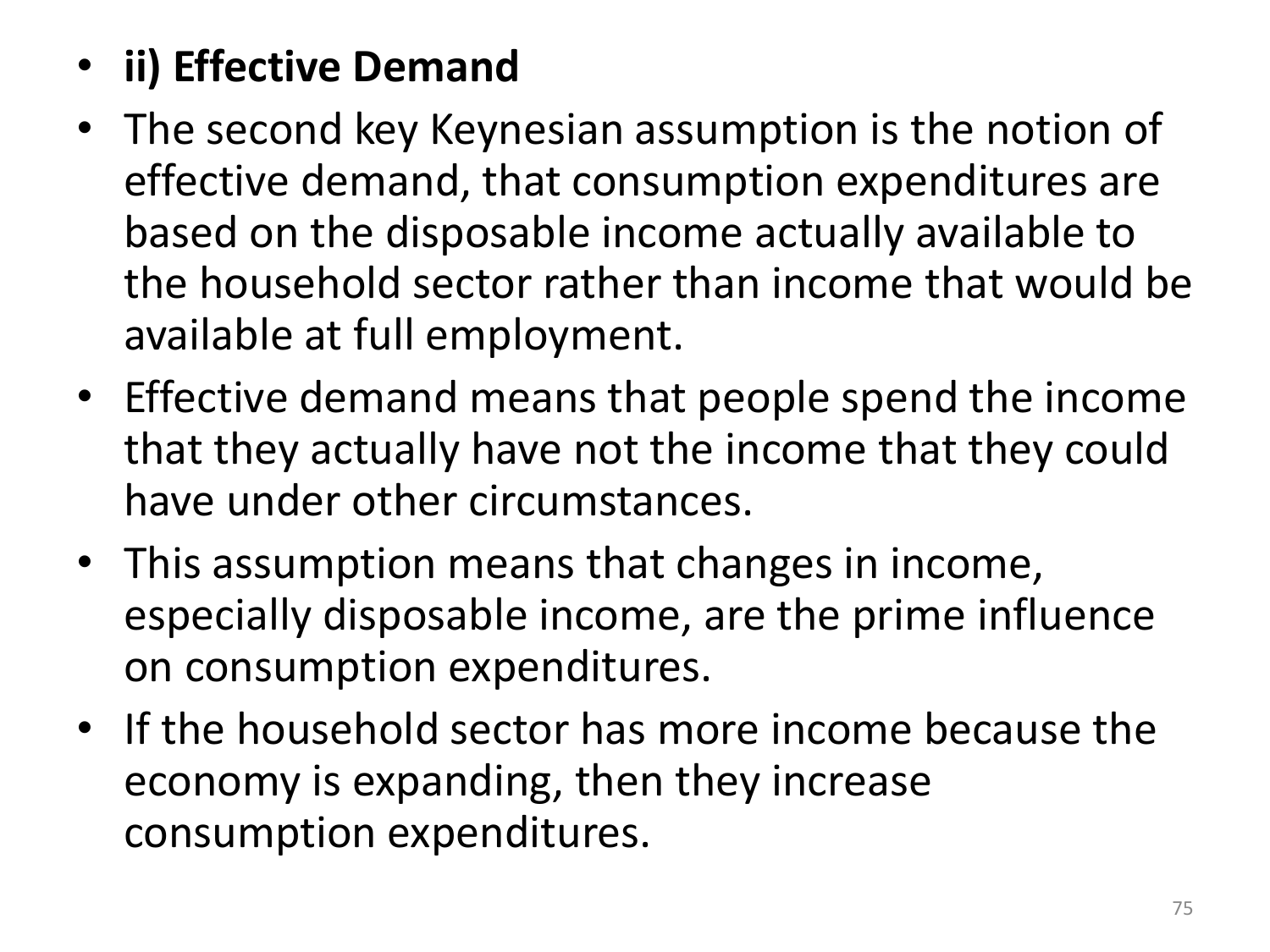- If the household sector has less income because the economy is contracting and a large group of workers is unemployed, then they decrease consumption expenditures.
- This effective demand proposition is embodied in a key Keynesian principle, termed the *consumption function*, which is the relation between household consumption expenditures and household income.
- More specially, as specified by the so-called psychological law, the consumption function indicates that people use only a fraction of any extra income for consumption.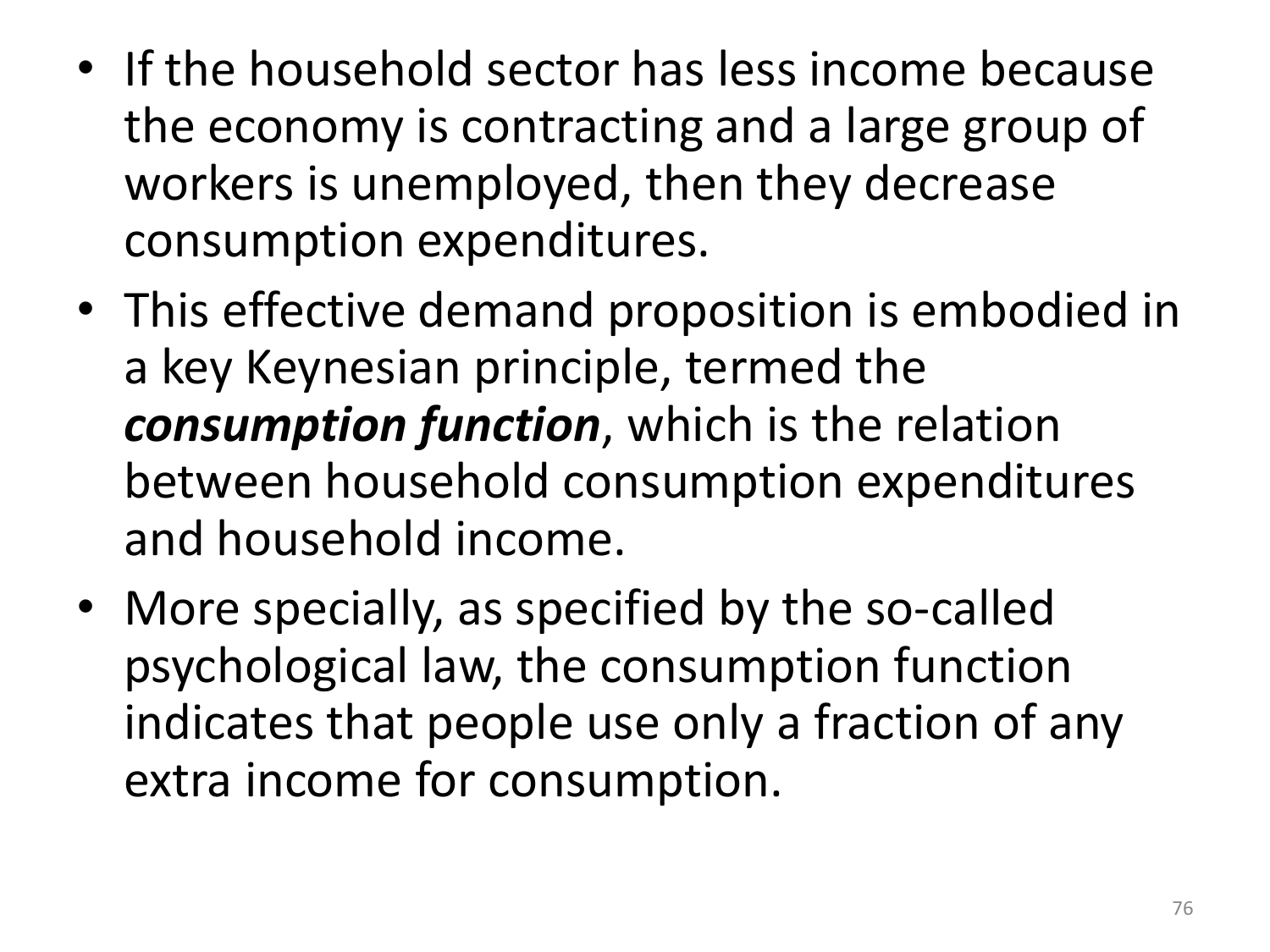- *iii) Saving and Investment Determinants*
- The third important Keynesian assumption is that saving and investment are influenced by factors other than the interest rate.
- These other factors can prevent the equality between saving and investment, or perhaps allow equilibrium ONLY at a negative interest rate.
- The lack of equality between saving and investment can lead to a cumulatively reinforcing downward spiral of declining production and income.
- The most important non-interest-rate determinant of household saving is disposable income.
- As the disposable income changes, not only does the household sector change consumption expenditures, it also changes saving.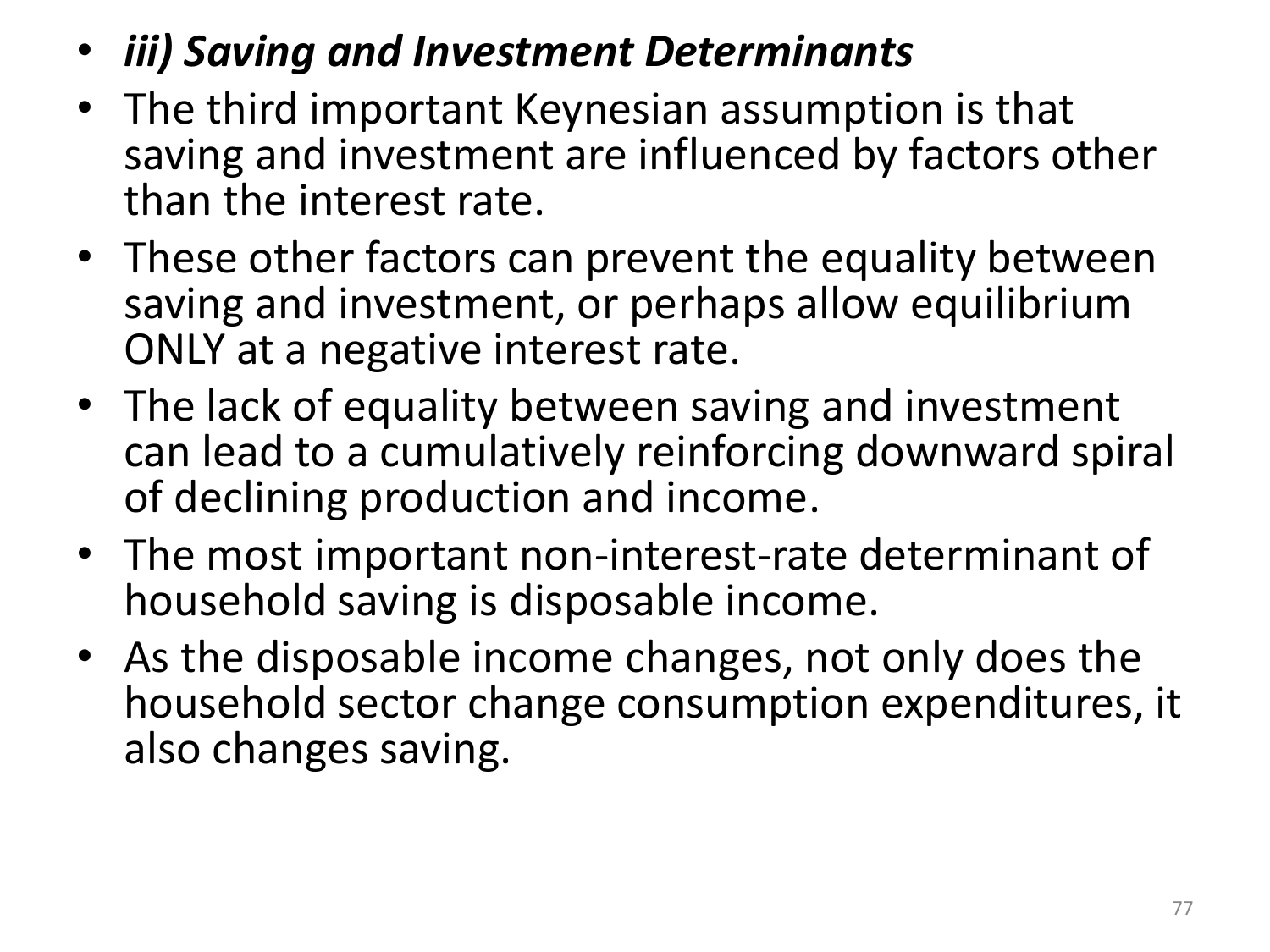- Keynesian economics assumes that the relation between *saving* and *income* is a great deal more important than that between *saving* and the *interest rate.*
- Another key non-interest-rate determinant of saving is *expectation*. That is, the household is motivated to save in anticipation of future spending (saving for college, saving for retirement, saving to buy a house, etc.), regardless of the interest rate.
- The most important non-interest-rate determinant of **business investment** are expectations, especially expectations of future production and profitability.
- That is, the business sector is primarily motivated to undertake investment expenditures on capital goods if they anticipate a profitable return.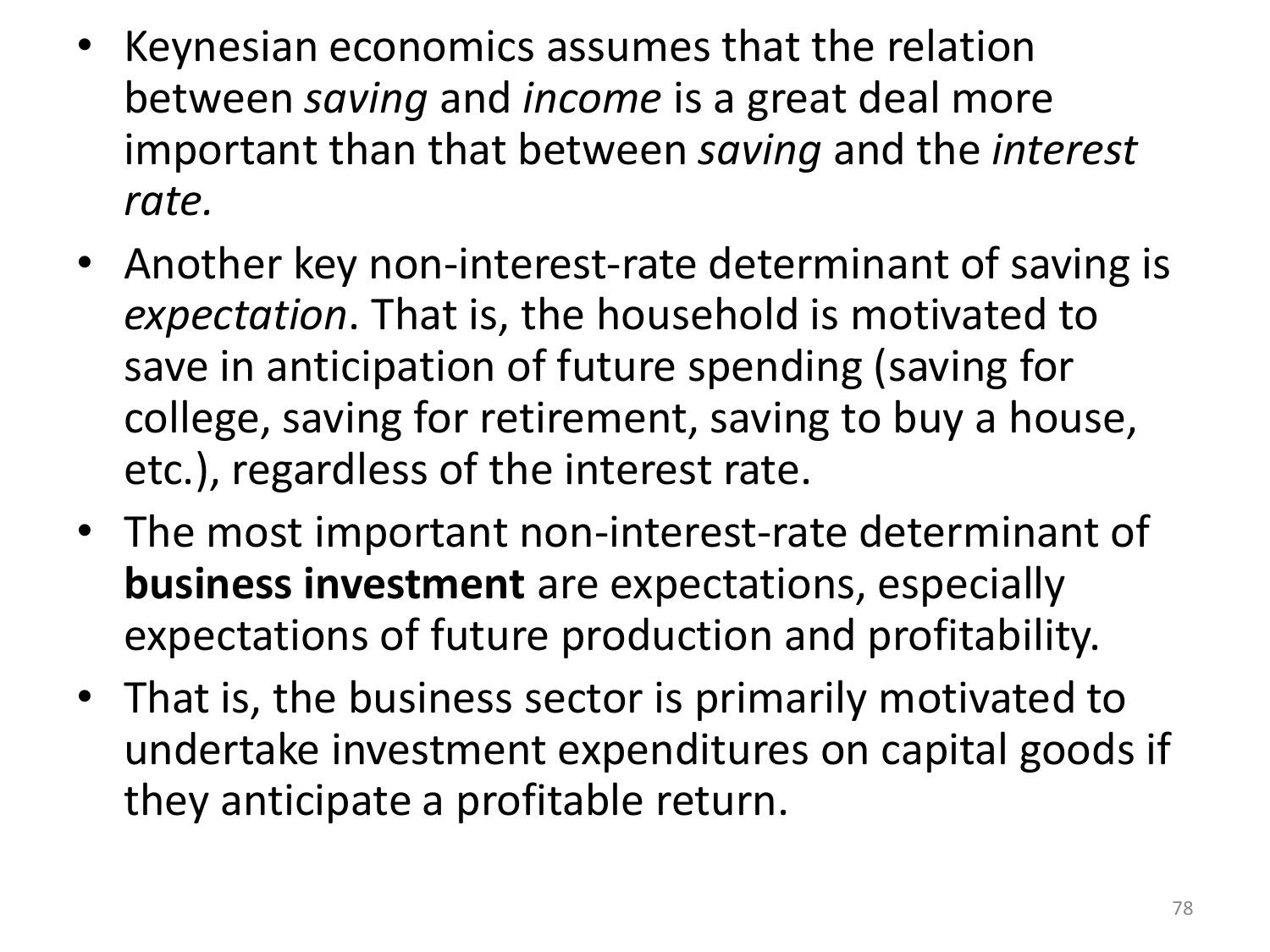- A booming economy can ensure profitable returns even with a high interest rate.
- Moreover, a stagnant economy can prevent profitable returns even with a low interest rate.
- **Keynesian assumptions are in direct contrast to classical assumptions:**
- *Whereas* classical economics assumes that prices are flexible and quickly adjust to equilibrium, Keynesian economics assumes that prices are inflexible and do not quickly adjust to equilibrium.